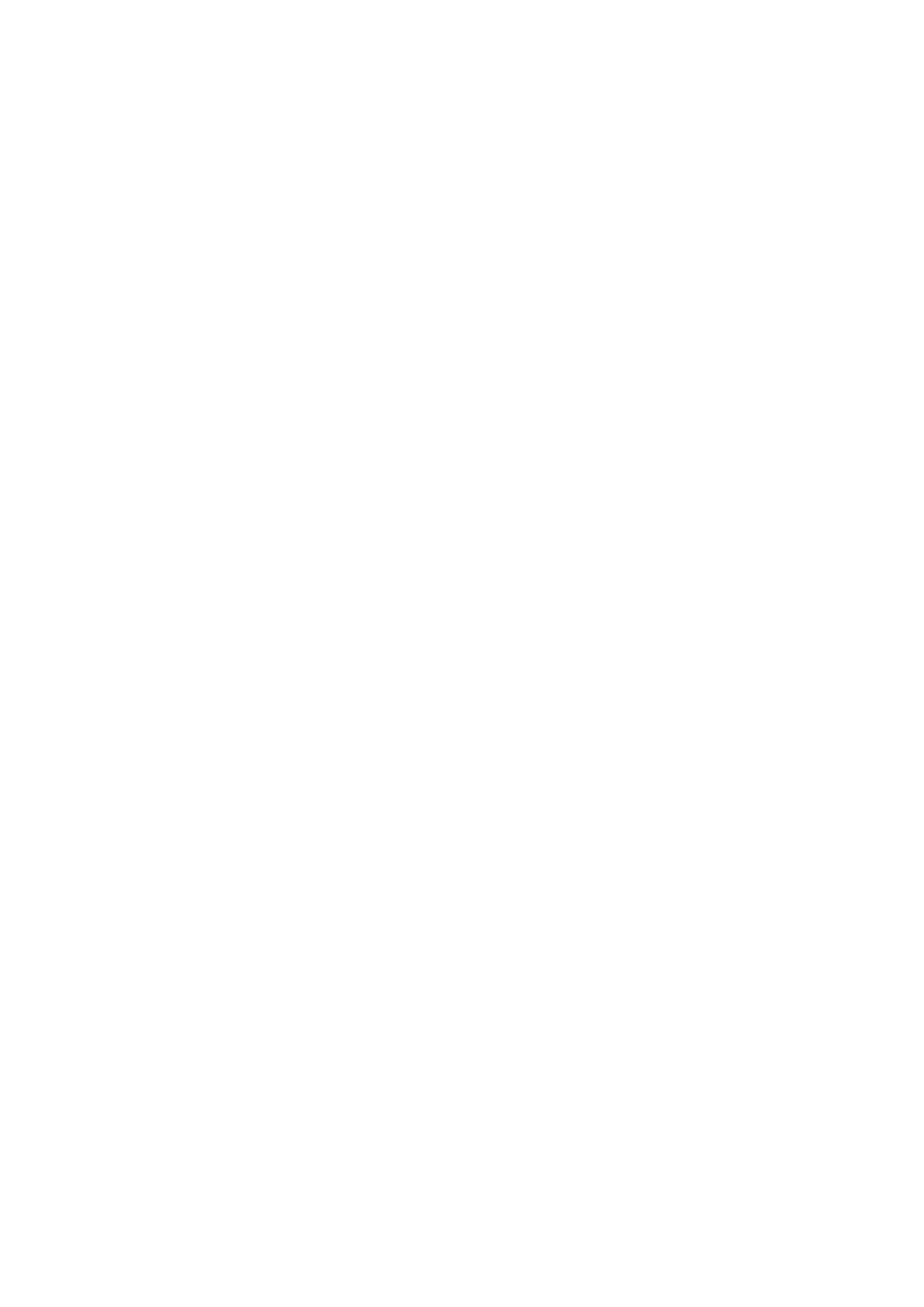#### **Abstract**

We investigate ways of representing textual content in sparse vectorial representations to improve semantic similarity modelling for tasks such as word and phrase similarity prediction. In particular, we are interested in investigating compositional approaches to semantic similarity via randomization and hashing techniques. We also offer an experimental evaluation of the techniques that we used. The project is programming intensive (mostly C++) and it uses computational infrastructure and data from Google.

We focus on the following parts:

- 1. Carry out a thorough survey of randomization and hashing techniques for semantic similarity.
- 2. Implement baseline approaches to string (with focus on query) similarity, build an appropriate evaluation framework.
- 3. Design, implement and evaluate two variants of compositional models (vector addition, pointwise multiplication).
- 4. Implement/investigate use of randomization and hashing techniques.
- 5. Investigate features of varying linguistic complexity (term frequency, Positive Pointwise Mutual Information).

The described system achieves state of the art performance in the evaluation task of query similarity.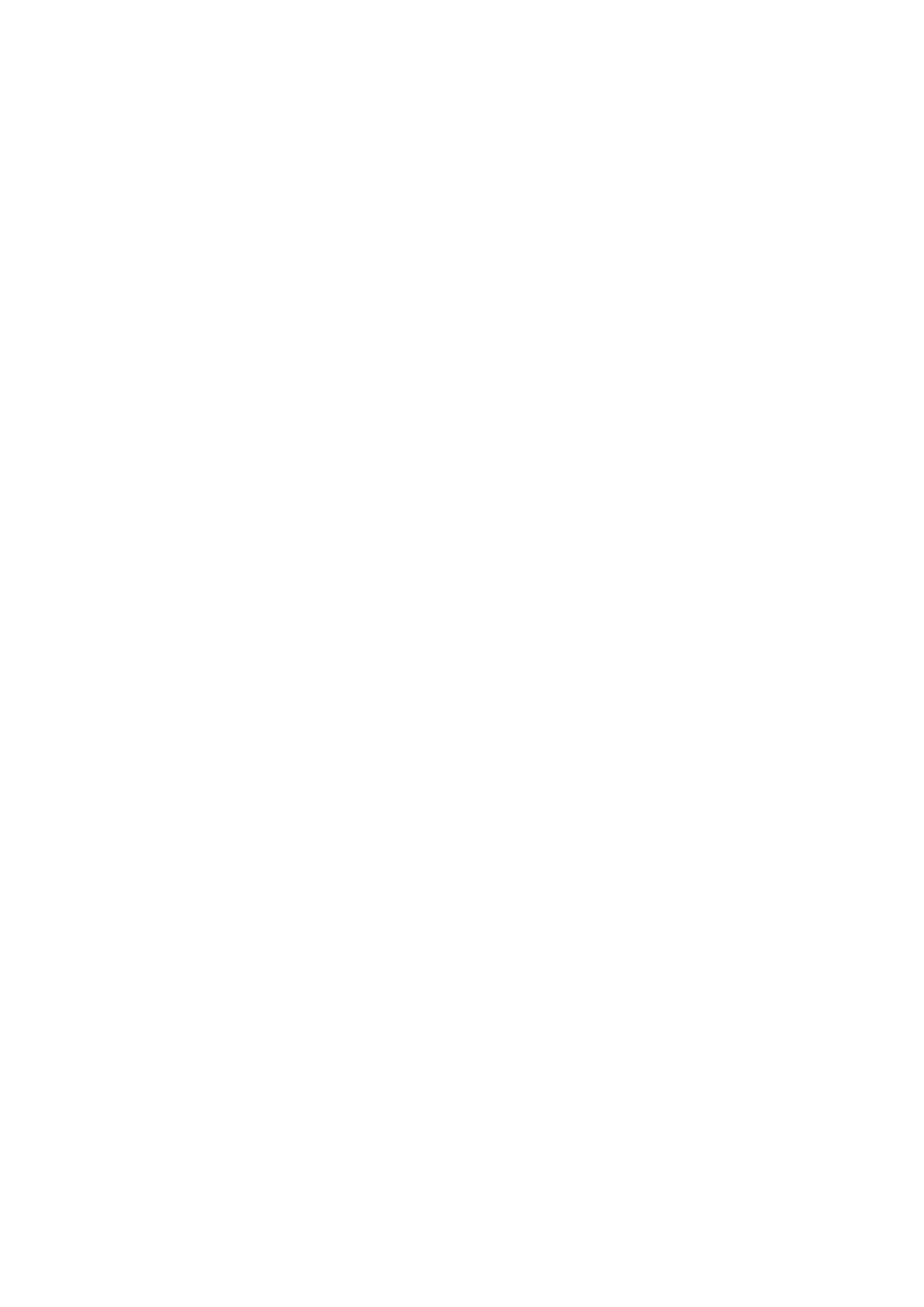# **Contents**

<span id="page-4-0"></span>

|              | <b>Contents</b> |              |                                     | iii            |
|--------------|-----------------|--------------|-------------------------------------|----------------|
| 1            |                 | Introduction |                                     | $\mathbf{1}$   |
|              | 1.1             |              |                                     | $\mathbf{1}$   |
|              | 1.2             |              |                                     | $\mathbf{1}$   |
|              | 1.3             |              |                                     | $\overline{2}$ |
| $\mathbf{2}$ |                 |              | <b>Background and Related Work</b>  | 3              |
|              | 2.1             |              |                                     | 3              |
|              |                 | 2.1.1        |                                     | $\overline{4}$ |
|              |                 | 2.1.2        |                                     | $\overline{4}$ |
|              |                 | 2.1.3        |                                     | 5              |
|              |                 | 2.1.4        | Quality of vector representation    | 5              |
|              |                 | 2.1.5        | Distance (between semantic vectors) | 6              |
|              |                 | 2.1.6        | Alternative component weighting     | 7              |
|              |                 | 2.1.7        | Distributional Similarity           | 8              |
|              | 2.2             |              |                                     | 9              |
|              |                 | 2.2.1        | Latent Semantic Analysis (LSA)      | 10             |
|              |                 | 2.2.2        | Hyperspace Analogue to Language     | 11             |
|              |                 | 2.2.3        |                                     | 12             |
|              |                 | 2.2.4        |                                     | 12             |
|              |                 | 2.2.5        | Theory behind Random Projections    | 13             |
|              |                 | 2.2.6        |                                     | 17             |
|              |                 | 2.2.7        |                                     | 18             |
|              | 2.3             |              |                                     | 22             |
|              |                 | 2.3.1        | Models of Compositionality          | 22             |
|              |                 | 2.3.2        | Compositionality in queries         | 24             |
| 3            |                 |              | <b>System Description</b>           | 25             |
|              | 3.1             |              |                                     | 25             |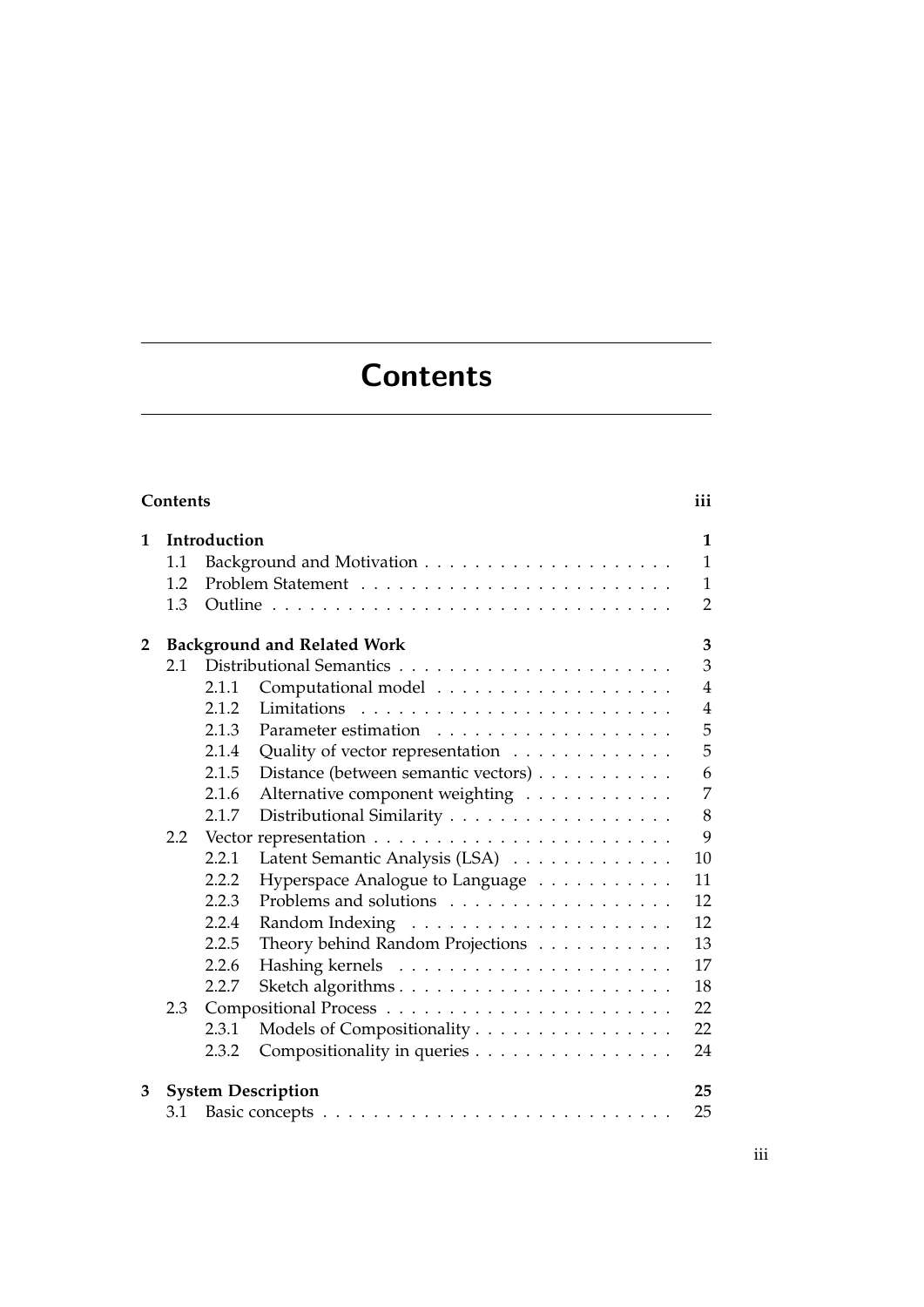|   | 3.2 |              |                                                              | 26 |
|---|-----|--------------|--------------------------------------------------------------|----|
|   | 3.3 |              | Constructing the Co-occurrence statistics vectors            | 26 |
|   | 3.4 |              | From word representations to queries and their similarities. | 28 |
|   | 3.5 |              | Differences with previous systems                            | 29 |
|   | 3.6 |              | Challenges of the distributed environment                    | 30 |
|   | 3.7 |              | Challenges of the reduced space                              | 31 |
|   | 3.8 |              |                                                              | 31 |
| 4 |     | Evaluation   |                                                              | 33 |
|   | 4.1 |              | Description of evaluation datasets                           | 33 |
|   | 4.2 |              |                                                              | 34 |
|   |     | 4.2.1        |                                                              | 34 |
|   |     | 4.2.2        |                                                              | 35 |
|   |     | 4.2.3        |                                                              | 36 |
|   |     | 4.2.4        | Do simple groups of words matter?                            | 37 |
|   |     | 4.2.5        |                                                              | 37 |
|   |     | 4.2.6        |                                                              | 38 |
|   |     | 4.2.7        | Positive Pointwise Mutual Information vs Frequencies         | 39 |
|   |     | 4.2.8        | Comparison with other methods                                | 40 |
|   | 4.3 |              |                                                              | 41 |
|   |     | 4.3.1        |                                                              | 43 |
|   |     | 4.3.2        |                                                              | 44 |
| 5 |     |              | <b>Conclusions and Further Work</b>                          | 49 |
|   |     | Bibliography |                                                              | 51 |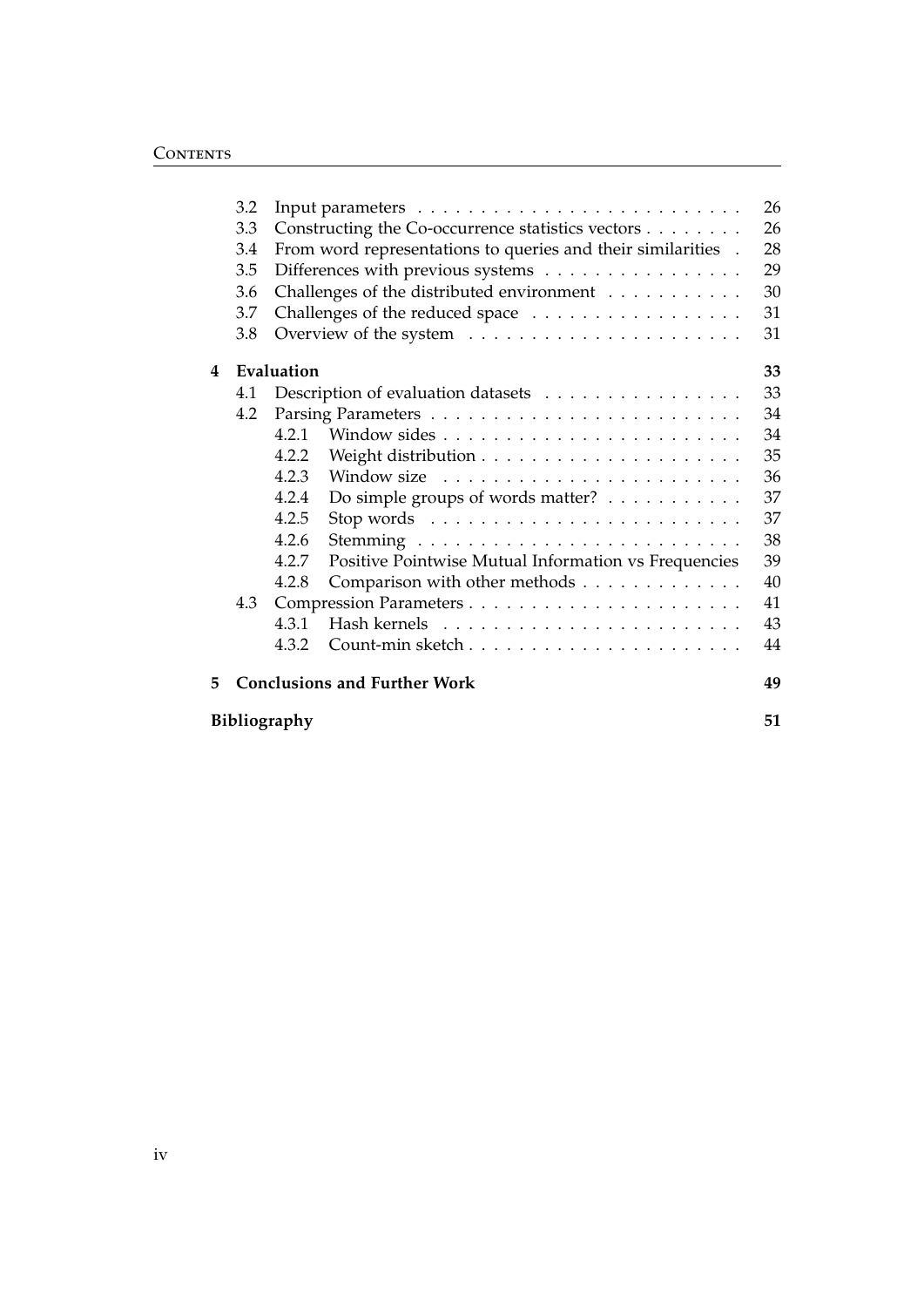Chapter 1

# <span id="page-6-0"></span>Introduction

In this chapter, we explain briefly what *distributional semantics* are, we state their application in the domain of query similarity and, finally, we provide an overview of the rest of the thesis.

## <span id="page-6-1"></span>1.1 Background and Motivation

When we learn a new language, the advice that we can understand the meaning of a word by its context is often repeated. This notion was popularized in scientific literature, and especially in the field of linguistics by Harris and his work with title *Distributional Structure* [\[27\]](#page-58-0). Nevertheless, we can trace the idea further back to Wittgenstein "the meaning of a word is its use in language" [\[55\]](#page-61-0) or even Frege "never ask for the meaning of a word in isolation but only in the context of a statement" [\[22\]](#page-58-1).

Joos [\[30\]](#page-59-0) stated more formally the principle of distributional semantics by defining the linguistic meaning of a morpheme as "the set of conditional probabilities of its occurrences in context with all other morphemes" which Harris later investigated in [\[27\]](#page-58-0). An important milestone has been [\[37\]](#page-59-1) by Osgood, Suci & Tannenbaum who were the first to use a Euclidean vector space for semantic representation.

The most important use case for vector-based represetnation has been in the context of information retrieval, namely the vector space model first developed by Salton [\[46\]](#page-60-0). Other applications include modeling of word synonymy [\[40\]](#page-59-2) and semantic relations [\[36,](#page-59-3) [52\]](#page-60-1).

## <span id="page-6-2"></span>1.2 Problem Statement

We will apply the ideas of distributional semantics to the problem of extracting query similarities. Given pairs of queries, we want to assess how similar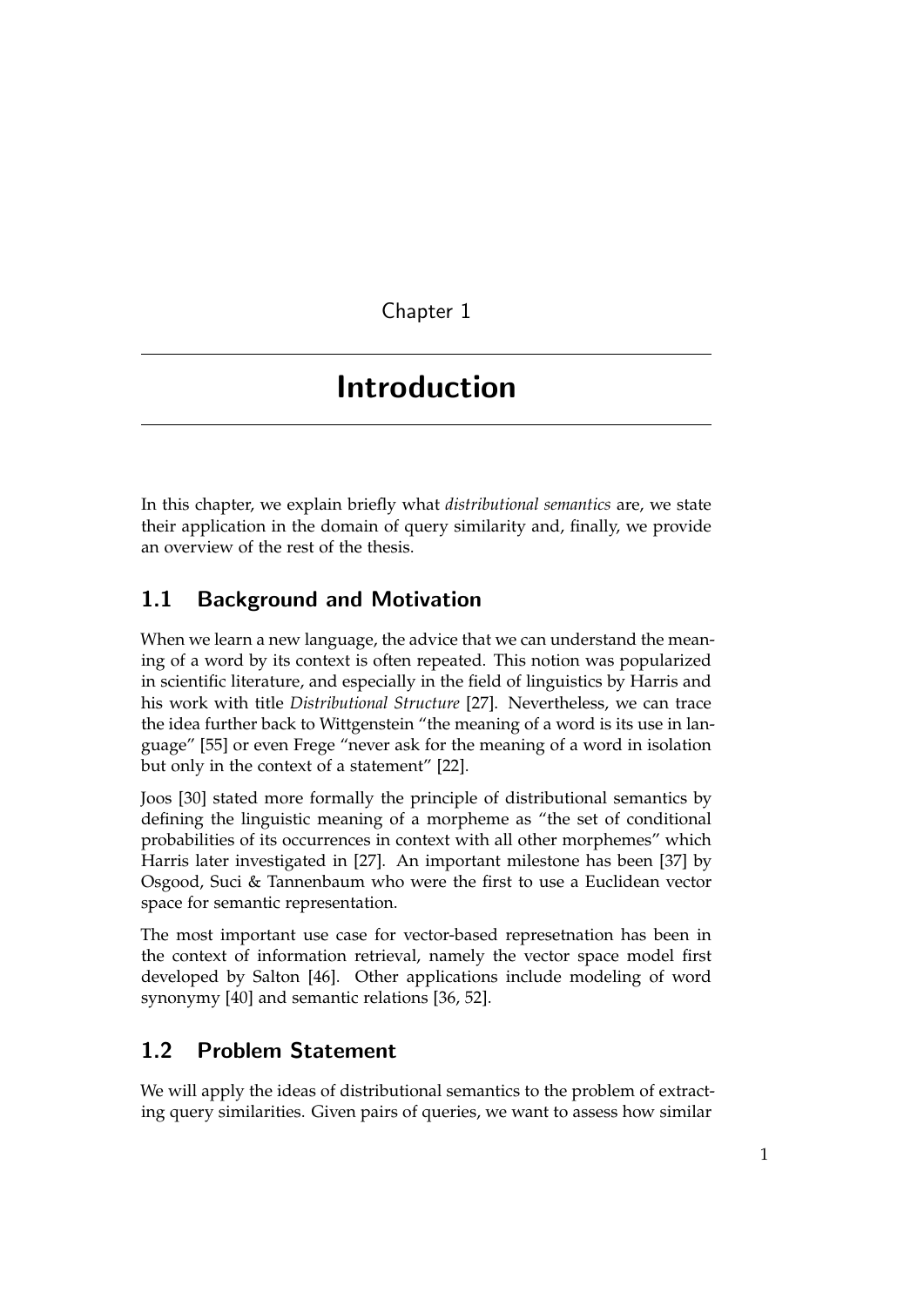#### 1. Introduction

they are. To evaluate our system, we use predefined sets of pairs of queries that are rated manually according to their degree of similarity.

Before being able to argue about query similarities, we have to define and specify some notions. First of all, in order to arrive query similarities, we need a representation for the queries and a notion of similarity. Because the distributional hypothesis is about words and not queries, we need a way to induce similarity from words to queries. Even before that, we need to specify what context is and how we can represent the meaning of a word depending on its context.

## <span id="page-7-0"></span>1.3 Outline

We start by reviewing some of the related literature in chapter [2](#page-8-0) and by introducing the necessary notions that we use in our system. In some cases, we also discuss briefly some alternatives that could be used in some components of the system. The implemented system is described in chapter [3.](#page-30-0) The high level description of our system in chapter [3](#page-30-0) explains the main design decisions and how we adjusted the system to work in a distributed environment. In the chapter [4,](#page-38-0) we evaluate the implemented system according to two datasets of golden standards and we compare it with other related systems in the literature. Finally, in chapter [5,](#page-54-0) we provide a brief summary of our work and suggest some possible next steps.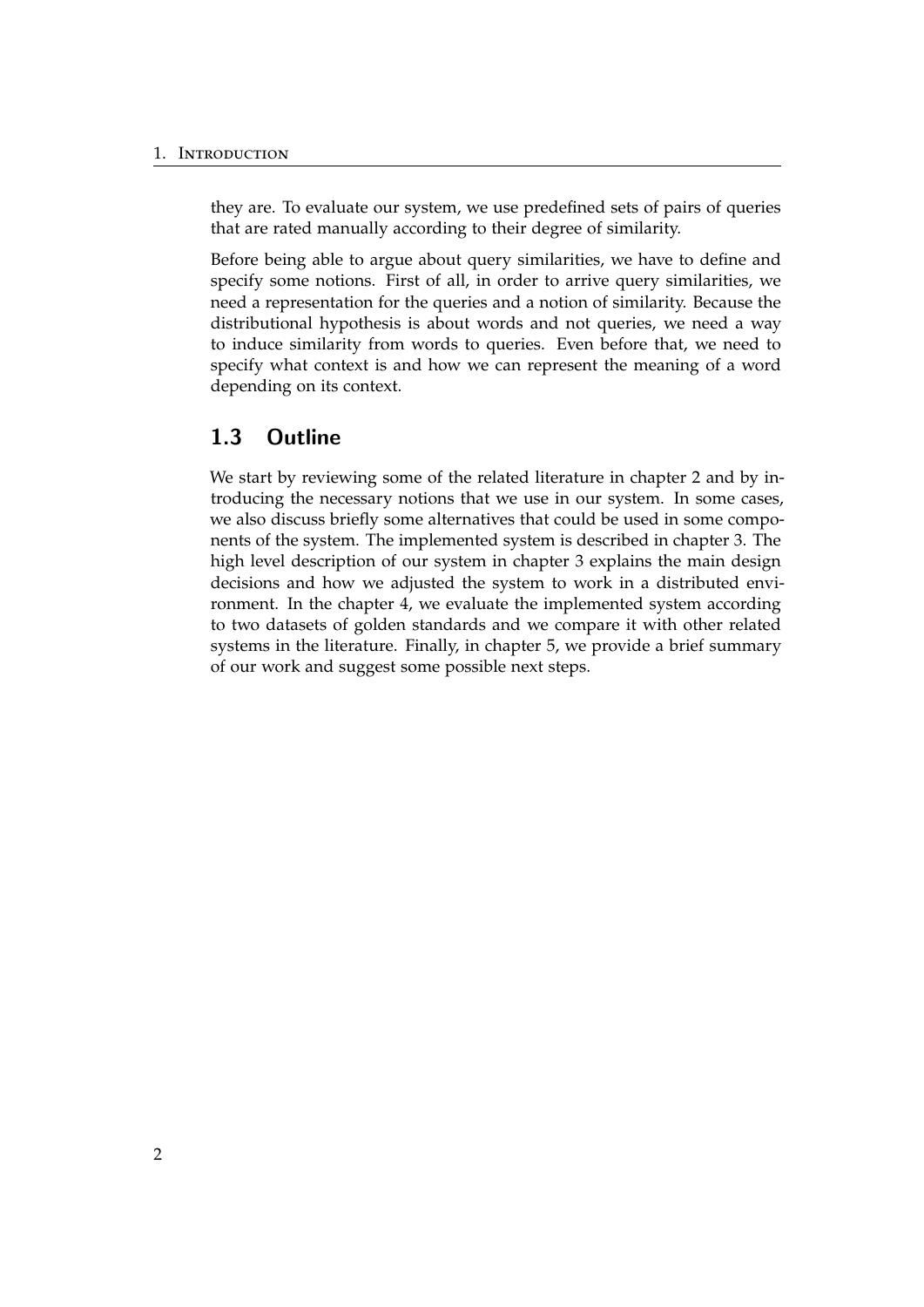## Chapter 2

# <span id="page-8-0"></span>Background and Related Work

In the context of the thesis, we focus on three main areas.

- 1. *Distributional semantics*: what is the context of a word and how it defines the meaning of a word.
- 2. *Vector representation*: reducing the dimensionality of the space that represents the meaning of a word according to the distributional hypothesis.
- 3. *Compositional process*: how we can combine the obtained word representations to infer the meaning of phrases and word sequences (queries, sentences).

We review some of the related literature in the corresponding sections in the rest of the current chapter and we also provide the fundamental ideas of our system.

## <span id="page-8-1"></span>2.1 Distributional Semantics

You shall know a word by the company it keeps. (Firth 1957)

The main idea is that words with similar meanings occur in similar context. Therefore, word co-occurrence statistics can provide a natural basis for semantic representation. The notion was introduced several years ago [\[20,](#page-58-2) [27\]](#page-58-0). More recently, the idea underlies computational models such as Latent Semantic Analysis (LSA) or Hyperspace Analogue to Language (HAL) that we will define later. The distributional hypothesis is discussed in more detail in [\[44\]](#page-60-2).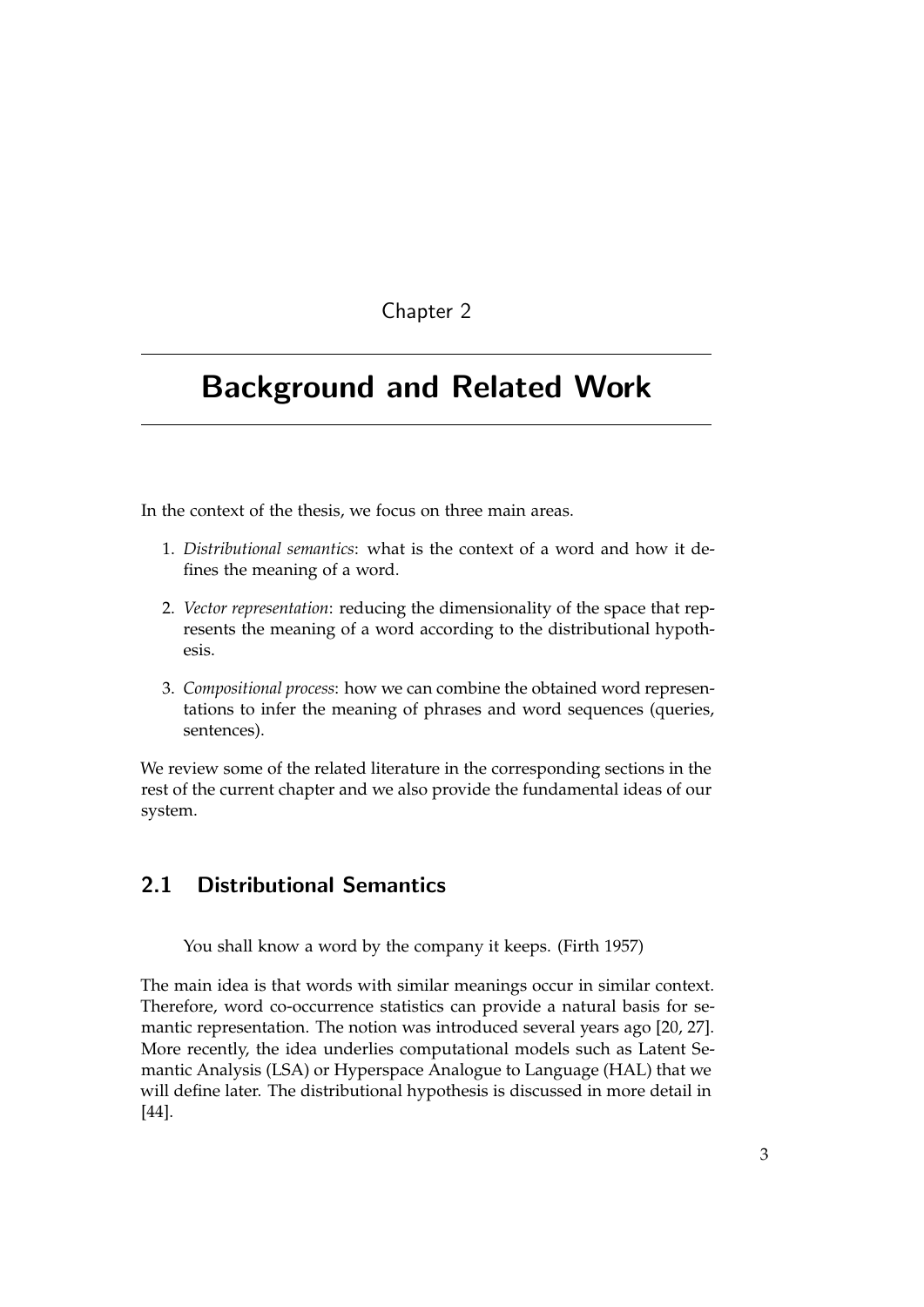### <span id="page-9-0"></span>2.1.1 Computational model

We create a vector representation for each *word* in our corpus according to co-occurring words (context). In order to do so, we have to define the following:

- *context:*
	- **–** *size*: number of neighbouring words.
	- **–** *shape*: weight specification and distribution of the neighbouring words.
- *token*: We mentioned words before, which is an oversimplification. We are looking for the atomic units of meaning. Should we consider *white house* as one or two terms? What about United *States of America*?
- *corpus*: The collection of documents that we use for training.
- *vector representation:* How to arrive from co-occurrence statistics at a vector representation is related to the meaning of a word.

### Examples of context window definitions

Examples of interesting variations of the shape of a window are:

- Restrict to one side only (left or right from the target word).
- Flat windows (all words within the context window count equally).
- Closest words have greater importance (for instance a triangular or Gaussian window).
- Offset window (exclude close words because they may be required only due to syntactic reasons).

Another variation of the context window could be captured based on the grammatical relations in which a target word occurs in a *parsed* corpus (syntactic parsing).

### <span id="page-9-1"></span>2.1.2 Limitations

In the context of the thesis, we built upon the distributional hypothesis. Nevertheless, we should at least mention briefly some limitations of the distributional semantics:

- 1. *Homographs*. It is *not* obvious how to disambiguate them.
- 2. *Quality of word representation*. The way we usually measure the quality of a word representation depends on the evaluation task.
- 3. *The Symbol Grounding Problem.* It is about how words obtain their meaning. See [\[26\]](#page-58-3) for a description.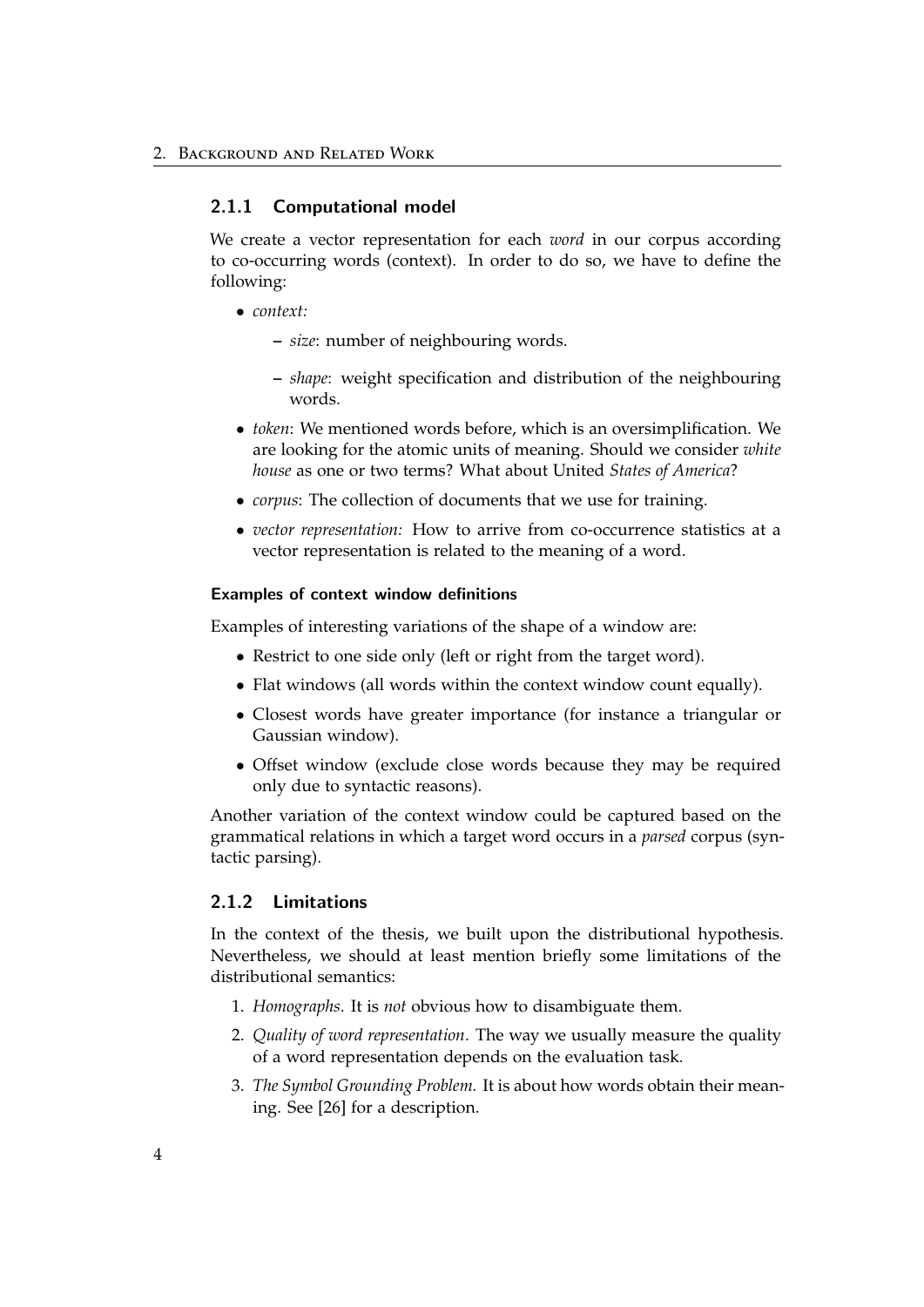## Simple variations of the model

We can slightly vary our model by apply as a preprocessing step to our corpus:

- *stemming* or *lemmatisation*
- *stop words removal*
- *truncate* very low frequency words (statistically unreliable)

Throughout our discussion, the streaming model for the input data is used. That is, we don't store the whole corpus in memory, but we can process it as it arrives. Moreover, we limit ourselves to a single pass over the data.

In the following sections, we will define models using different values of the above parameters. First, we will see how we can compute the co-occurrence statistics matrix that is common to all the approaches once the above parameters are fixed.

## <span id="page-10-0"></span>2.1.3 Parameter estimation

Each word *t* is represented by a vector. Each component  $w_{i,t}$  of the vector corresponds to another word in our collection. For each component  $w_{i,t}$ , we increase the corresponding counter each time we find the word *t* in the context that includes word *i* and according to the weight distribution.

When we finish the process, we normalize the vectors so the sum of all components for a specific vector is 1. These are co-occurrence statistics vectors and they contain the frequencies of other words that we encounter according to our context definition.

## <span id="page-10-1"></span>2.1.4 Quality of vector representation

We need a way to evaluate how well the vector representations of a model represent the meaning of a word. To do so, there are some internal and external criteria. Usually, though, the choice of a metric depends heavily on the application.

## Internal

- *Statistical reliability.*
- *Dimensionality.* Smaller/sparser vector allow for faster operations.
- *Compositional similarity.* Given a compositional function ⊕ (see section [2.3\)](#page-27-0), how close are the representations of a phrase and the composition *c. s*), now close are the representations or a prirase and the composition of the constituents of the phrase (for instance:  $\overline{v}$ ,  $\overline{u}$  compared to  $\overline{v} \oplus \overline{u}$ where  $u, v$  are words and  $v, u$  is a phrase of  $v$  followed by  $u$ .)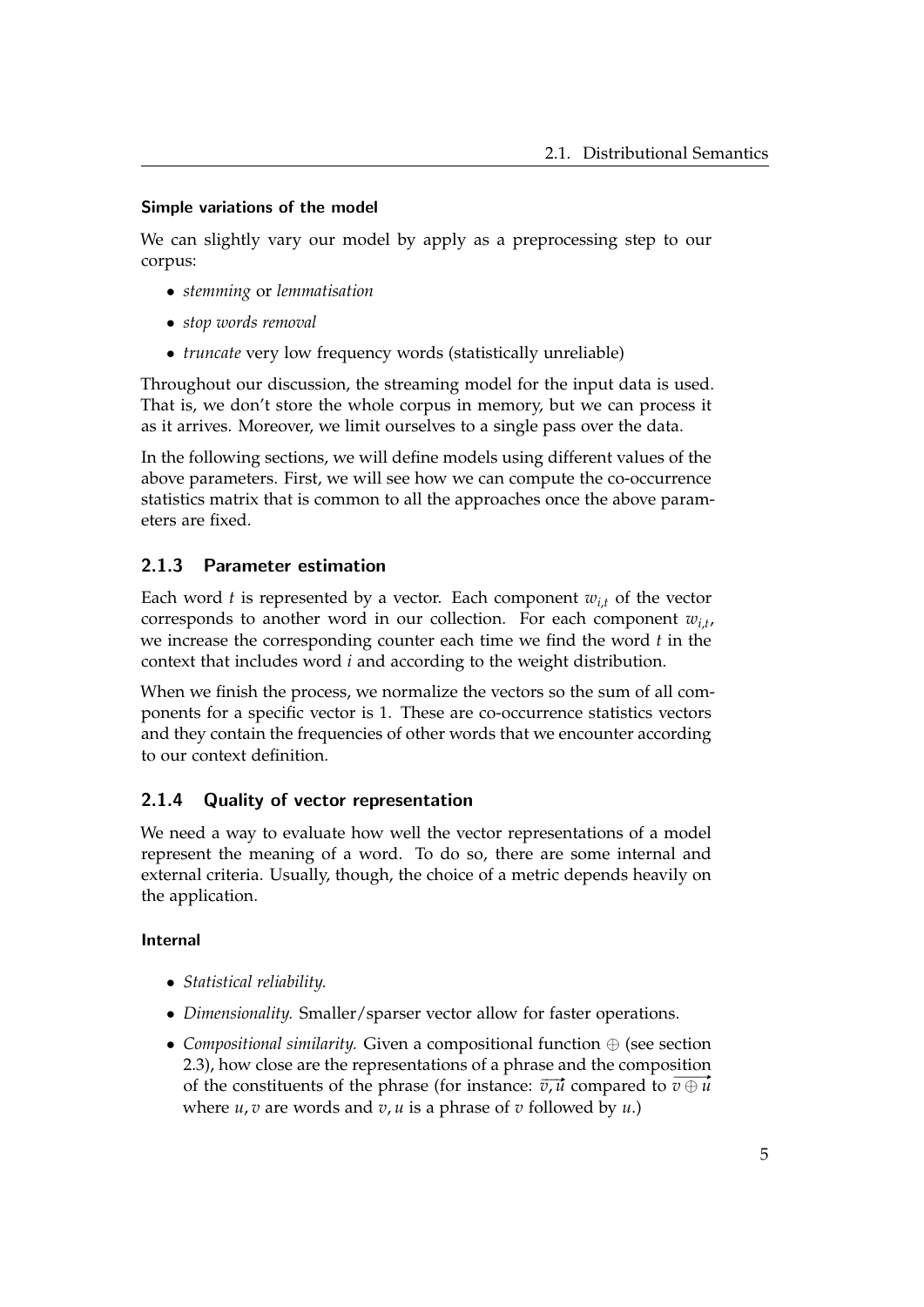#### External

- *Synonyms:* A word should be closer to the representation of its synonyms than to other words. In previous studies, the TOEFL test has been used as a benchmark.
- *Semantic Categorization:* Words should be closer to their semantic category (e.g. vegetables, building. . . ) than others.
- *Phrasal Similarity:* Given a compositional function, similar phrases should be closer than non-similar phrases.
- *Dictionary definitions involving relative clauses* should be matched to the corresponding noun.
- *Word close to its definition*: A word should be closer to its definition than to the definition of alternative words or to its definition with some words replaced by irrelevant ones.

## <span id="page-11-0"></span>2.1.5 Distance (between semantic vectors)

We have to define a distance metric when we try to quantify how close some words are. In this respect, the distances on this section have been considered in related literature. See [\[10\]](#page-57-0) for a related study that surveys the following metrics in a specific context.

We define two vectors  $a = (a_1, a_2, \ldots, a_n)$  and  $b = (b_1, b_2, \ldots, b_n)$ , where *n* is their dimension. Correspondingly, we have:

## Minkowski distances

• City Block (Manhattan)

$$
d(a,b) = \sum_{i=1}^{n} |a_i - b_i|
$$
 (2.1)

• Euclidean

$$
d(a,b) = \sqrt{\sum_{i=1}^{n} (a_i - b_i)^2}
$$
 (2.2)

**Definition 2.1** *The Minkowski distance of order*  $p \geq 1$  *between two points on Euclidean space is a metric defined as:*

$$
d(a,b) = \left(\sum_{i=1}^{n} |a_i - b_i|^p\right)^{\frac{1}{p}}
$$
 (2.3)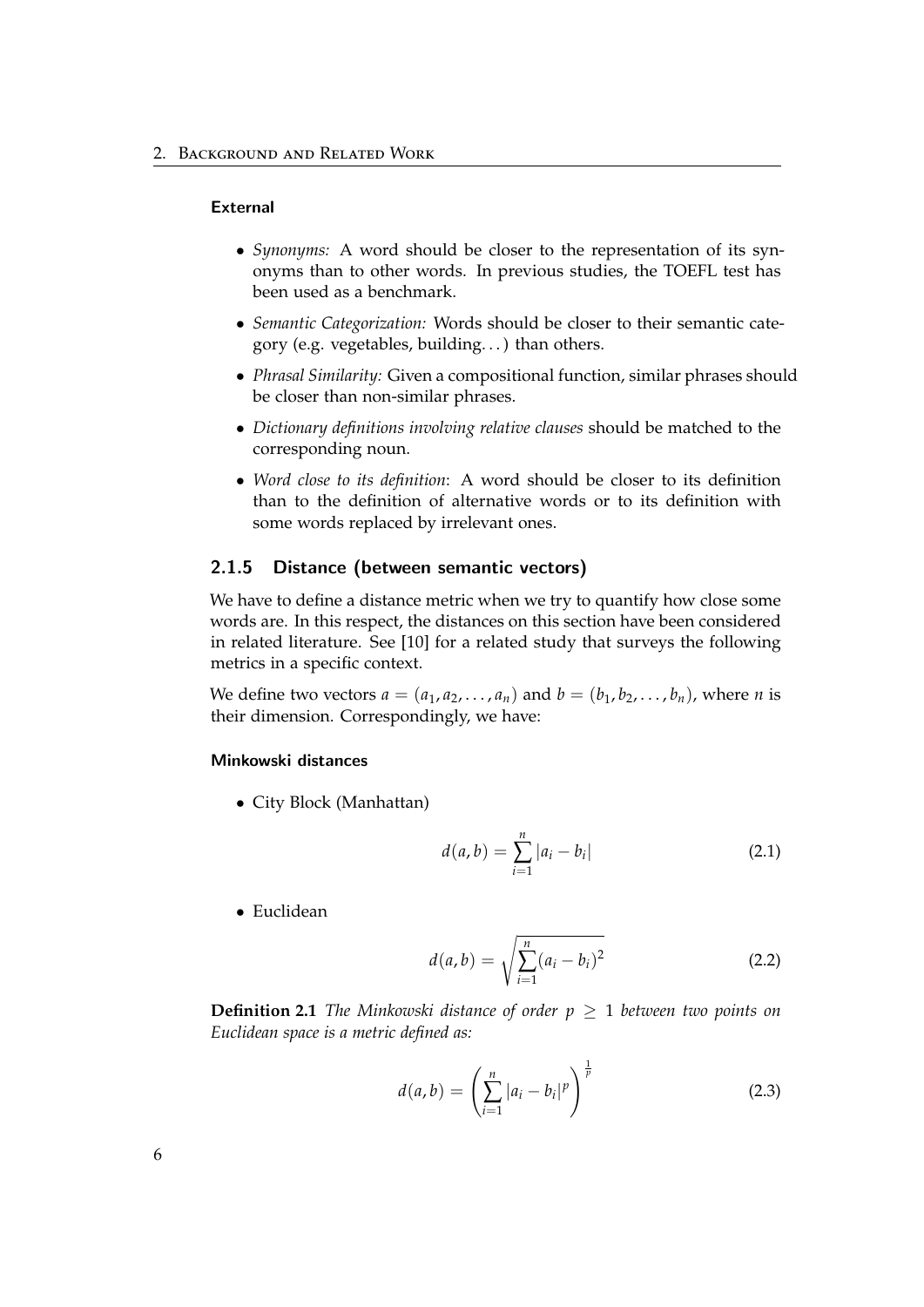<span id="page-12-1"></span>Cosine

$$
d(a,b) = \frac{a \cdot b}{||a|| \cdot ||b||}
$$
\n
$$
= \frac{\sum_{i=1}^{n} a_i \cdot b_i}{\sqrt{\sum_{i=1}^{n} a_i^2} \cdot \sqrt{\sum_{i=1}^{n} b_i^2}}
$$
\n(2.5)

Values close to 1 mean that *a*, *b* are related while values close to 0 mean that they are unrelated. Usually, and throughout this text, we assume that a vector can only have non-negative values on its components. Therefore, the cosine of two vectors in this case can take values only in the interval [0, 1].

## Information theoretic measures

On this subsection, we use the fact that the vectors are probabilities. That allows for information theoretic measures such as:

• Hellinger distance

$$
d(a,b) = \frac{1}{\sqrt{2}}\sqrt{a} - \sqrt{b}
$$
 (2.6)

$$
=\frac{1}{\sqrt{2}}\sqrt{\sum_{i=1}^{n}(\sqrt{a_i}-\sqrt{b_i})^2}
$$
 (2.7)

• Bhattacharya

$$
d(a,b) = -\ln\left(\sum_{i=1}^{n} \sqrt{a_i \cdot b_i}\right)
$$
 (2.8)

• Kullback – Leibler

$$
d(a,b) = \sum_{i=1}^{n} a_i \ln \frac{a_i}{b_i}
$$
 (2.9)

## <span id="page-12-0"></span>2.1.6 Alternative component weighting

It is not necessary to store probabilities in the vectors. In study [\[10\]](#page-57-0), some alternatives are also explored.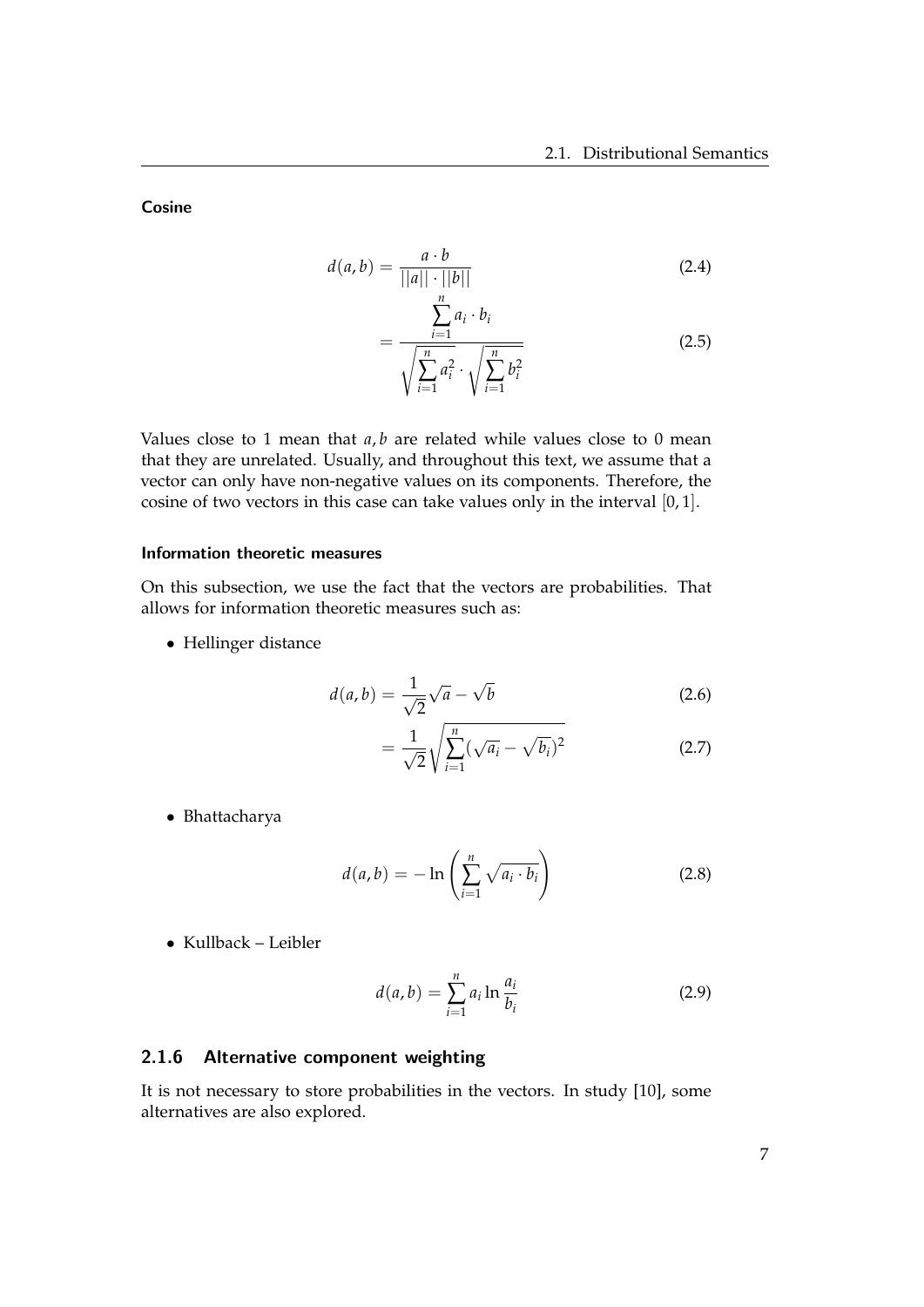• Positive Pointwise Mutual Information (Positive PMI)

$$
pmi(a;b) = \log \frac{p(a,b)}{p(a) \cdot p(b)}
$$
\n(2.10)

$$
= \log \frac{p(a|b)}{p(a)} \tag{2.11}
$$

where negative values are replaced by 0. It can compare the conditional probabilities for each word in a specific context to the marginal probability of occurrence of the word.

• Odds ratio.

$$
\frac{\frac{a}{1-a}}{\frac{b}{1-b}} = \frac{a(1-b)}{b(1-a)}
$$
\n(2.12)

Again, with similar semantics as the pointwise mutual information, that is, compare the actual conditional probabilities for each word in a specific context to the expected probability of occurrence of the word.

In study [\[10\]](#page-57-0) conducted with using Positive PMI and window size of one, the authors got the best reported results. The same study concluded that removing very low frequency words or very high frequency words (stopwords) leads to worse performance in their experiments.

### <span id="page-13-0"></span>2.1.7 Distributional Similarity

We briefly mention some systems that utilize the ideas that we discuss in this chapter. These systems consist of essentially two steps:

- 1. Compute vector representation of a query.
- 2. Similarity of two queries is their cosine.

We focus on how to compute the vector representation of a query. After the description of the two systems, we compare them. In the next chapter, we explain our approach and the differences with these two systems.

## <span id="page-13-1"></span>A Web-based Kernel Function for Measuring the Similarity of Short Text Snippets (Sahami and Heilman)

We describe the algorithm used in [\[41\]](#page-59-4).

## Large-scale Computation of Distributional Similarities for Queries (Alfonseca, Hall and Hartmann)

We describe the algorithm used in [\[4\]](#page-56-1).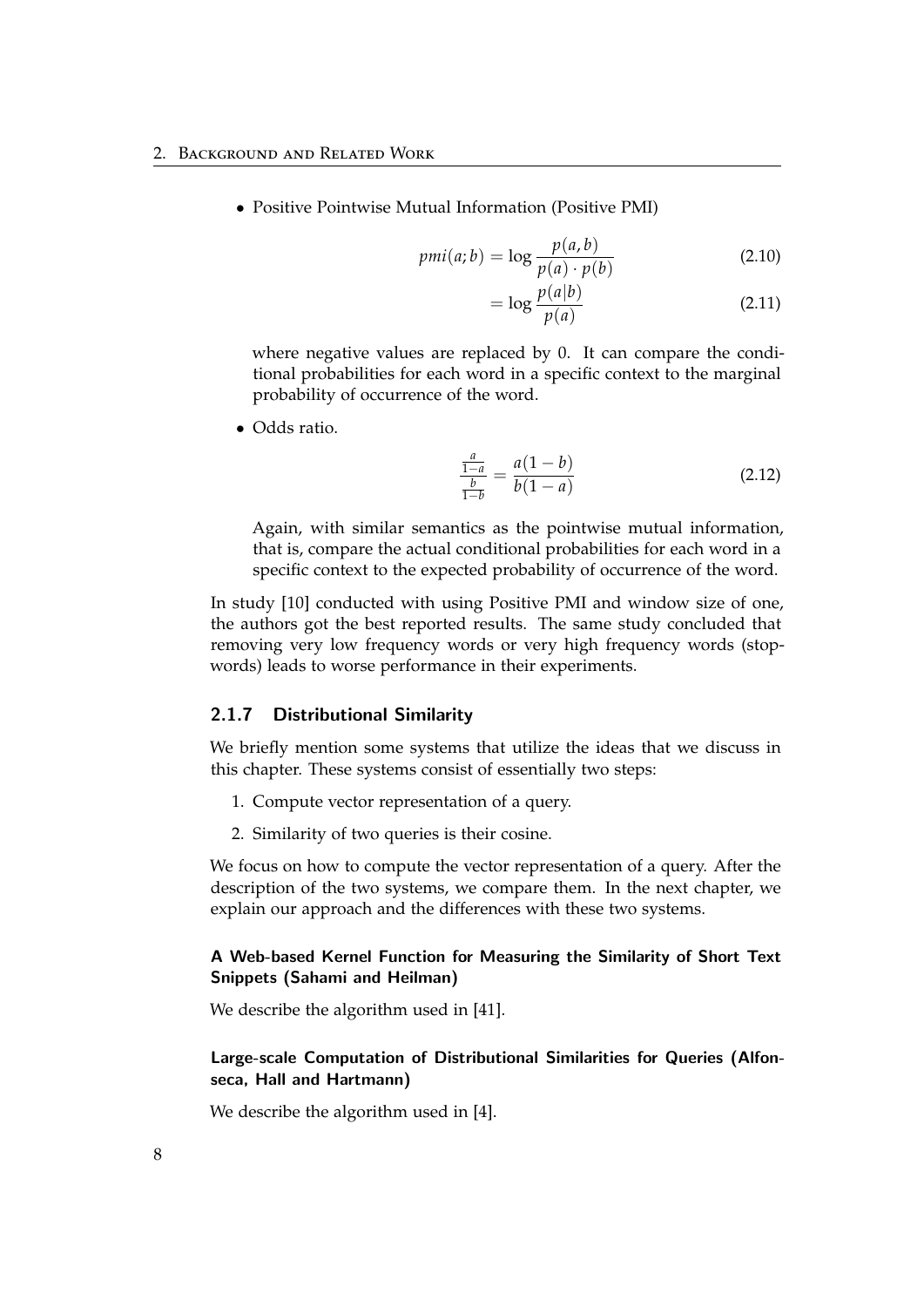**Algorithm 1** Distributional Similarities for Queries

**Require:** Query *x*. Parameters *n*, *m*. **Ensure:** Vector representation of *x*.

- 1: Submit *x* and let  $R(x)$  be the set of *n* retrieved snippets  $d_1, d_2, \ldots, d_n$ .
- 2: Compute tf-idf term vector  $u_i$  for each snippet  $d_i \in R(x)$ .
- 3: Truncate each vector *u<sup>i</sup>* to include its *m* highest weighted terms.
- 4: Let  $C(x)$  be the centroid of the  $L_2$  normalized vectors  $u_i$ :

$$
C(x) = \frac{1}{n} \sum_{i=1}^{n} \frac{u_i}{||u_i||_2}
$$

5: Let  $QE(x)$  be the  $L_2$  normalization of the centroid  $C(x)$ :

$$
QE(x) = \frac{C(x)}{||C(x)||_2}
$$

**Algorithm 2** Large-scale Computation of Distributional Similarities for Queries

**Require:** Query  $x = [w_1, w_2, \dots, w_n]$ . Parameter *m*. **Ensure:** Vector representation of *x*.

- 1: For each  $w_i$  collect all words that appear close to  $w_i$  in the web corpus (*not snippets*).
- 2: Compute frequencies of context words. (*not tf-idf*).
- 3: Truncate to its *m* highest weighted terms.
- 4: Compose using the geometric mean (*instead of arithmetic mean*).
- 5: Apply the  $\chi^2$  test as a weighting function to measure whether the query and the contextual feature are conditionally independent. (*new step*).

In parentheses, we have put the differences with the algorithm described in the previous part of [2.1.7](#page-13-1) section (Distributional Similarities for Queries). We should note here that both approaches use vectors with  $m = 50$  non-zero components.

## <span id="page-14-0"></span>2.2 Vector representation

The general idea behind word space models is that words are represented by context vectors as motivated by the distributional hypothesis.

The use of vector space model is a standard approach today. Some of the reasons that motivated towards this model are:

• There is extensive mathematical theory (linear algebra) on how the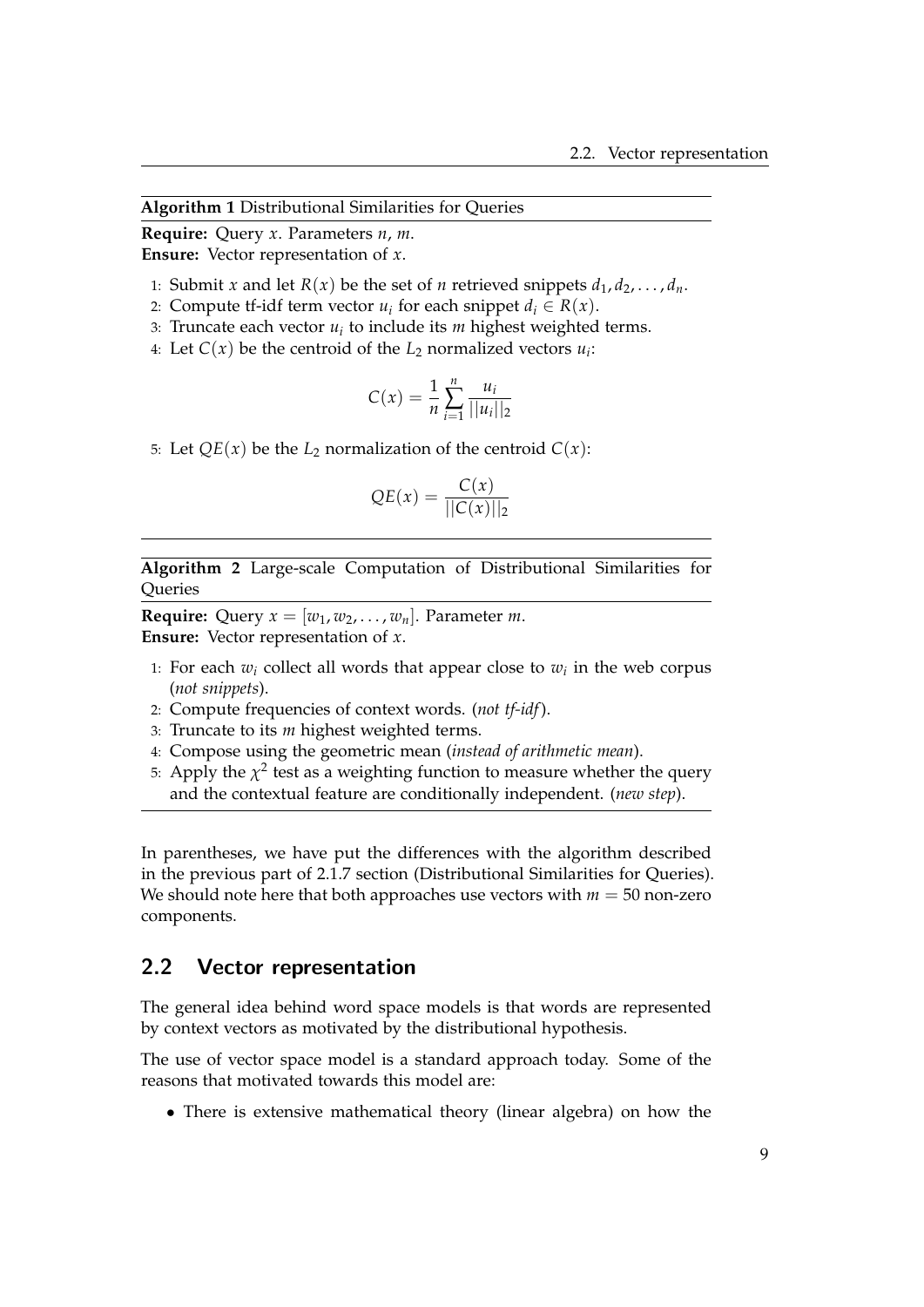#### 2. Background and Related Work

vector spaces work.

- They make semantics computable.
- Vectors can be created automatically from a corpus.
- They allow the representation of gradations of meanings.
- The usefulness of the model has been validated experimentally.
- Their geometric metaphor seems plausible, even though they are a purely descriptive approach.

Two examples of these models are Latent Semantic Analysis (LSA) and Hyperspace Analogue to Language (HAL).

## <span id="page-15-0"></span>2.2.1 Latent Semantic Analysis (LSA)

LSA creates a term-by-document matrix. It is based on the distributional hypothesis that terms with similar meanings tend to occur in the same context. In the following paragraph, we describe LSA and how we can apply it to find how similar two words are.

We construct a matrix where each row represents a word and each column represents a document. Given the definition of a document (a specific sequence of words in our corpus), we construct a matrix containing the number of occurrences of each word in each document. We expect that the resulting matrix will be sparse (not every word is contained to every document). Then, we use Singular Value Decomposition (SVD) (see below) in order to reduce the dimensionality of the matrix (only number of columns, the number of rows remains the same). This step of dimensionality reduction is important because after the compression of the matrix using SVD, we get a better semantic matrix where words that are close in meaning are mapped together. Finally, words are compared by using the cosine similarity (see section [2.1.5\)](#page-12-1). For details on LSA and some philosophical implications, see [\[33\]](#page-59-5).

We note that the terms Latent Semantic Analysis (LSA) and Latent Semantic Indexing (LSI) are synonyms. LSI was the original term due to the application of the technique in document indexing and information retrieval. Then, LSA as term became popular at it was in a broader scope, for instance in recognizing synonyms.

## <span id="page-15-1"></span>Singular Value Decomposition

The Singular Value Decomposition (SVD) for a matrix *A* is defined as:

$$
A = U\Sigma V^* \tag{2.13}
$$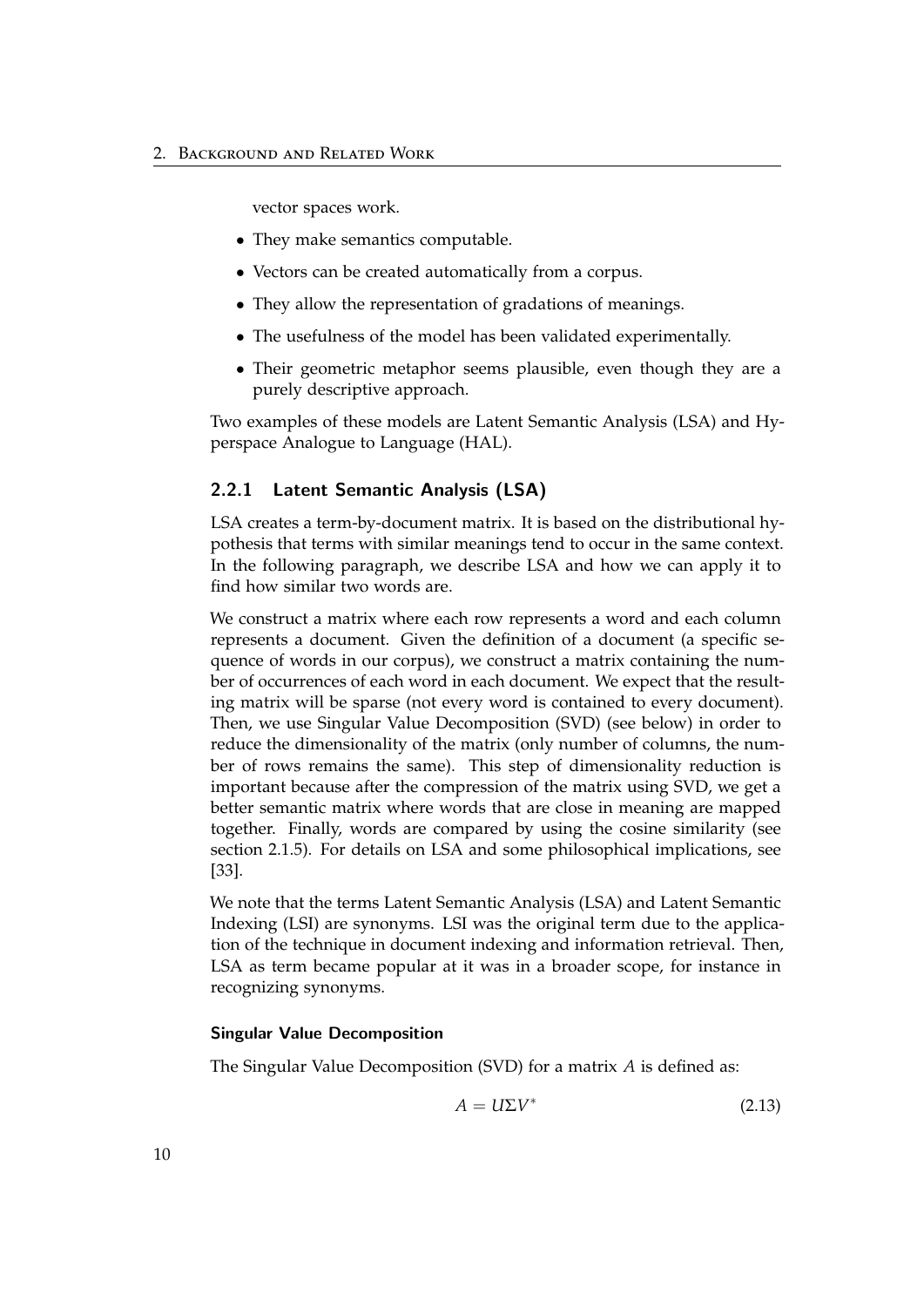where *U* is a *mxm* (real or) complex unitary matrix (left-singular vectors), Σ is an *mxn* rectangular diagonal matrix with non-negative real numbers on the diagonal (singular values), and *V* ∗ is an *nxn* (real or) complex unitary matrix (right-singular vectors).

A practical application of SVD (for example in LSA and in HAL) is the low-rank matrix approximation, where we truncate the matrix Σ. It can be shown (Eckart - Young theorem) that the approximation is based on minimizing the Frobenius norm of the difference between the initial matrix *A* and the approximation  $\hat{A}$ . SVD can be thought as a technique for statistical dimensional reduction where the eigenvalues indicate the importance of the corresponding left and right singular vectors.

**Definition 2.2 (Frobenius norm)** *The Frobenius (or Hilbert-Schmidt) norm for a matrix Am*,*<sup>n</sup> can be defined as:*

$$
||A||_F = \sqrt{\sum_{i=1}^m \sum_{j=1}^n |a_{i,j}|}
$$
  
=  $\sqrt{\text{trace}(A^*A)}$   
=  $\sqrt{\sum_{i=1}^{\min\{m,n\}} \sigma_i^2}$ 

*where A*<sup>∗</sup> *denotes the conjugate transpose of A, σ<sup>i</sup> are the singular values of A, and the trace function is used.*

The computational complexity of performing SVD of a dense matrix is  $O(mn^2)$ floating-point operations. The SVD is an expensive operation and it does not scale very well to large matrices. There is a version for sparse matrices [\[7\]](#page-56-2), as the ones that we usually encounter in natural language processing, but it is still costly. Moreover, if we update our corpus, we have to follow incremental approximations [\[47\]](#page-60-3). Finally, it fails to avoid the initial co-occurrence matrix which may be very big for practical applications.

### <span id="page-16-0"></span>2.2.2 Hyperspace Analogue to Language

HAL creates a term-by-term matrix. The model is similar to LSA. We focus on their differences. In Hyperspace Analogue to Language (HAL) we define as document only words in the context of a target word. Moreover, the increase in a component in the matrix is inversely proportional to the distance between two words. We compute the similarities between two words using cosine, similarly to LSA.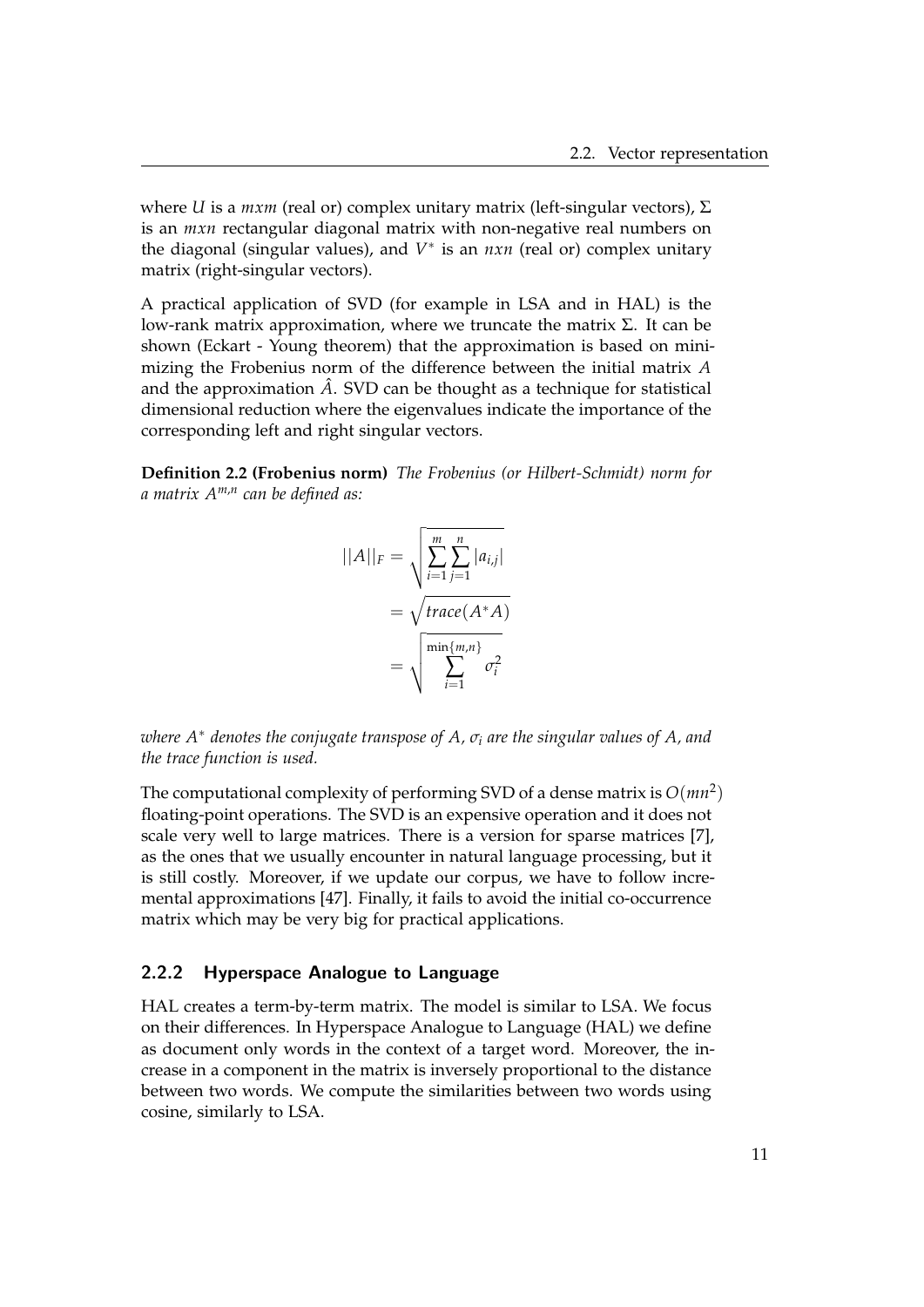## <span id="page-17-0"></span>2.2.3 Problems and solutions

There are some issues with the vector representation of words in the context of Natural Language Processing.

- *Scalability:* High dimensionality of the vectors.
- *Sparse data:* Only few of the components in a vector are non-zero.

In order to resolve these issue, LSA and HAL use SVD. Unfortunately, as we already mentioned in section [2.2.1,](#page-15-1) it is a costly operation.

#### <span id="page-17-1"></span>2.2.4 Random Indexing

The basic idea of Random Indexing (RI) is to accumulate context vectors. It is backed up by the intuition of the Johnson-Lindenstrauss lemma [\[29\]](#page-58-4) that we can project points of a vector space into a randomly selected subspace of sufficiently high dimensionality and approximately preserve the pairwise distances of the vectors in the initial space. To make the idea more concise, we can think of the initial matrix  $A^{w,d}$  projected to a subspace  $B^{w,k}$  by a random projection  $R^{d,k}$ , where  $d, k, w$  are dimensions and  $k < d$ . According to the Johnson-Lindenstrauss lemma,  $k = O(\log w)$ , independent of the initial *d*. In other words, the size of the vectors that we call *index vectors* depends only on the number of different words in our corpus.

A sketch of the Random Indexing algorithm is:

- 1. Each context word is assigned a vector called *index*.
- 2. We scan through the corpus and each time a word occurs in a context, we add its index to the target word's representation.

The *index* is generated randomly according to some distribution (see the analysis in [\[1\]](#page-56-0)). It is sparse, high dimensional, nearly orthogonal and ternary (possible values for a component are  $(+1, 0 - 1)$ ). It is nearly orthogonal because as it was proved in [\[39\]](#page-59-6), there are many more nearly orthogonal vectors than truly orthogonal ones in a high dimensional space.

As we can notice, using Random Indexing we can avoid creating the big matrix that exists initially in methods like LSA or HAL since we accumulate the index vectors from the beginning.

Random Indexing hash the following nice properties:

- It is an incremental method.
- The exact dimensionality *d* is a design parameter.
- It is not required to construct the initial large co-occurrence matrix.
- It is independent of the definition of the context.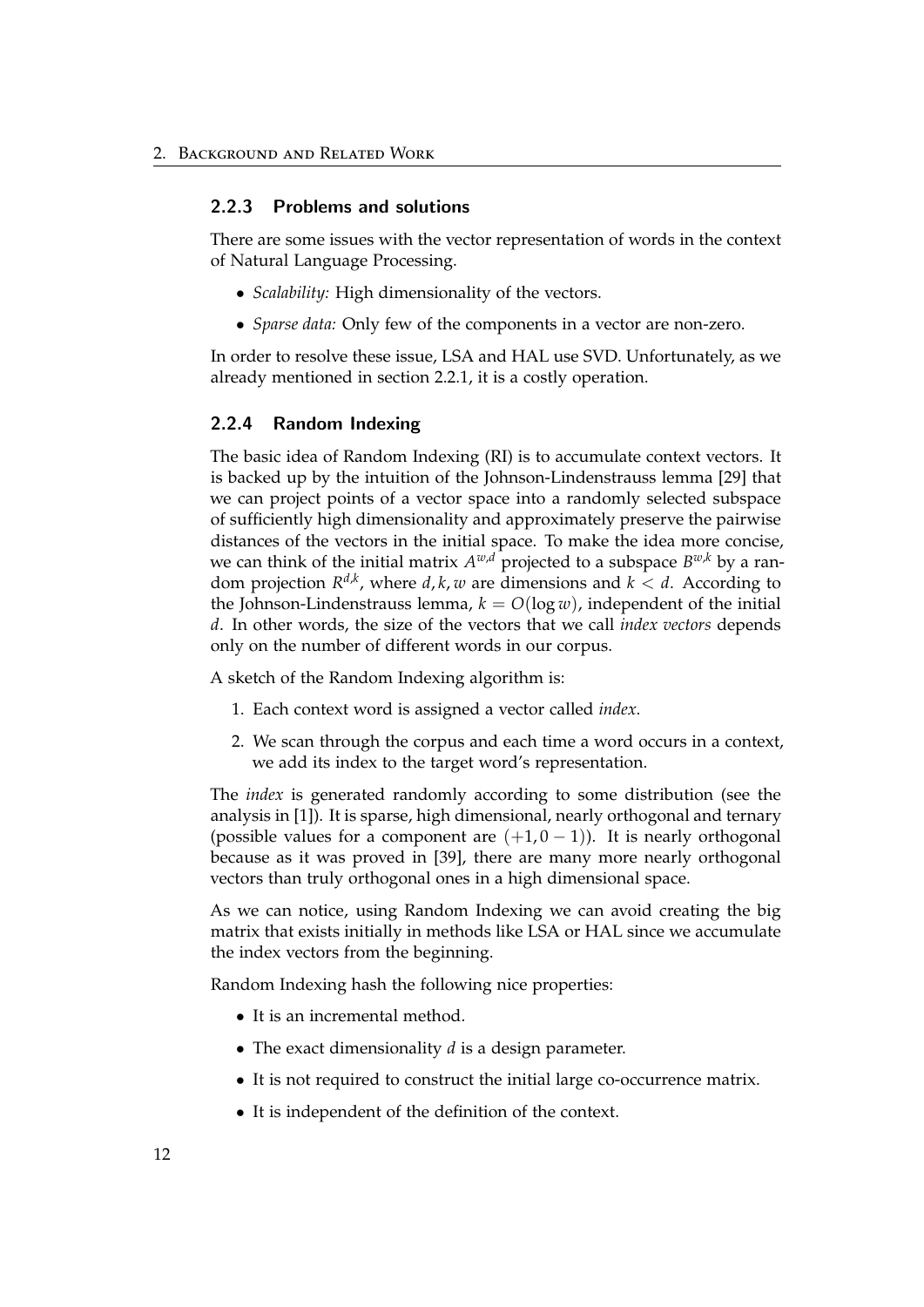Random Indexing has been successfully used in practice in several studies. Examples of these studies are [\[31,](#page-59-7) [32,](#page-59-8) [43,](#page-60-4) [45\]](#page-60-5).

### <span id="page-18-0"></span>2.2.5 Theory behind Random Projections

We are discussing the theory behind random projections. We split the section in three parts, the first two based on two publications and the last section about some recent work. All of them are based on the main idea behind Johnson-Lindenstraus (JL) lemma. We will skip the description of how the original idea of Johnson - Lindenstrauss works for the sake of brevity.

**Lemma 2.3 (Johnson–Lindenstauss lemma)** *Given* 0 < *ε* < 1*, an arbitrary*  $\mathsf{Set}\,$   $P$  of  $n$  points in  $\mathbb{R}^d$ , and a number  $k\,>\,8\ln(n)/\varepsilon^2$ , there is a linear map  $f: \mathbb{R}^d \to \mathbb{R}^k$  such that

$$
(1 - \varepsilon) ||u - v||^2 \le ||f(u) - f(v)||^2 \le (1 + \varepsilon) ||u - v||^2 \tag{2.14}
$$

*for all*  $u, v \in P$ .

## Database-friendly random projections: Johnson - Lindenstrauss with binary coins

We already mentioned in section [2.2.4](#page-17-1) that the main idea behind Random projections comes from the insight of the Johnson-Lindenstraus (JL) lemma. In 2003, Achlioptas in [\[1\]](#page-56-0) formulated an improved version of the same idea.

The question is how we could embed a high dimensional set of points in a Euclidean space of a lower dimensionality without causing too much distortion in the pairwise distances of the vectors in the resulting space.

We know (see section: [2.2.1\)](#page-15-1) that SVD guarantees:

$$
||A - A_k||_F \le ||A - D|| \tag{2.15}
$$

where *A* is the initial matrix, *A<sup>k</sup>* is the rank *k* approximation of *A* and *D* is any matrix of rank *k*. Unfortunately, this optimality (global property) does not guarantee a bound on the pairwise distances of the vectors (local property).

Before going to the theorem that Achlioptas proved, let us try a very simple embedding in a lower dimensional space. We can pick only the first *k* of the original components of the vectors. Unfortunately, if two vectors differ only in some of the dimensions that we discarded, then they could be very far apart in the original space while their distance is decreased significantly in the embedding space. That would not be an issue if we knew that all of the components in the vectors are roughly of the same importance. Therefore, we can simply resolve this issue by applying a random rotation to the original vectors.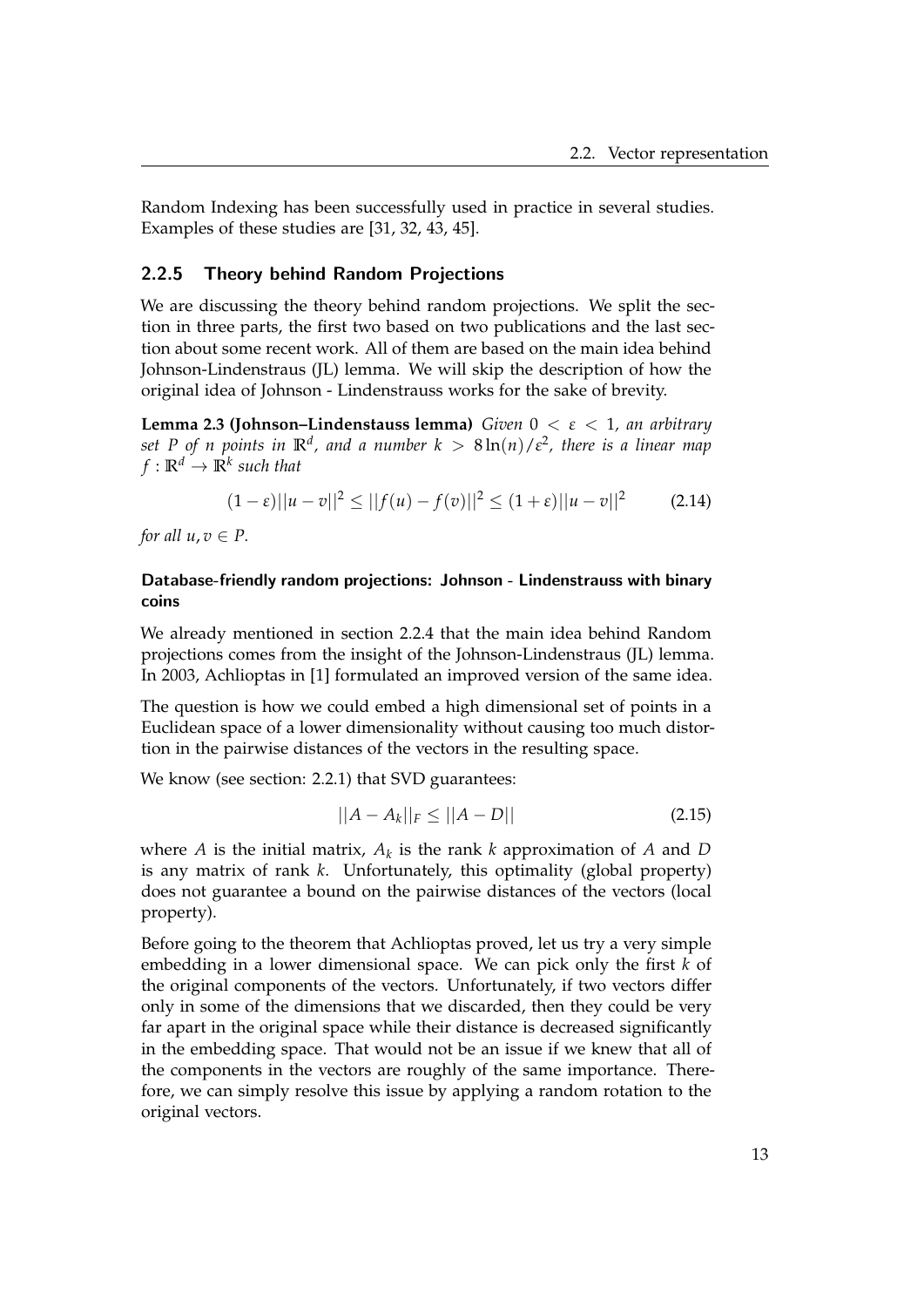**Theorem 2.4** *Let P be an arbitrary set of n points in R<sup>d</sup> , represented as an nxd matrix A. Given ε*, *β* > 0 *let*

$$
k_0 = \frac{4+2\beta}{\varepsilon^2/2 - \varepsilon^3/3} \log n.
$$

*For integer*  $k \geq k_0$ , let R be a dxk random matrix with  $R(i, j) = r_{ij}$ , where  $\{r_{ij}\}$ *are independent random variables from the following probability distribution:*

$$
r_{ij} = \sqrt{3} \times \begin{cases} +1 & \text{with probability } 1/6\\ 0 & \text{with probability } 2/3\\ -1 & \text{with probability } 1/6 \end{cases}
$$

*Let*

$$
E = \frac{1}{\sqrt{k}} AR
$$

*and let*  $f: \mathbb{R}^d \to \mathbb{R}^k$  *map the ith row of A to the ith row of E. With probability at least*  $1 - n^{\beta}$ , for all  $u, v \in P$ 

$$
(1 - \varepsilon) ||u - v||^2 \le ||f(u) - f(v)||^2 \le (1 + \varepsilon) ||u - v||^2.
$$

Each column of the projection matrix *R* provides an estimation of the original vector length. We maximize the (mutual) information that we get by making these vectors (columns) independent with equal weight (orthonormal). Because having orthonormal vectors is expensive in terms of dimensionality, we use nearly orthogonal ones, as defined above.

As an open problem from this study was left the case where the initial vectors are guaranteed to live in some low-dimensional space.

## The fast Johnson - Lindenstrauss transform and approximate nearest neighbors

The key idea is that we want to embed matrix *A* using a sparse random projection *R*. We may have a problem when *A* is also sparse. To solve it, we use Fourier transformation and randomization by exploiting the "Heisenberg principle". We see more precisely the intuition in the following paragraphs.

The Johnson-Lindenstrauss Lemma shows that for *n* points in Euclidean space, we need a subspace of  $O(\log n) = c(\varepsilon) \log n$  dimensions with distortion *ε*. Alon [\[6\]](#page-56-3) showed that  $c(\varepsilon)$  can not be reduced by much. More precisely, Alon proved that  $c(\varepsilon) = \Omega \left( \frac{1}{\sigma^2 \log n} \right)$ *ε* 2 log(1/*ε*)  $\Big)$  even for a simplex.<sup>[1](#page-19-0)</sup>

<span id="page-19-0"></span><sup>&</sup>lt;sup>1</sup>A *k*-simplex has  $k + 1$  affinely independent points, that is, and the differences of each one (apart from the first) minus the first one are linearly independent. In other words, it is a generalization of triangle in more than 2 dimensions.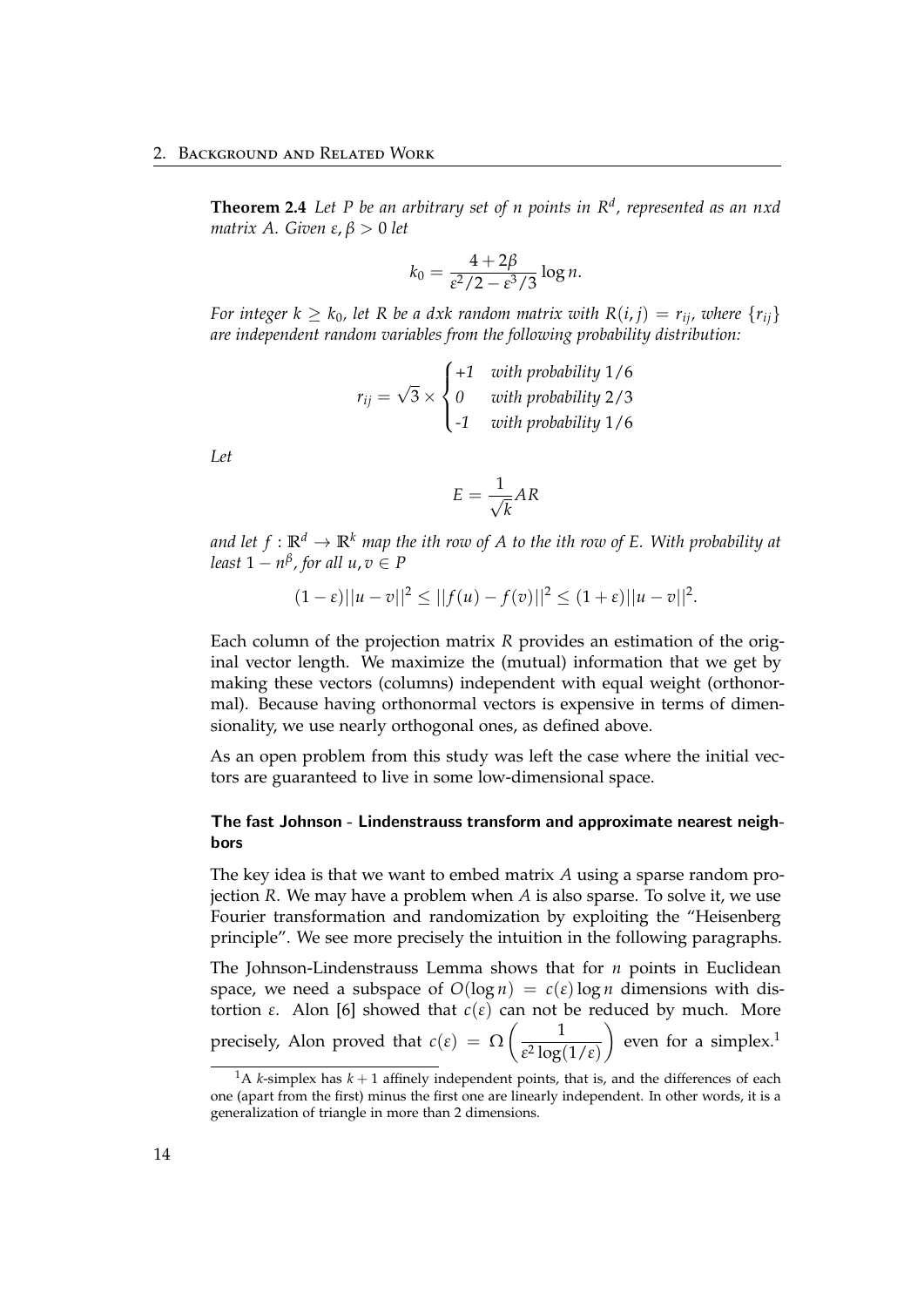Because of this lower bound, the research was focused on making the projection matrix more sparse. Already, as we saw in the previous section, Achlioptas provides a sparse matrix where the density has been reduced by a constant factor. Increasing the sparsity of the projection matrix even more could increase the distortion of a sparse matrix.

The study in [\[2\]](#page-56-4) tried to overcome the problem that arises when we use sparse matrices by employing the *Heisenberg principle* from harmonic analysis: A signal and its spectrum cannot both be concentrated. With this idea in mind, the next step looks very intuitive. We apply (precondition) Fast Fourier Transformation (FFT) to the random projection matrix. If we had sparse vectors, according to Heisenberg's principle, we will enlarge their support. Because the reverse may happen (dense vectors with small support), we can randomize the Fast Fourier Transform.

We can now formalize the intuition in the previous paragraph by describing<sup>[2](#page-20-0)</sup> how we can obtain a random embedding  $\Phi$  such that:

<span id="page-20-1"></span>**Theorem 2.5** *For a fixed set A of n vectors in*  $\mathbb{R}^d$ ,  $\epsilon < 1$ , and  $p \in \{1,2\}$  with *probability at least* 2/3*, the following are true:*

*1. For all*  $x \in A$ *,* 

$$
(1 - \varepsilon)\alpha_p ||x||_2 \le ||\Phi x||_p \le (1 + \varepsilon)\alpha_p ||x||_2 \tag{2.16}
$$

 $where \alpha_1 = k$ √  $\overline{2\pi^{-1}}$  and  $\alpha_2 = k$  where  $k = c\epsilon^{-2}\log n$  for some global  $c$ .

*2. The mapping*  $\Phi$  :  $\mathbb{R}^d \to \mathbb{R}^k$  requires

$$
O(d\log d + \min\{d\varepsilon^{-2}\log n, \varepsilon^{p-4}\log^{p+1} n\})
$$
 (2.17)

*operations.*

In order to obtain the matrix  $\Phi$  that the theorem [2.5](#page-20-1) requires, we multiply three matrices  $\Phi = PHD$ .

• The elements of  $P^{k \times d}$  are independently distributed:

$$
P_{ij} = \begin{cases} 0, & \text{with probability } 1 - q \\ \mathbb{N}(0, q^{-1}) & \text{otherwise} \end{cases}
$$

where  $\mathbb{N}(0, q^{-1})$  is the normal distribution with mean value 0 and variance  $q^{-1}$ . The sparsity constant is  $q = \min \left\{ \Theta \left( \frac{e^{p-2} \log^p n}{1} \right) \right\}$  $\frac{\log^p n}{d}$ , 1) }.

<span id="page-20-0"></span><sup>&</sup>lt;sup>2</sup>The theorem [2.5](#page-20-1) and its proof can be found in [\[2\]](#page-56-4).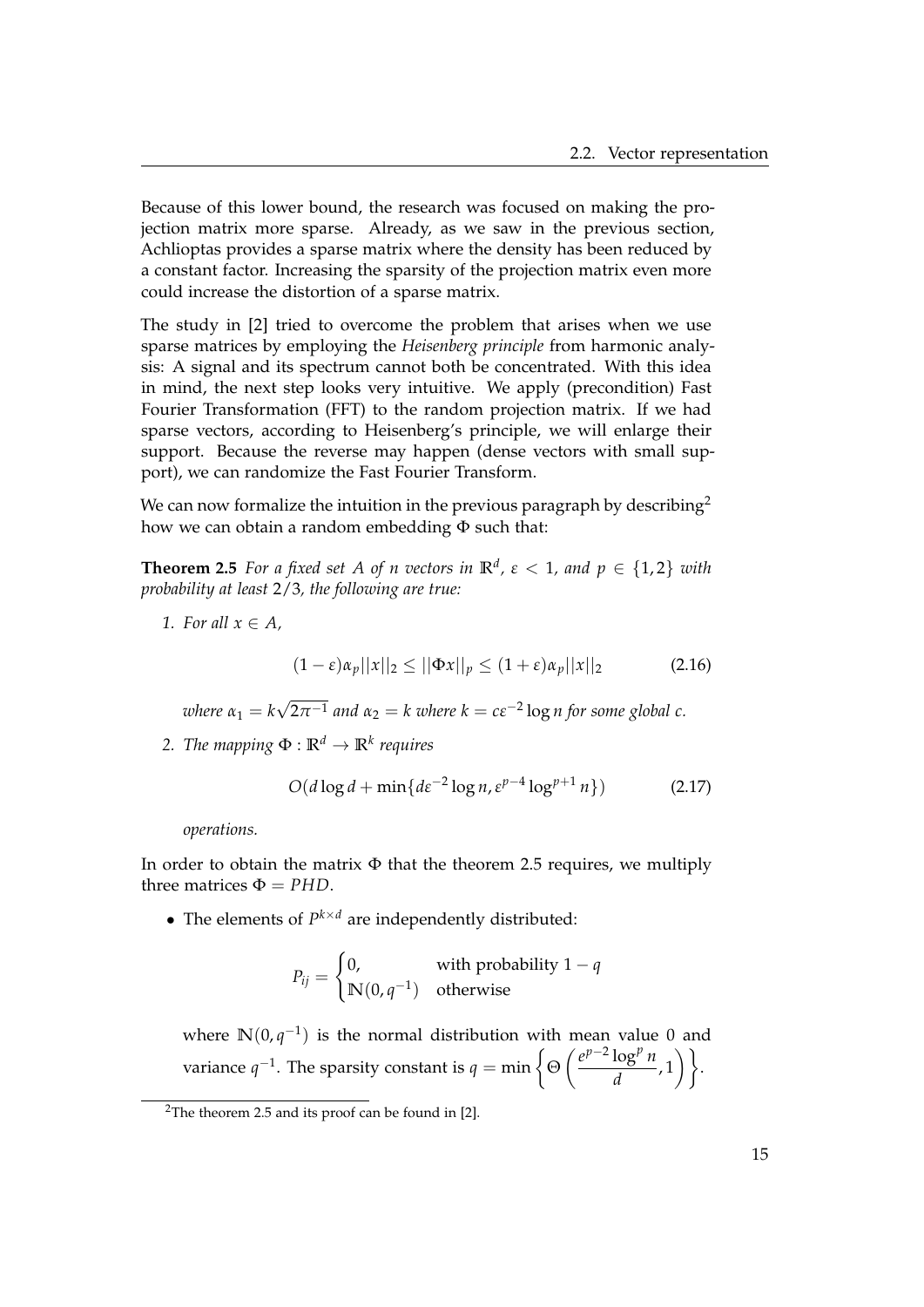• The elements of *H* are given by:

$$
H_{ij} = \frac{(-1)^{}}{\sqrt{d}}
$$

where  $\langle i, j \rangle$  is the dot product (modulo 2) of the *m*-bit vectors  $i, j$ expressed in binary. The matrix *H* can be characterized as normalized Walsh-Hadamard matrix. It is known for *H* the following holds on Euclidean space:

$$
||Hx|| = ||x||_2
$$

In other words, *H* is an isometry on  $l_2^d$ .

Moreover, we can show that the following recurrence relation with  $H_1 = (1)$  holds for  $H = H_d$ .

$$
H_d = \frac{1}{\sqrt{2}} \cdot \left( \begin{array}{cc} H_{d/2} & H_{d/2} \\ H_{d/2} & -H_{d/2} \end{array} \right)
$$

Thus, applying *H* takes *O*(*d* log *d*) time by divide-and-conquer.

• The matrix  $D^{d \times d}$  is a diagonal matrix where:

$$
D_{ii} = \begin{cases} -1, & \text{with probability } 1/2\\ 1, & \text{with probability } 1/2 \end{cases}
$$

Applying *D* to some vector *x* takes time  $O(d)$ .

Using  $\Phi$ , the mapping  $\Phi x$  of any vector  $x \in \mathbb{R}^d$  can be computed in time  $O(d \log d + q d \varepsilon^{-2} \log n).$ 

### Recent improvements

Recently, Matousek [\[34\]](#page-59-9) showed that we can combine this idea with Achlioptas approach using  $\pm 1$  matrices. More precisely, he showed that we can have a sparse matrix  $\Phi$  such that the non-zero elements are  $\pm 1$  instead of normally distributed. In study [\[3\]](#page-56-5), an improvement of the running time to  $O(d \log k)$  for  $k = O(d^{1/2-\delta})$  was shown.

Another important study is [\[17\]](#page-57-1) where using hashing and local densification, they construct a sparse projection matrix with about  $O(\frac{1}{\epsilon})$ *ε* ) non-zero entries per column, or more precisely *O*  $\sqrt{1}$ *ε*  $\log^2(\frac{k}{\delta})$  $\frac{k}{\delta}$ )  $\log(\frac{1}{\delta})$ *δ* ) non-zero entrie per column with  $k = O(\frac{1}{s^2})$  $rac{1}{\epsilon^2} \log(\frac{1}{\delta})$  $\frac{1}{\delta}$ )). One important insight from their paper is that having each dimension mapped to exactly one hash bucket and the lack of self-collisions leads to a reduction in the variance of the cross-product error.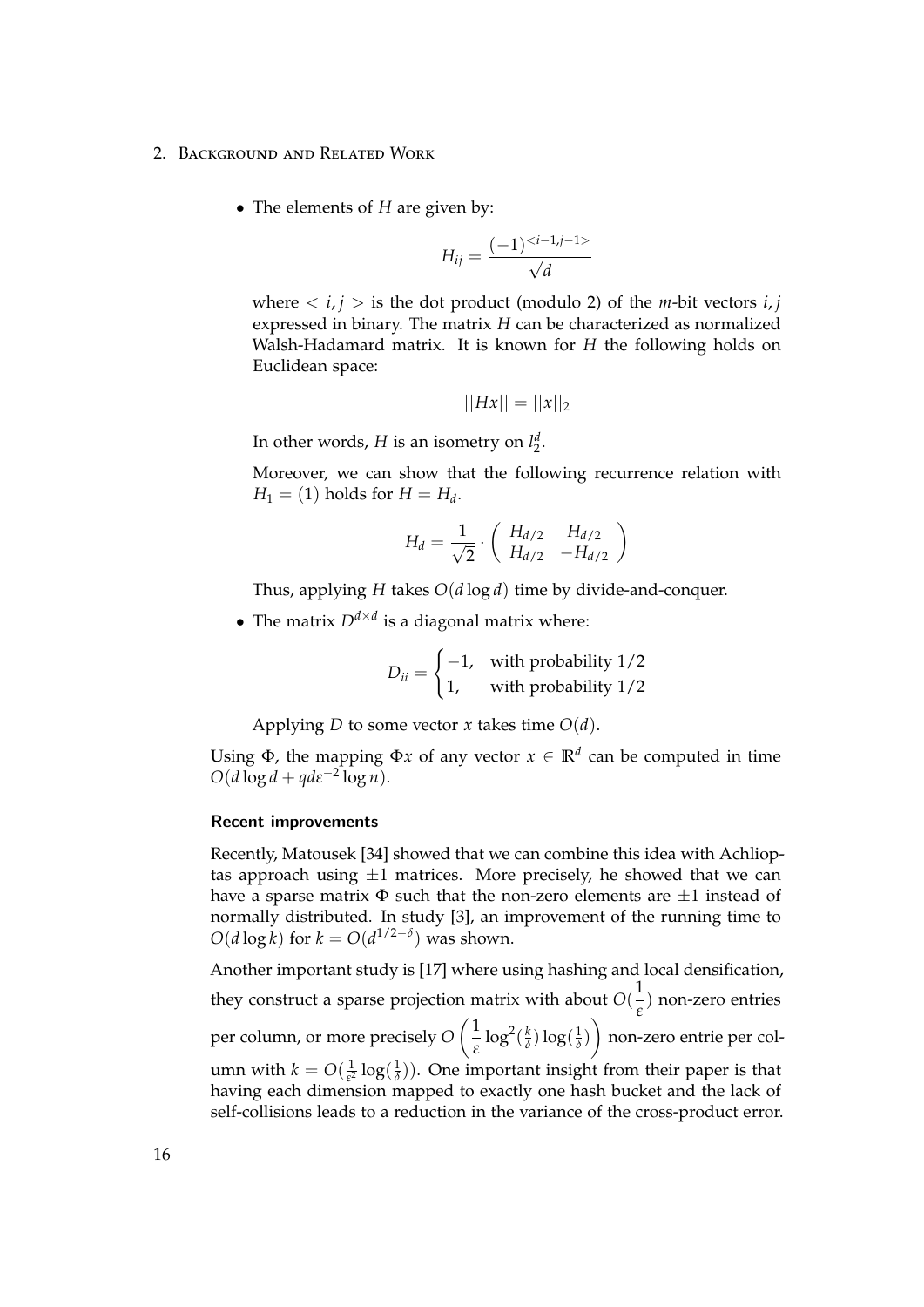We summarize their main result omitting the definition of the constants *k*, *c* that depend on  $\delta$ ,  $\varepsilon$ . The main result can be found on section 2 of [\[17\]](#page-57-1).

Let  $r = {r_j}_{j \in [cd]}$  be a set of independent and identically distributed (i.i.d) random variables such that for each  $j \in [cd]$ ,  $Pr[r_j = 1] = Pr[r_j = -1] = 1/2$ . Let  $\delta_{\alpha,\beta} = 1$  if and only if  $\alpha = \beta$  and zero otherwise. Let  $n_{nz}(x)$  denote the number of non-zero entries in vector *x*.

Let  $h' : [cd] \rightarrow [k]$  be a hash function chosen uniformly at random and let  $H' \in \{0, \pm 1\}^{k \times c\bar{d}}$  be defined as  $H'_{ij} = \delta_{ih'(j)r_j}$ . We define  $P \in \{0, \pm 1\}^{cd \times d}$  as

$$
P_{ij} = \begin{cases} \frac{1}{\sqrt{c}} & \text{for } (j-1)c + 1 \le i \le jc, \\ 0, & \text{otherwise} \end{cases}
$$

Now, we let  $\Phi = H'P$ .

**Theorem 2.6** *For any given vector*  $x \in \mathbb{R}^d$ , with probability  $1 - 4\delta$ ,  $\Phi$  satisfies *the following property:*

$$
(1 - \varepsilon) ||x||_2^2 \le ||\Phi x||_2^2 \le (1 + \varepsilon) ||x||_2^2 \tag{2.18}
$$

*The time required to compute*  $\Phi x$  *is*  $O(\frac{1}{\epsilon})$  $\frac{1}{ε}$  log<sup>2</sup>( $\frac{k}{δ}$  $\frac{k}{\delta}$ )  $\log(\frac{1}{\delta})$  $\frac{1}{\delta} \cdot n_{nz}(x)$ ).

The (very technical) proof of the above theorem is omitted.

## <span id="page-22-0"></span>2.2.6 Hashing kernels

Hashing can be used as a dimensionality reduction technique. *Hashing kernels* employ the *hashing-trick*.

**Definition 2.7 (Hashing-trick)** *Project (hash) a high dimensional (input) vector*  $x \in \mathbb{R}^n$  into a lower dimensional feature space  $\mathbb{R}^m$ .

There are two main variants of the hash kernels: biased (example in [\[48\]](#page-60-6)) and unbiased ones (see [\[53\]](#page-60-7)). We start with the biased ones.

**Definition 2.8 (Biased hash kernels)** *We denote a hash function h* : **N** → {1, . . . , *m*}*. Using that function, we define:*

$$
\varphi_i(x) = \sum_{\forall j: h(j) = i} x_i \tag{2.19}
$$

*Then, we can compute the (approximate) inner product for vectors*  $x_1$ ,  $x_2$  *as:* 

$$
\langle x_1, x_2 \rangle \approx \langle \varphi(x_1), \varphi(x_2) \rangle \tag{2.20}
$$

In order to obtain unbiased hash kernels, sometimes instead of performing an addition, we do a subtraction. Somewhat more formally: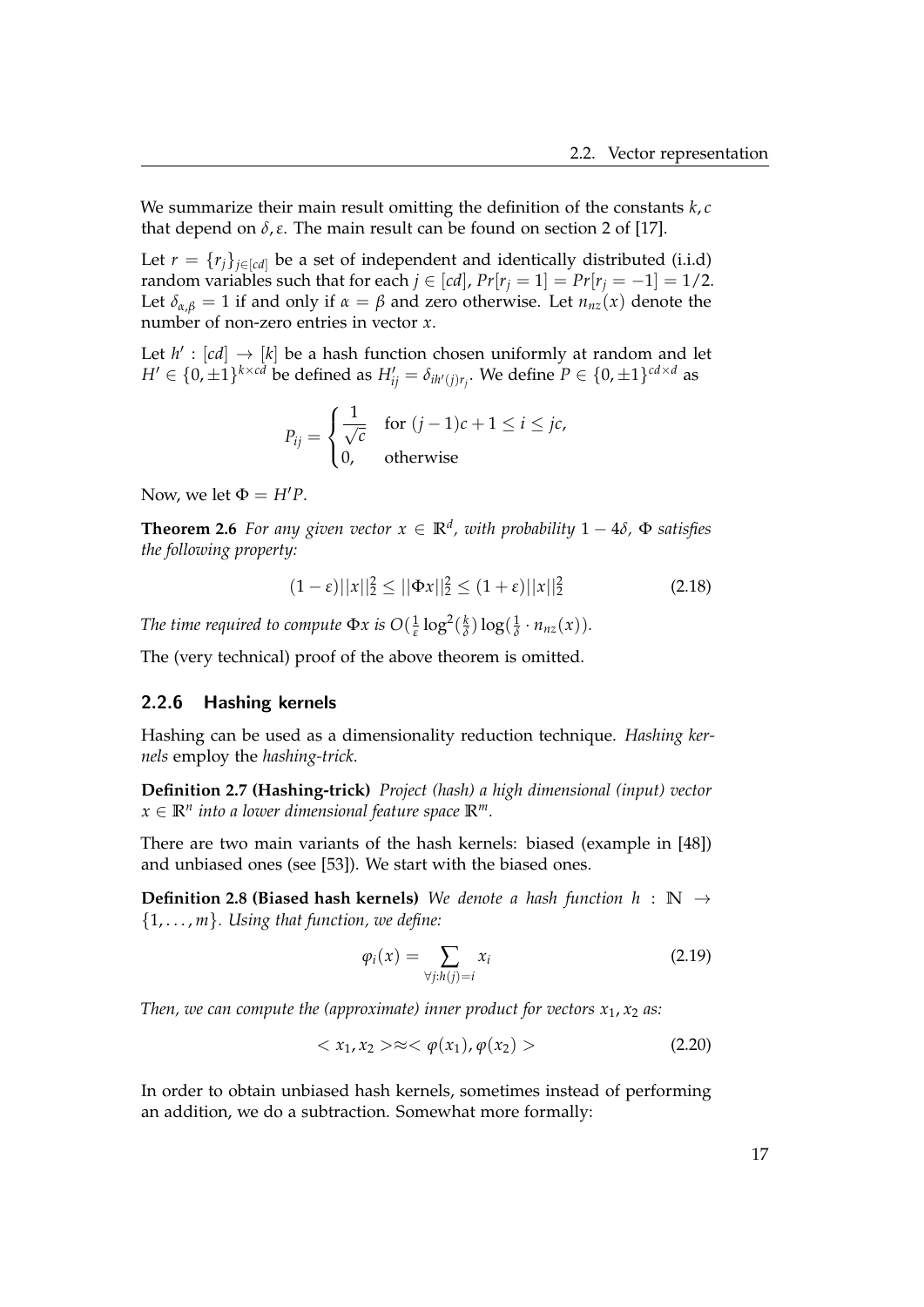**Definition 2.9 (Unbiased hash kernels)** *We denote a hash function h* : **N** →  $\{1,\ldots,m\}$ . We also need a hash function  $\xi:\mathbb{N}\to\{-1,1\}$  for the sign.

$$
\varphi_i(x) = \sum_{\forall j: h(j) = i} \xi(i) x_i \tag{2.21}
$$

*Then, we can compute the (approximate) inner product for vectors*  $x_1$ *,*  $x_2$  *as:* 

$$
\langle x_1, x_2 \rangle \approx \langle \varphi(x_1), \varphi(x_2) \rangle \tag{2.22}
$$

In contrast to random projections, the hashing trick does not require to store the projection matrices (we only need to know the hash functions that we use) and it preserves sparsity in the initial matrix.

For proofs on the approximation bounds of the inner products, see [\[48\]](#page-60-6) and [\[53\]](#page-60-7). It is also interesting how these ideas recur in Count-min sketch that we see in section [2.2.7.](#page-24-0)

A heuristic but very fast method for feature extraction using hashing on words is presented in [\[21\]](#page-58-5).

### <span id="page-23-0"></span>2.2.7 Sketch algorithms

Creating a *sketch* of the input is popular in streaming models. A sketch can be thought as a "rough" description of the input data in limited space. A seminal paper [\[5\]](#page-56-6) on the space complexity of the frequency moments by Alon, Matias and Szegedy won the Gödel prize in 2005. On the current section we will focus on count-min sketch [\[16\]](#page-57-2), which can be thought of as a generalization of bloom filters. We begin with the idea of bloom filters as an introduction, proceed with the description of Count-Min sketch and at the end of the section, we explain what the pairwise independent hash functions are, which we need to implement the aforementioned probabilistic data structures.

#### Bloom filter

A bloom filter [\[8\]](#page-57-3) is a bit array that has *m* bits initialized to 0. It supports only insertion (*increase*) of an element and *query*, that is, whether the element has been seen so far. It uses *m* universal hash functions to set/query the bits of the array according to the input element in the following way. Each of the *m* hash functions returns one position which should be set to 1. If we add an element to the Bloom filter, we set the corresponding positions to 1. If we query for an element, we require that all the corresponding positions were already set to 1.

That is all about the description of how a bloom filter works. Now, we can focus on why they work by making some important observations and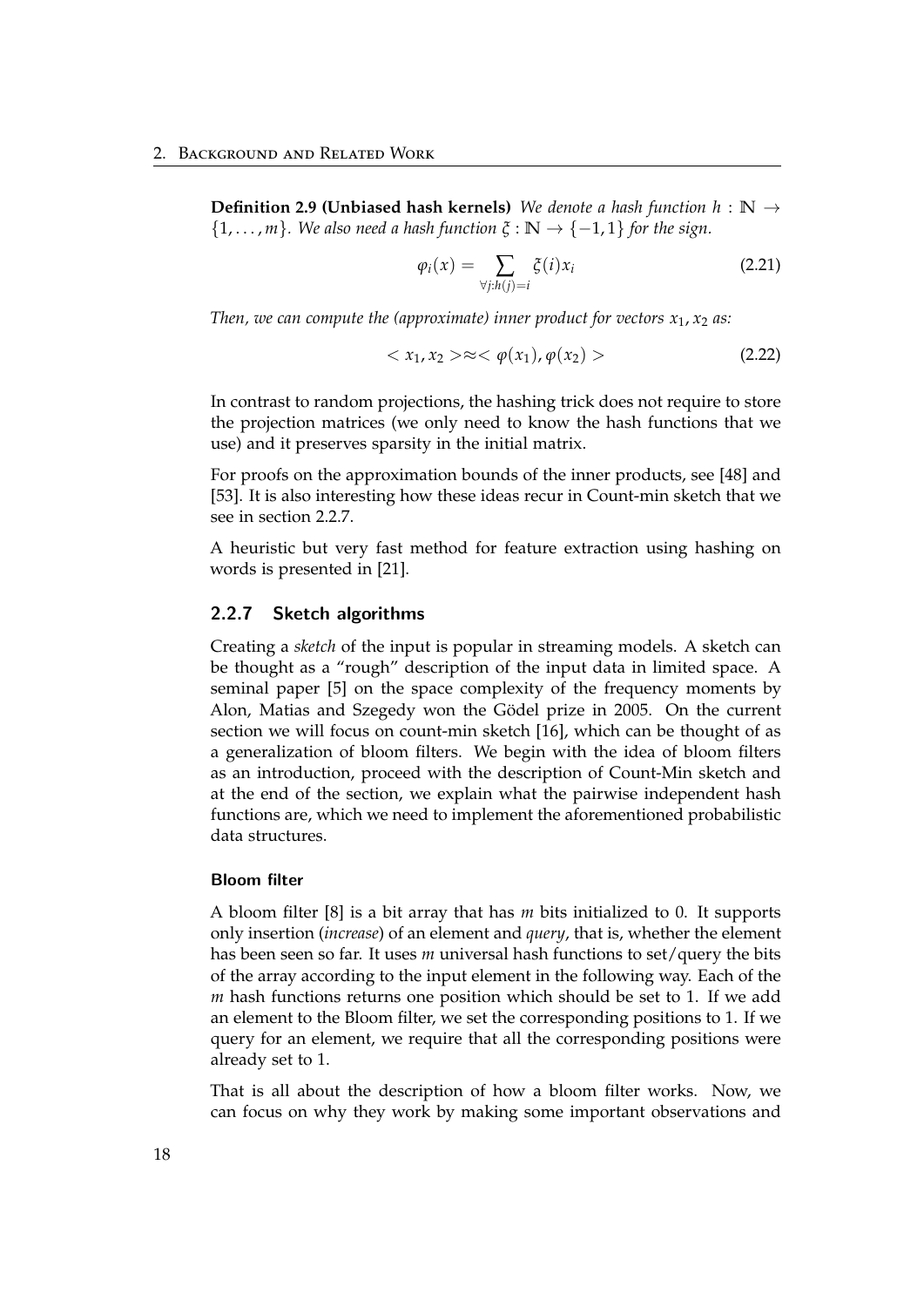skipping many of the details. First of all, it is impossible to have a *false negative*, that is, to query for an element and get an answer of non existence in the set, even though the query exists. The reason is that if we set some bits because we read an element *x*, we are sure that all these bits are set in every subsequent query. On the other hand, if some bits were set, maybe that happened from a a combination of input elements and therefore we may get a *false positive* for an element that was not observed in the input stream but all of its corresponding bits in the array are set. That is the main drive behind the requirement of independent hash functions.

Because of the way bloom filters work, they are only suitable for representations of sets and not multisets because the number of times we observe an element makes no difference to the internal representation on the array.

In order for Bloom filters to support the *delete* operation, the counting filters were introduced [\[19\]](#page-58-6). Instead of storing just one bit (presence or absence), the counting filters store a counter of how many times we have observed an element. In case we want to delete one element, we decrease the number stored in the appropriate position. This idea, with some modifications lead us naturally to the idea of count-min sketch that we describe on the next section.

A survey on Bloom Filters can be found on [\[9\]](#page-57-4).

### <span id="page-24-0"></span>Count-min sketch

We will use ideas from the previous section. Firstly, though, we define the problem that Count-min sketch tries to solve.

We assume that we have a large set *U* of identifiers (for instance words in a corpus). We are interested in the counts of the identifiers  $u \in U$ . We want to support operations such as:  $\text{increase}(u, c)$ ,  $\text{decrease}(u, c)$  and  $\text{query}(u)$ assuming always that the counts never become negative.

The main idea is that we use *m* universal hash functions  $h_i, 0 \leq i < m$ and *m* vectors  $A_i$ ,  $0 \leq i < m$  of equal length. The function *increase*(*u*, *c*) is implemented for every  $0 \leq i < m$  by  $A_i[h_i(u)] = A_i[h_i(u)] + c$  and *decrease* correspondingly by  $A_i[h_i(u)] = A_i[h_i(u)] - c$ . We answer *query*(*u*) by  $\min_i^k A_i[h_i(u)]$ . The initial value of  $A_i[j] = 0, \forall i, j < m$ .

The name Count-min sketch comes from the way we answer a *query*. The rationale is simple. A hash function may map some elements to the same key, causing what we call a collision. Therefore, looking at a the value corresponding to a key from a table of a specific hash function, we can only overestimate the number of elements that we have observed so far. To alleviate this problem, from all the estimations that the hash functions provide, we take the minimum. We still have the guarantee that the estimation we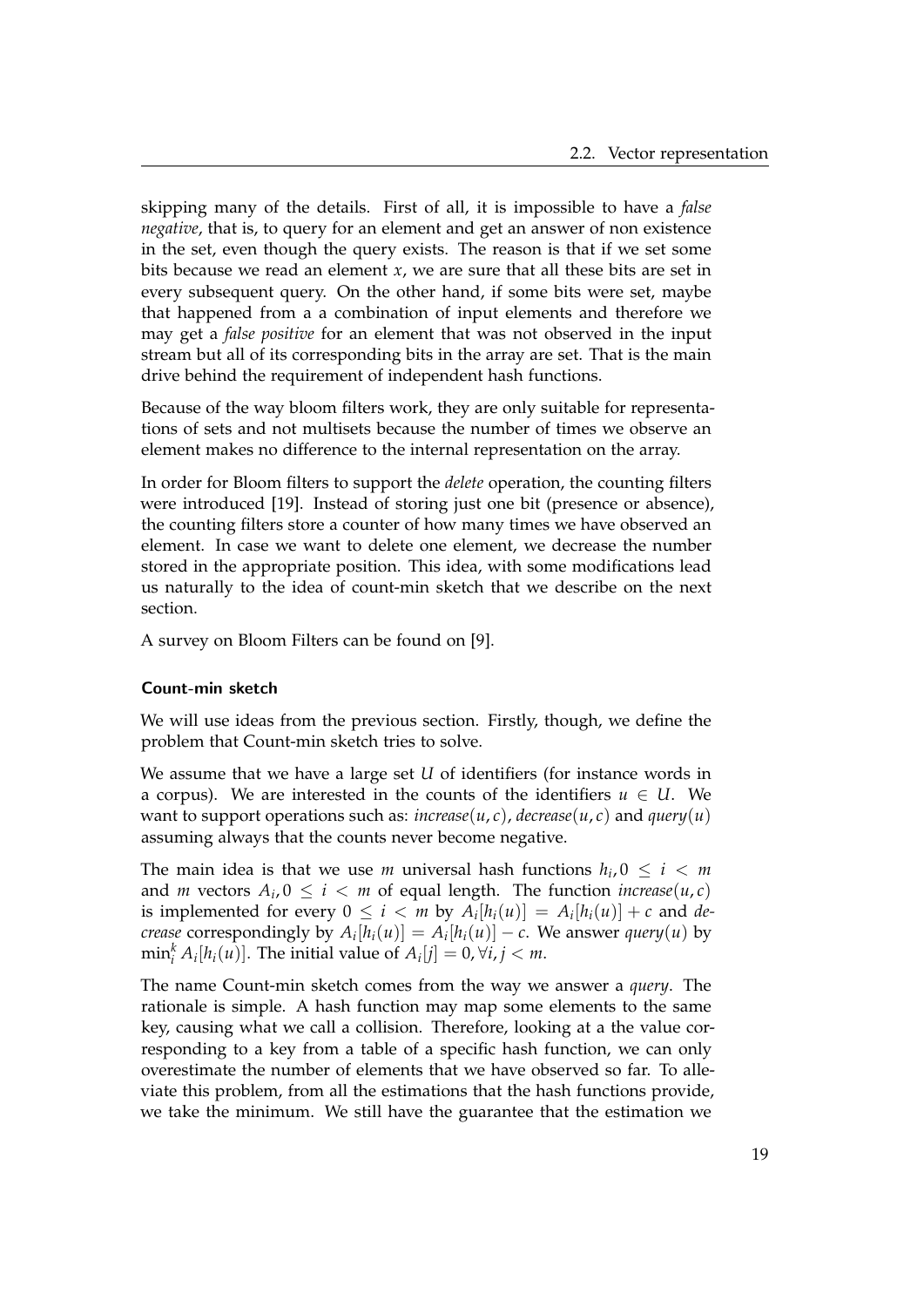get is not less that the true value but we try to keep the value that is closer to the actual one. In our case, this value corresponds to the smallest one.<sup>[3](#page-25-0)</sup>

An interesting application of Count-min sketch is to compute the inner product between two vectors. We can do that by multiplying the corresponding  $A_i$  of the two vectors together and then getting the minimum. For details, see the Theorem 3 in [\[16\]](#page-57-2).

### Count-min sketch with Conservative Update

We have already discussed that a count-min sketch only overestimates the counters of the elements. That gives the following idea. Whenever we use the *increase*( $u$ ,  $c$ ) function, submit a *query*( $u$ ) and get the current estimation for *u*, which we call  $\hat{c}(u)$ . Then, we modify the procedure of the *increase*(*u*, *c*) function to be  $A_i[h_i(u)] = \max\{A_i[h_i(u)], \hat{c}(u) + c\}$ . The idea is that since we always overestimate the counts, we don't have to increase them more than necessarily; more than their current estimation and the number that should be increased on current step.

We should note that if we use conservative update, the operation of *decrease*( $u, c$ ) is no longer possible since we do not know if we should subtract or not *c* for a specific component. Moreover, the bias now depends on the order of the insertions, as it can be seen with a simple example.

**Example 2.10 (The bias of Conservative Update depends on the order)** *We consider as input data:*

| word A |  |
|--------|--|
| wordB  |  |
| wordC  |  |

Figure 2.1: Input data.

*We use two hash functions with two values each one (codomains: [1,2], [a, b]). We assume that the word mapping is:*

| wordA | a Y    |
|-------|--------|
| wordB | $a \}$ |
| wordC | . b    |

Table 2.1: The mapping of a word according to the hash value of the first and the second hash function, correspondingly.

<span id="page-25-0"></span> $3$ Recall our assumption that the counts never become negative, that is, we can not remove an element that we have not observed yet.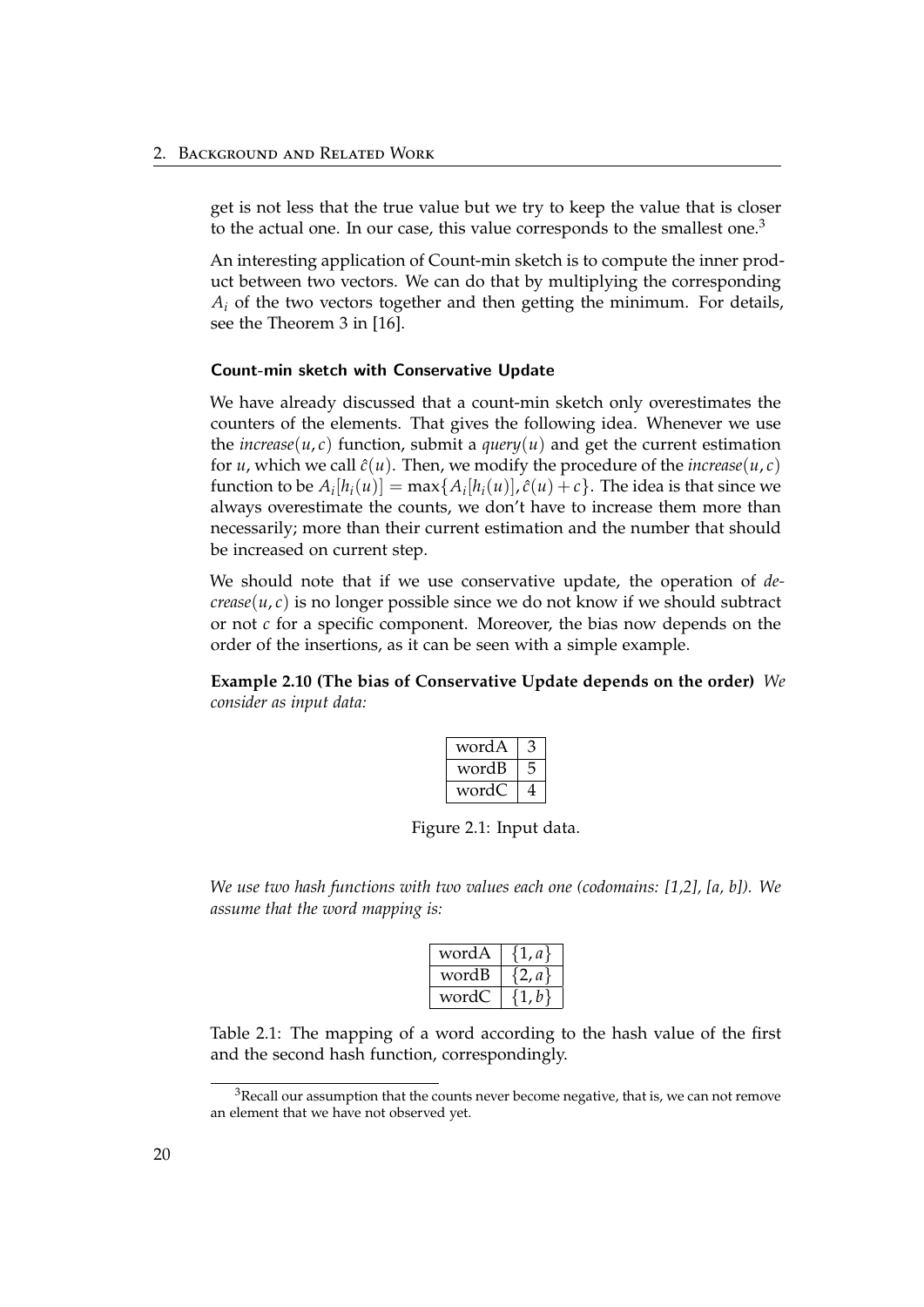<span id="page-26-0"></span>*Assuming that the order of the insertion is: wordA, wordB, wordC, the results are depicted in table [2.2.](#page-26-0)*

|   | 4  |
|---|----|
|   | ╮  |
| а | h, |
|   |    |

Table 2.2: Result if the insertion order is wordA, wordB, wordC.

<span id="page-26-1"></span>*Assuming that the order of the insertion is: wordB, wordC, wordA the results are depicted in table [2.3.](#page-26-1)*

| а |  |
|---|--|
|   |  |

Table 2.3: Result if the insertion order is wordB, wordC, wordA.

The conservative update was introduced in [\[23\]](#page-58-7).

### Universal hash functions

For bloom filter and especially count-min sketch, we are interested in universal hash functions. We describe one simple idea of how we can obtain hash functions that fulfil the requirements for these probabilistic data structures.

We are specifically interested in 2-universal (also called pairwise independent) hash functions.

We define as *U* the universe with  $|U| = m \ge n$ , and  $V = \{0, 1, ..., n - 1\}$ . We call a family of hash functions **H** that  $h \in \mathbb{H}: U \to V$ , 2-universal if for a uniformly selected function  $h \in \mathbb{H}$  we have:

$$
Pr(h(u_1) = h(u_2)) \leq \frac{1}{n}
$$

In other words, if the collisions are as rare as possible.

We define a simple universal family. Let  $p \ge m$  be a prime and  $h_{a,b}(u) =$  $((ax + b) \mod p) \mod n)$ . Then, the following family  $H$  is 2-universal:

$$
\mathbb{H} = \{ h_{a,b} | 1 \le a \le p - 1, \, 0 \le b \le p \}
$$

See study [\[12\]](#page-57-5) where *Universal Hashing* was introduced in practice.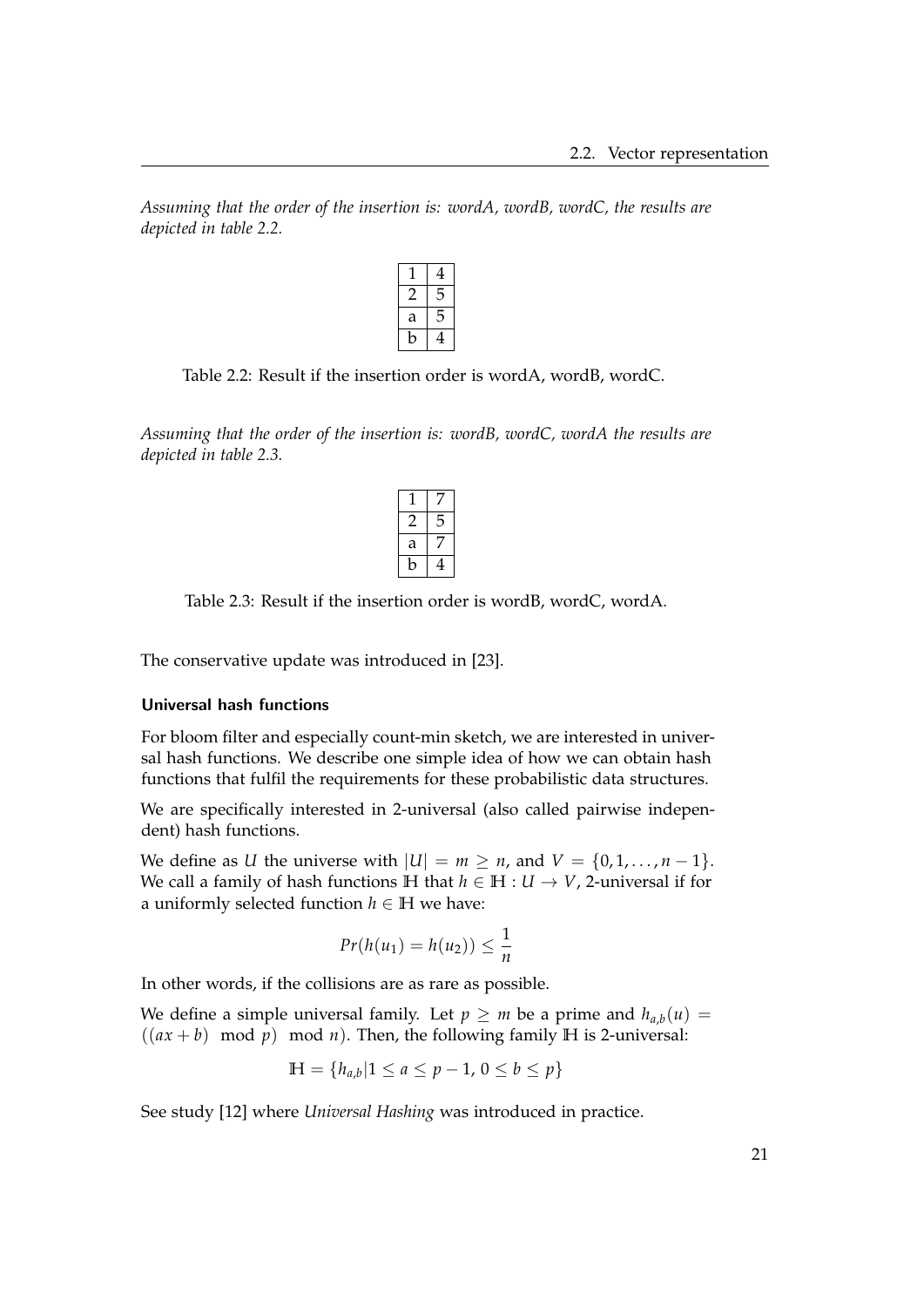## <span id="page-27-0"></span>2.3 Compositional Process

The meaning of a complex expression is determined by its structure and the meanings of its constituents. (the Principle of Compositionality)

The Principle of Compositionality (sometimes also called Frege's Principle) is the main idea that underlies this section. If we accept this principle in the context of our study, we are allowed to focus on smaller parts of a sentence (words) and then seek a compositional process that allows to derive the meaning of a sentence using as ingredients the words and their structure. More details on the Principle of Compositionality can be found in Stanford Encyclopedia of Philosophy [\[51\]](#page-60-8).

## <span id="page-27-1"></span>2.3.1 Models of Compositionality

We mention in brief some methods used to model compositionality in the context of distributional semantics. All of them operate in the vector space model. We assume that we have already derived two vector *u* and *v* which correspond to two words and we want to extract their combined meaning *c*. We denote as *<sup>i</sup>* the *i*-th component of a vector.

- *Addition:*  $c = u + v$ . See an example in [\[42\]](#page-59-10). Usually, we take the centroid vector and not just the addition, that is, we also divide by the number of words in the composition the result.
- *Pointwise multiplication:*  $c_i = u_i \cdot v_i$ . Example in [\[4\]](#page-56-1). This method shares the simplicity of addition but better results are reported in literature. For instance [\[4\]](#page-56-1) compared to [\[42\]](#page-59-10) and the study in [\[35\]](#page-59-11) which concludes that multiplicative models are superior. In both models the word order does not matter (bag of words model).
- *Tensor product:*  $c = u \otimes v$ . Example in [\[54\]](#page-61-1). Tensor product is the most general bilinear operation. Applied on the vectors *u* and *v* produces a matrix containing all the possible products  $u_i \cdot v_i$ . The main issue with tensor products is that the increase of dimensionality of the resulting space compared to the original vectors space, since we get a matrix instead of a vector.
- *Circular convolution:*  $c_i = \sum_j$  $u_j \cdot v_{i-j}$ . Effectively it compresses the tensor product of two vectors back to the original space. See [\[38\]](#page-59-12) for details.
- *Linear regression:*  $c = Au + Bv$ , where A, B are matrices estimated by a supervised learning algorithm (partial least squares regression). See [\[25\]](#page-58-8) for details.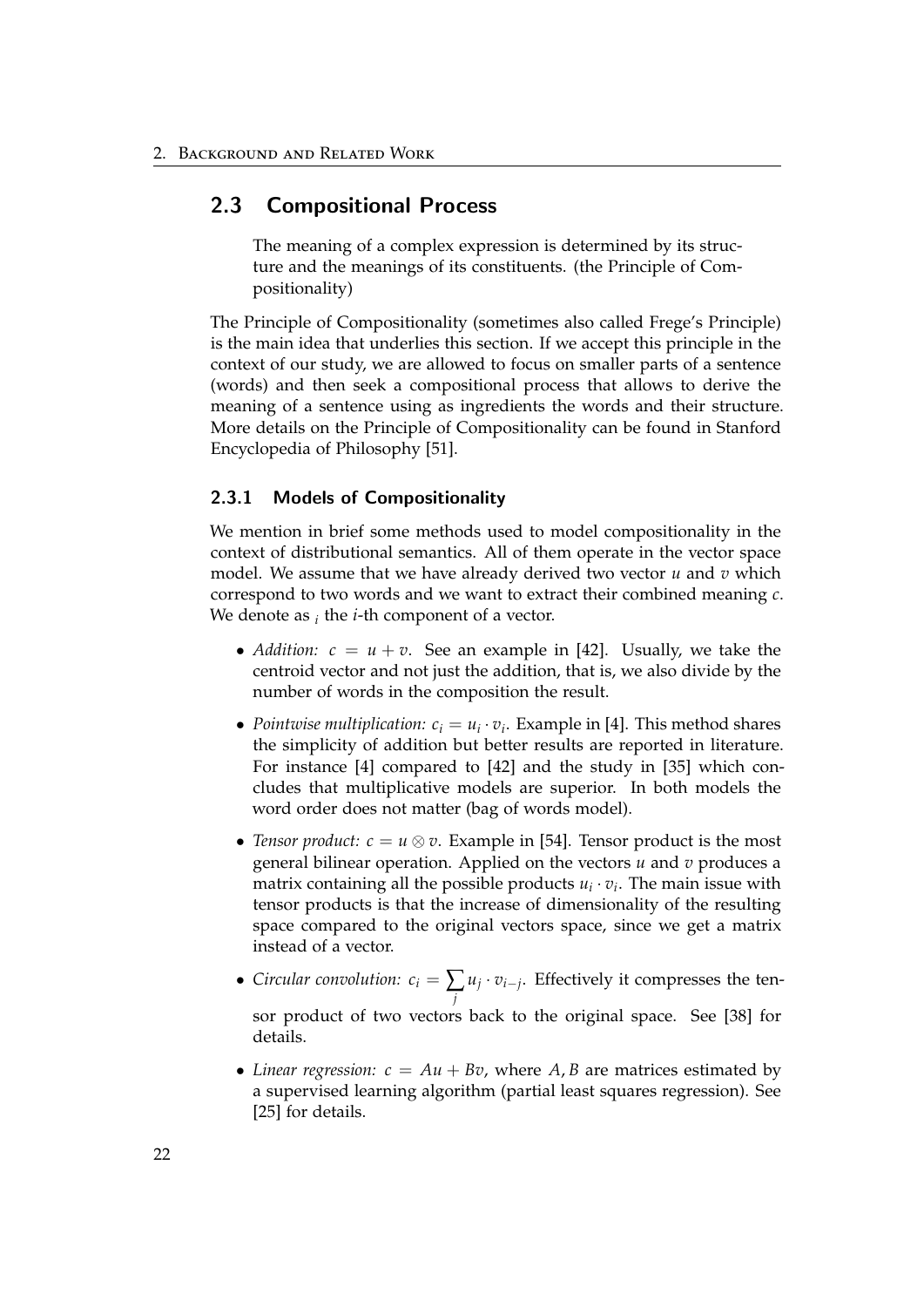- *Recursive neural networks:* See [\[49,](#page-60-9) [50\]](#page-60-10). It uses the recursive structure that is commonly found in natural language. This model can learn the meaning of operators in natural language and outperforms many other models.
- *Through category theory:* Meanings of words with *functional types*, such as verbs and adjectives, should be represented with tensors. Because this idea differs significantly from the previous ones, we develop it in section [2.3.1.](#page-28-0) See [\[15,](#page-57-6) [24\]](#page-58-9) for details.

A presentation and evaluation of most of the above models has been done also in the studies [\[25,](#page-58-8) [35\]](#page-59-11).

So far, we have seen examples where the model of compositionality *f* is:

$$
c = f(u, v) \tag{2.23}
$$

A more general model is sometimes used (see [\[35\]](#page-59-11) for a more detailed explanation) where *f* is defined as:

$$
c = f(u, v, R, K) \tag{2.24}
$$

where *R* is the syntactic relation of the words and *K* is any additional knowledge.

## <span id="page-28-0"></span>Use of functional semantics to model compositionality of distributional meaning.

The philosophy of formal compositional semantic models has its roots in [\[22\]](#page-58-1) and the idea that a sentence is a function of the meaning of its parts. On the other hand, distributional models (meaning can be derived by its context) are more recent and can be attributed to Wittgenstein [\[55\]](#page-61-0). Even though Frege and Wittgenstein had different points of view as it is demonstrated by the correspondence between them [\[18\]](#page-57-7), the approach of Compositional Distributional Model of meaning tries to marry the two ideas.

Two studies that focus on this approach [\[15,](#page-57-6) [24\]](#page-58-9), with [\[15\]](#page-57-6) laying out the mathematical foundations and [\[24\]](#page-58-9) being an experimental study of a subset of the theory, argue that the use of pregroups is motivated by their common structure with vector spaces and tensor products. The main idea is as follows: The meaning of a word is a vector while the grammatical role is a type in Pregroup and in order to model the composition of *meaning, type* pairs the tensor product of the vector spaces paired with the Pregoup composition is used.

To provide an example, let us use the following symbols: *n*: noun *s*: declarative statement *j*: infinite of the verb  $\sigma$ : glueing type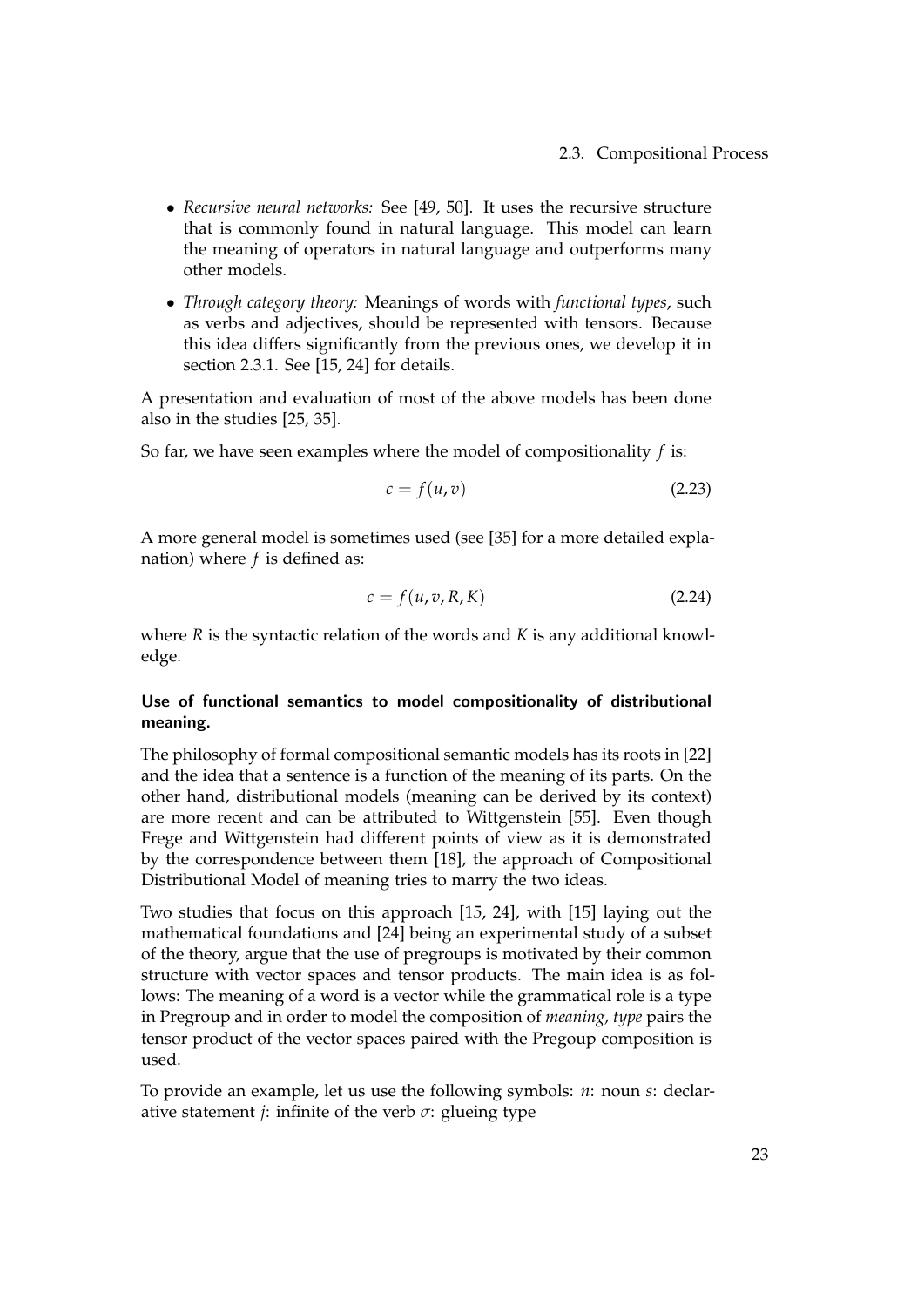We use the exponent  $x^l$  or  $x^r$  to denote, respectively, whether an  $x$  is required on the left, or on the right position.

We assume that if the juxtaposition of the types of the words within a sentence reduces to the basic type *s*, then the sentence is grammatical.

Example: Bob  $(n)$  likes  $(n<sup>r</sup>sn<sup>l</sup>)$  Alice  $(n)$ .

It is grammatical because:  $n(n^r s n^l) n \rightarrow 1 s n^l n \rightarrow 1 s 1 \rightarrow s$ 

A second example: Bob  $(n)$  does  $(n^r s j^l \sigma)$  not  $(\sigma^r j j^l \sigma)$  like  $(\sigma^r j n^l)$  Alice  $(n)$ .

Again, someone can test that this sentence is also grammatical.

The procedure of assigning meaning to a string of words can be roughly described as follows:

- 1. Assign a grammatical type  $p_i$  to each word  $w_i$  of the string and then verify using the process that we described above that the sentence is grammatical.
- 2. According to the grammatical type, assign a vector space to each word of the sentence. Basic types like a noun can be assigned a vector while compound types like verbs are tensor spaces.
- 3. Take the tensor product of the words.

### <span id="page-29-0"></span>2.3.2 Compositionality in queries

Usually, queries do not contain the necessary syntactic information in order to apply the approaches that require some kind of syntactic information, either explicitly or implicitly (for instance Recursive Neural Networks in [\[49,](#page-60-9) [50\]](#page-60-10) or [\[15,](#page-57-6) [24\]](#page-58-9). Moreover, if the word order appears arbitrary and which dictates towards a simple model of compositionality with the commutative and associative properties. We should note here that usually we find the reverse requirement in the majority of current bibliography, because the problem that is usually studied is composing the meaning of a sentence from the meaning of its words and not queries.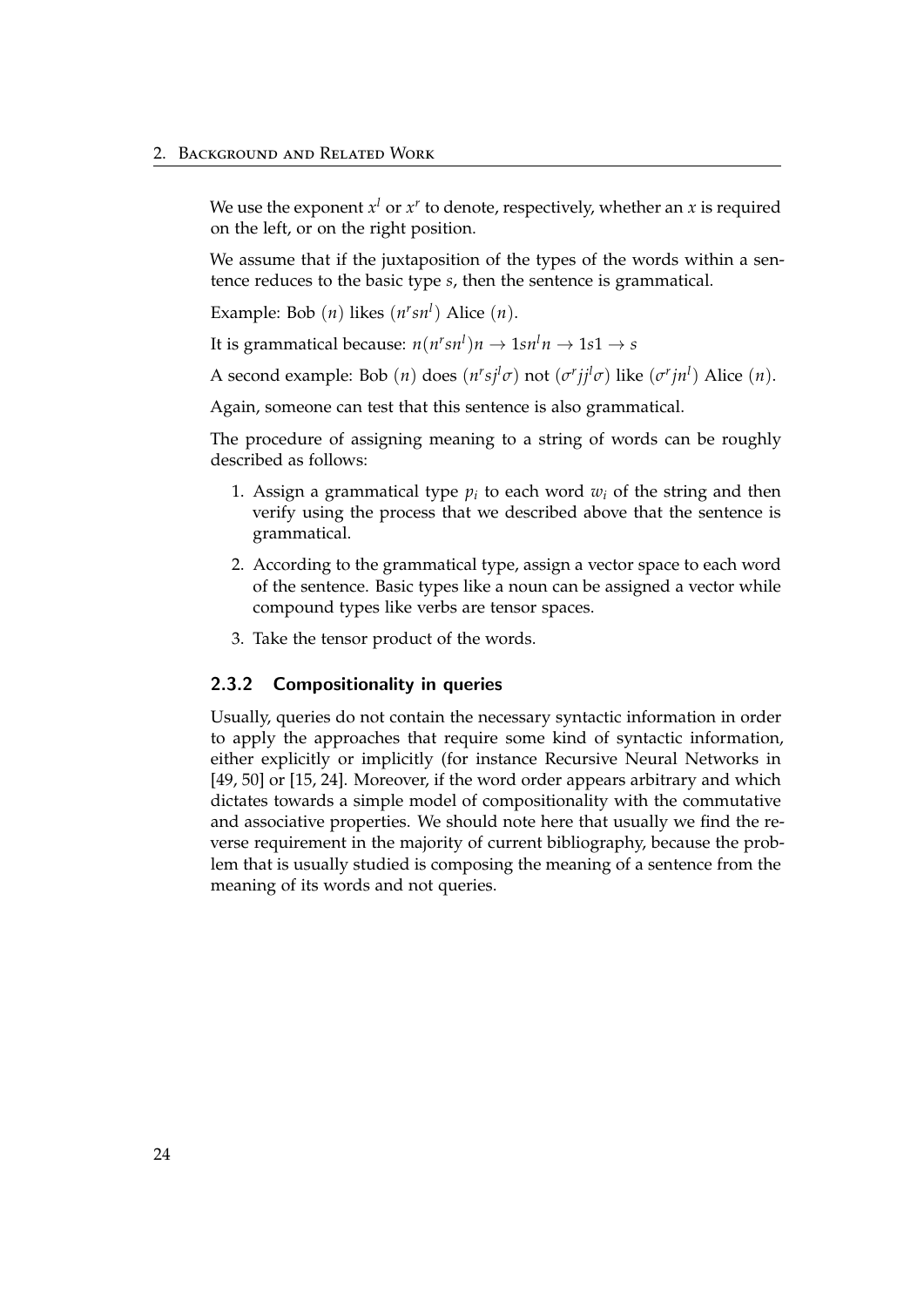Chapter 3

# <span id="page-30-0"></span>System Description

We begin our description with some necessary definitions and then, we describe the architecture of our system. We describe in some more detail how we built the system in a distributed environment and resolved some scaling issues. Finally, at the end of this chapter, we give an overview of our system.

## <span id="page-30-1"></span>3.1 Basic concepts

We do not explain here concepts that were described in chapter [2.](#page-8-0) Instead, we provide some definitions and concepts that are necessary for the later discussion.

**Definition 3.1 (Co-occurrence statistics vector of** *w***)** *The word frequencies of neighbouring words in relevant snippets.*

**Definition 3.2 (Snippet)** *By default, the snippet on standard web search result is a max of* 160 *characters.*

**Definition 3.3 (Neighbouring to** *w*) *Words that occur up to distance*  $k$  ( $k < 3$ ) *so far) from word w in a snippet.*

**Definition 3.4 (Relevant snippet to** *w***)** *The snippet is returned (top N queries) by a search engine when there is a query containing w that returns the snippet.*

We have a collection of snippets as input stored in a BigTable [\[14\]](#page-57-8). For the purposes of our system, we consider only snippets that are in the English language. To find these snippets, we filter out our collection according to the character set of a snippet by keeping only those in ASCII encoding and, then, using the output of a language classifier.

Moreover, we are only interested in a specific set of words *W* that exists also in our evaluation dataset. We do not build co-occurrence statistics vectors for the rest of the words. That decreases the scale of our system in terms of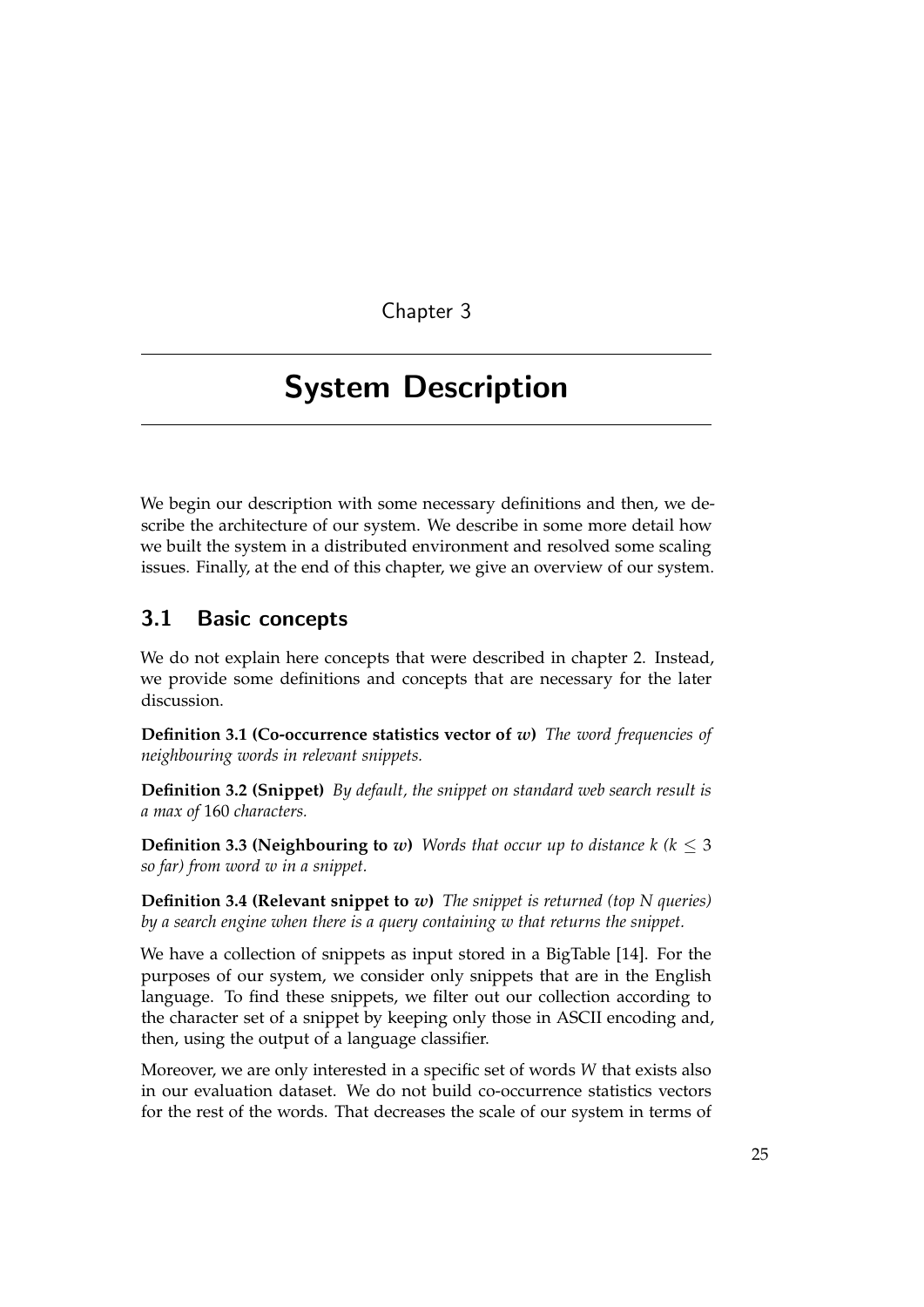how many vectors we produce. That part is parallelisable in a distributed environment because there are no dependencies between the word vectors of different words.

## <span id="page-31-0"></span>3.2 Input parameters

In order to explore different directions, in addition to our input corpus of snippets and the evaluation datasets, we consider as input to our system the following:

- 1. List of *stop words* (if it is empty, do not remove stopwords).
- 2. *Window size*.
- 3. *Sides* on which we expand the window (left or right or on both sides of the target word).
- 4. *Weight distribution*. It can be either uniform (each word within the context window has the same weight) or exponential (the weight of a word decreases exponentially according to its distance from the target word within the window).
- 5. Use of *stemming* on both keywords and context, only on context words or no use of stemming at all.
- 6. The weight of the components of the co-occurrence statistics vectors is using either *frequencies* or *positive pointwise mutual information* between the target word and the context word.
- 7. Use of *hash kernel* and what is the resulting size of the output vector.
- 8. Use of *Count-min sketch* and its parameters. The parameters include:
	- a) *Width:* How many values each hash function can output.
	- b) *Depth:* How many hash functions we use.
	- c) Use of *Conservative Update*.

In the implementation of our system, we split the aforementioned parameters into two categories: parsing and compression parameters. In the compression parameters are the hash kernel and the count-min sketch while everything else is considered as a parsing parameter.

## <span id="page-31-1"></span>3.3 Constructing the Co-occurrence statistics vectors

The idea is to iterate over all the snippets in our collection, find the words of interest that are contained within a window of the target word according to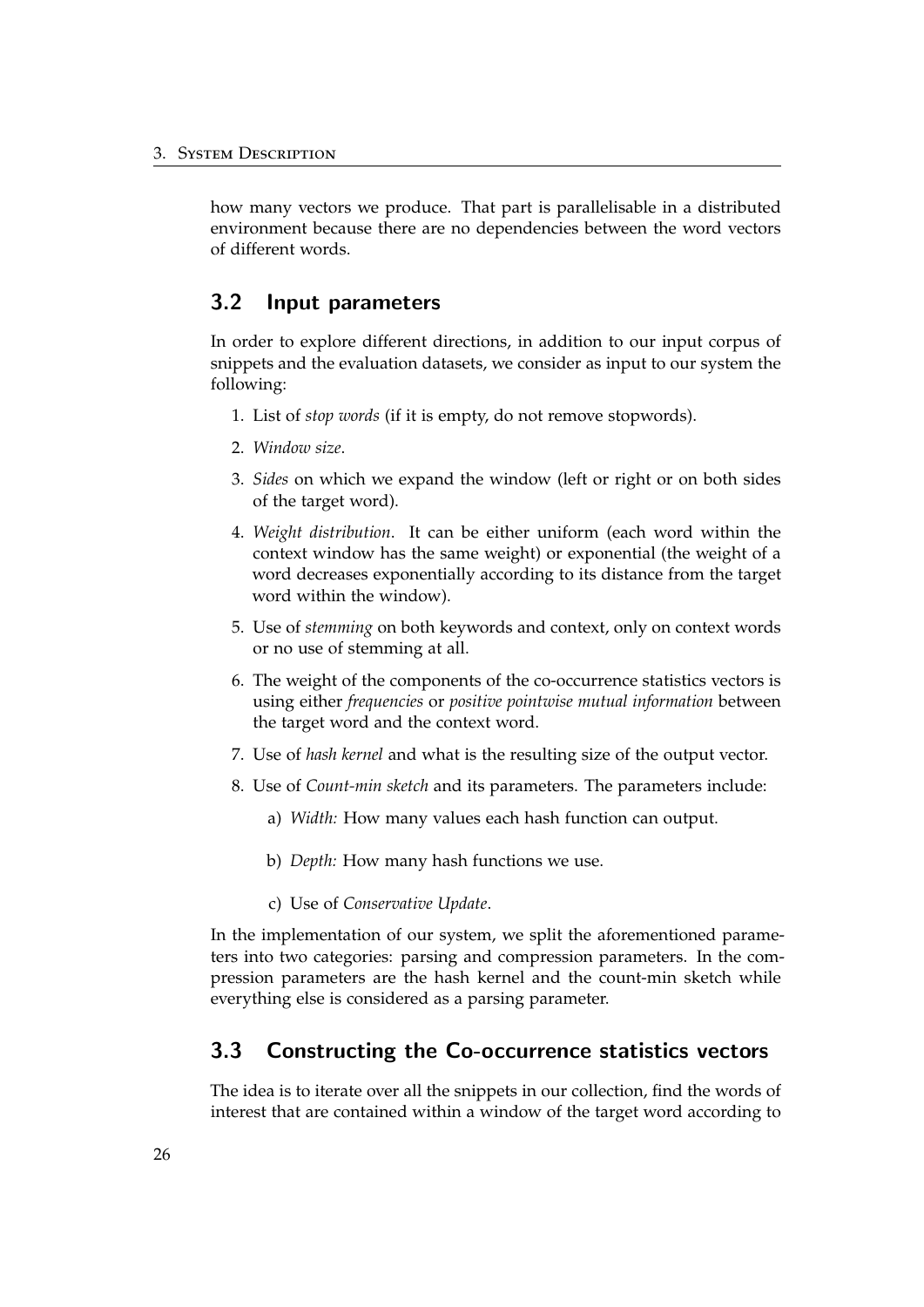the previous definitions and using this information, create the corresponding distributional vectors. We skip the description of details in the code like determining language of the queries, stemming, removal stopwords and other technical details. We will visit them in a later section.

The first phase of the system is described in Algorithm [3.](#page-32-0)

#### <span id="page-32-0"></span>**Algorithm 3** Find co-occurring pairs.

**Require:** BigTable *bt* of queries *q* and associated snippets *s*. Set of words *W*. **Ensure:** For each word in *W*, find neighbouring words according to previous definitions.

|    | 1: for $\forall q \in bt$ do                                          |
|----|-----------------------------------------------------------------------|
| 2: | <b>for</b> $\forall$ normalized words $t \in q$ <b>do</b>             |
| 3: | if $t \in W$ then                                                     |
| 4: | <b>if</b> $t \in s$ where s is an associated to q snippet <b>then</b> |
| 5: | emit neighbouring words                                               |
| 6: | end if                                                                |
| 7: | end if                                                                |
| 8: | end for                                                               |
|    | 9: end for                                                            |

As we can see, we need a single pass over the collection of snippets in the BigTable, staying faithful to the streaming model. The algorithm [3](#page-32-0) is executed in Flume [\[13\]](#page-57-9), which is built on top of MapReduce. Flume is a set of libraries that provide an abstraction layer on top of MapReduce. They provide classes that represent immutable parallel collections and some operations on them. Flume instead of executing the described operations as listed, creates a plan of execution. Then, it examines which results are needed, optimizes that plan and then executes it.

The second phase of our system consists of collecting the co-occurrence pair that we found, and creating the vector representations that we need. The final vectors that we output are either frequencies for each component in the vector or their corresponding positive pointwise mutual information, depending on the set of parameters. A high level description of the second phase is provided in Algorithm [4.](#page-33-1)

We have omitted the discussion about how these pairs fit in memory and the necessary data structures in order to process them. Because the environment is distributed, we rely for that on Flume [\[13\]](#page-57-9) data structures. We also take into consideration the (expected) sparsity of the resulting vectors.

The vectors for each word are finally stored in an SSTable. A description about what an SSTable is, can be found in [\[14\]](#page-57-8).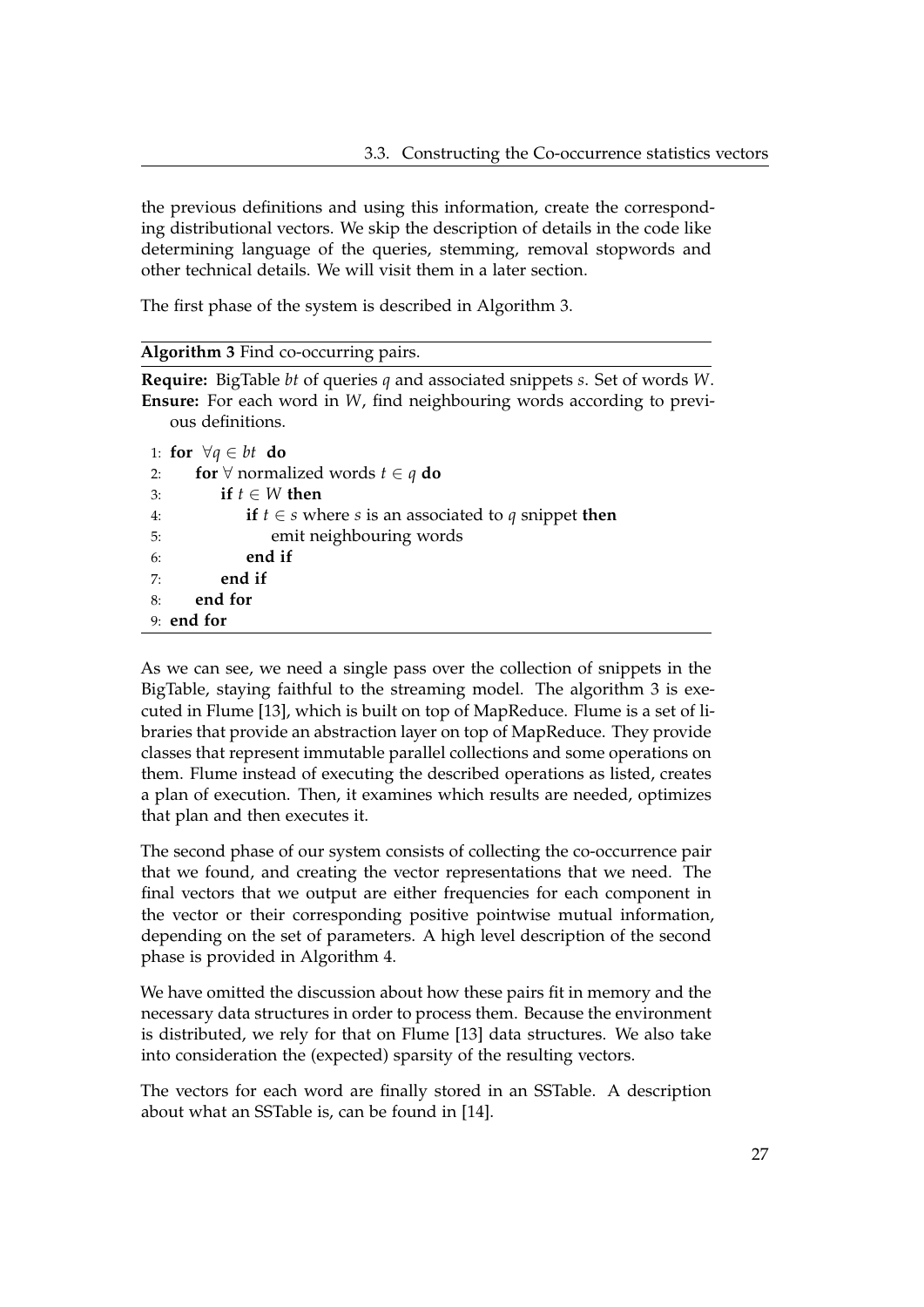<span id="page-33-1"></span>**Algorithm 4** Build Co-occurrences matrix

**Require:** Pairs of words (target word, context word). (*I*) **Ensure:** Output Co-occurrence statistics vectors.

1: Create a map *M* of target word: (context word, occurrences)

2: **for**  $\forall$  pairs of words  $(t, c) \in I$  **do** 3:  $M[t][c] = M[t][c] + 1.$ 4: **end for** 5: **if** we need PPMI **then** 6: Create a map *G* of context word: occurrences 7: **for**  $\forall$  pairs of words  $(t, c) \in I$  **do** 8:  $G[c] = G[c] + 1.$ 9: **end for** 10: **end if** 11: Using *M* (and if necessary *G*) compute frequencies of the words (or PPMI).

## <span id="page-33-0"></span>3.4 From word representations to queries and their similarities

We outline the plan of how we create the query representations from the word vectors that we have due to the previous phase in diagram [3.1.](#page-33-2)

<span id="page-33-2"></span>

Figure 3.1: Outline of creating the query representation and getting the similarities between query pairs.

We proceed with the explanation of every function described in the diagram [3.1.](#page-33-2)

1. *GetEvaluationQueries:* Given the evaluation queries, we find which words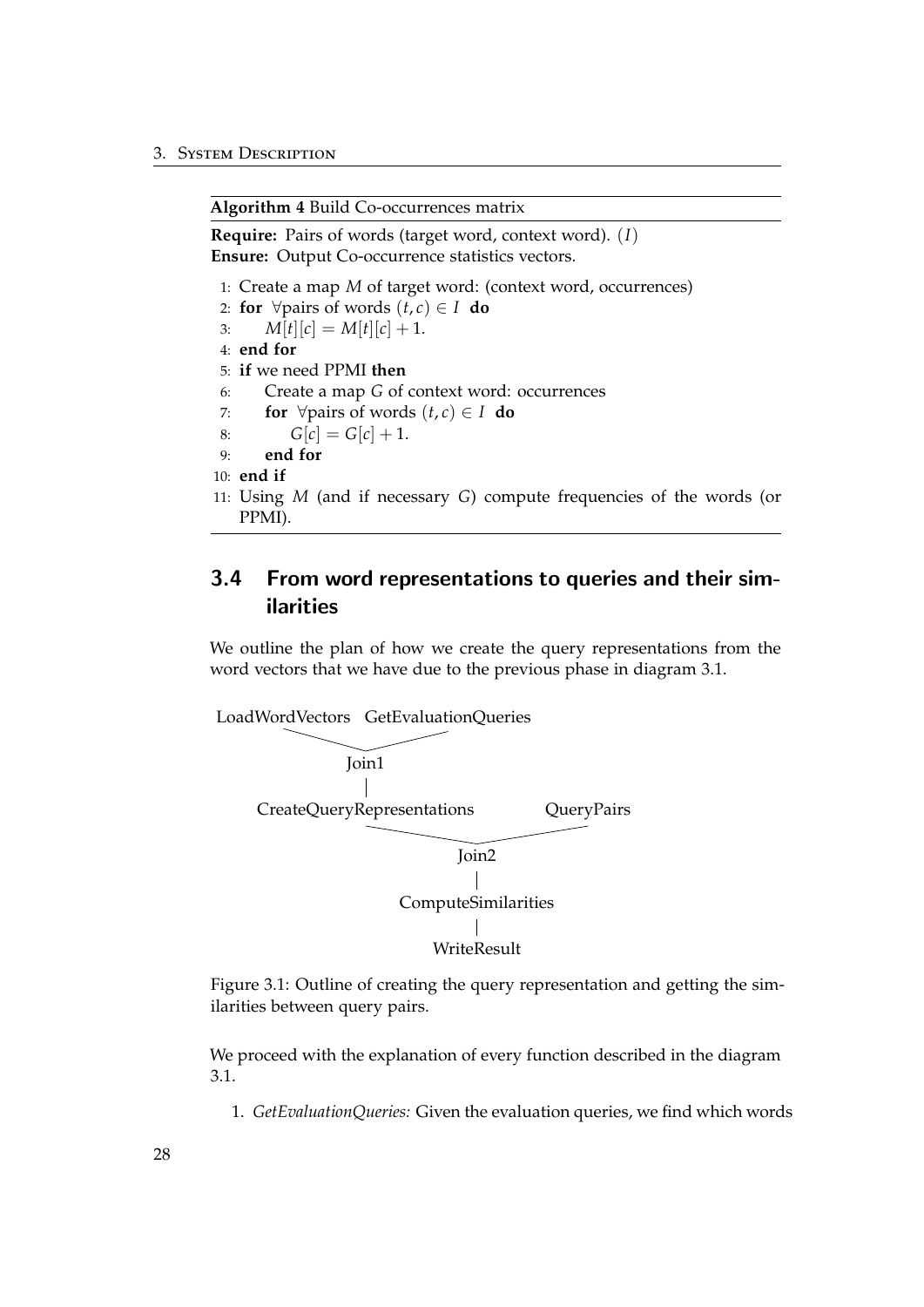contained there. We also keep the information about the queries since we have to build their representation later.

- 2. *LoadWordVectors:* We simply load from the SSTable the necessary word representations.
- 3. *Join1:* For each word, we have its representation and a list of all the queries where it is contained.
- 4. *CreateQueryRepresentations:* For each query, we collect all the words that are necessary in order to create its representation and according to our compositional function, we create the query representation.
- 5. *QueryPairs:* We load the query pairs that indicate which query should be compared with which one.
- 6. *ComputeSimilarities:* We compute the similarities between the vectors that represent the two queries for each pair. The computation may vary slightly according to the vector representation (for instance, in the case of Count-min sketch).
- 7. *WriteResult:* We output the result of the query similarities.

We should not that we in our system we view queries as sets of words. That means, given that our compositionality functions are commutative, the word order does not matter. Moreover, repetition of words is ignored. For instance a query q1 = "word1 word2 word1 word3" is reduced to "word1 word2 word3".

A very high level description of the current phase is described in Algorithm [5.](#page-34-1)

<span id="page-34-1"></span>**Algorithm 5** Query Representations and Similarities

**Require:** Query pairs *QP*, word representations *WR* **Ensure:** Similarity measure for each query pair

- 1: Read all the queries.
- 2: For each query, find associated words and collect their vectors.
- 3: Build query representation from these associated words. (compose = addition)
- 4: For each query pair in evaluation dataset, extract similarity measure.

## <span id="page-34-0"></span>3.5 Differences with previous systems

We describe the main differences of our system with those describe in [\[41\]](#page-59-4) and [\[4\]](#page-56-1). Someone can find a short description about these systems in the section [2.1.7.](#page-13-0)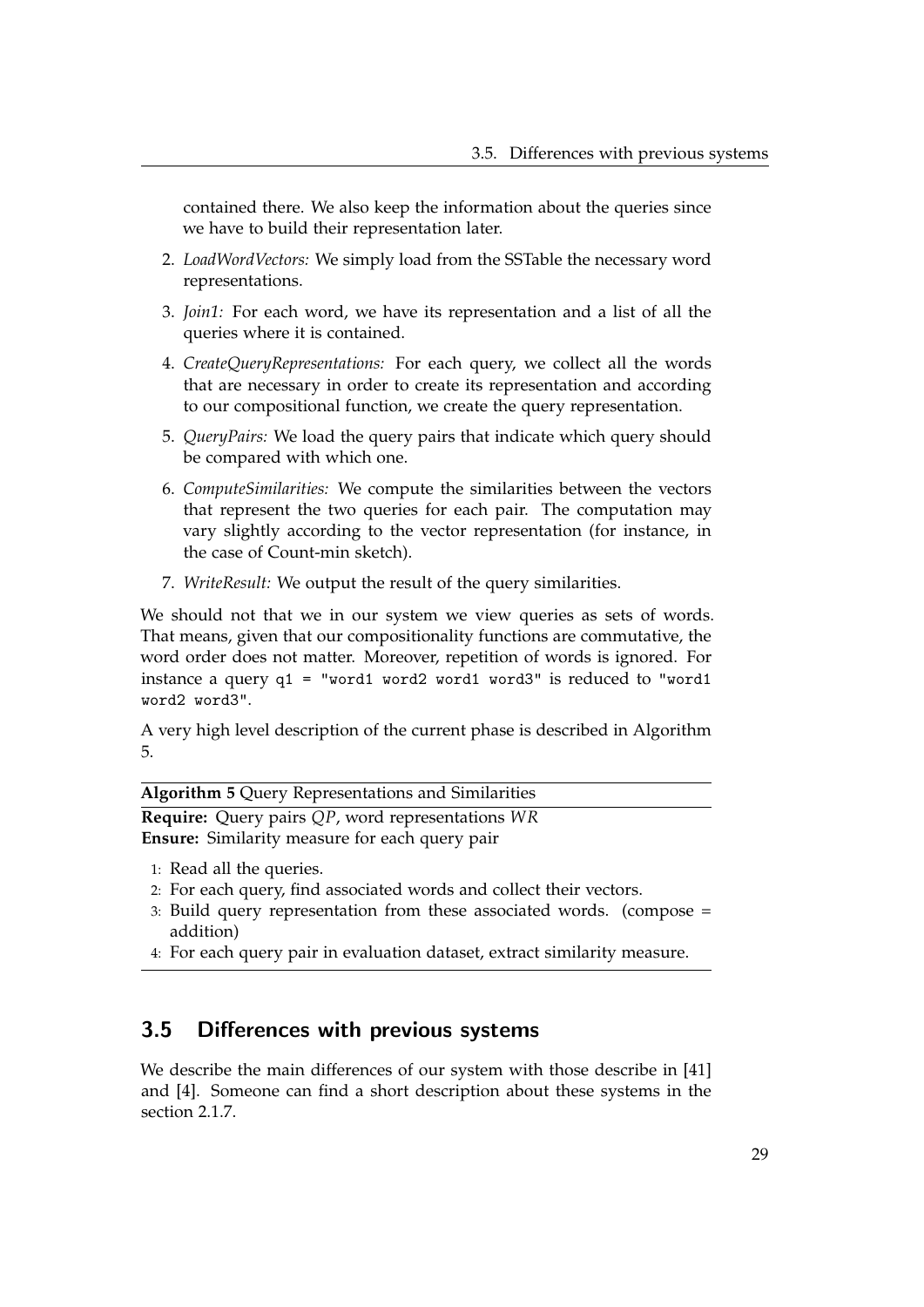Compared to [\[41\]](#page-59-4), our main differences are:

- 1. Instead of truncating the vector representations of the words to  $m = 50$ components, we are able to either use the full vector, a hash kernel or a count-min.
- 2. We don't consider fixed the definition of context. In [\[41\]](#page-59-4), the window size has length three on both sides and a uniform weighting in all terms. Instead, we considered window size and sides as parameters. As for the weighting schema of each term, it can be either a uniform distribution or words closer to the target word count exponentially more.
- 3. We use either word frequencies or positive pointwise mutual information instead of tf-idf.

Compared to [\[4\]](#page-56-1), our main differences are:

- 1. Flexibility on the vector representation (not just truncation) as before.
- 2. Similarly with the context definition.
- 3. As a compositional function we are able to use either the arithmetic mean of the geometric one.
- 4. We don't employ the  $\chi^2$  test.

## <span id="page-35-0"></span>3.6 Challenges of the distributed environment

The input corpus is large enough that needs more than few machines in order to be processed. We use Flume in order to run in a distributed manner the two phases that we described in section [3.3.](#page-31-1) During the first phase, every machine keeps internally a mapping between a target word *t*, a context word *c* and the number of occurrences *t* of *c* in the context of *t*. Each time we find a new word, we create the necessary entry, otherwise we increase the counter by one or the corresponding weight if we follow the exponential distribution. At the end of the processing on each computer, we emit key/ value pairs where as key we use the  $(t, c)$  and as value  $t$ . Then, we group these key/value pairs by key and we reduce them to a single key/value pair by adding the corresponding number of occurrences. Now, we regroup them using as key *t*. If we use frequencies, we normalize the counts by the aggregate value that corresponds to each *t*. If we use positive pointwise mutual information as component for the vectors, we also need a map with the frequencies of each word in the corpus collection. We can obtain this map following a similar process.

The parsing parameters are enforced when we read the collection of the snippets. This step is fully parallelisable since it does not have dependencies from other parts of the execution pipeline.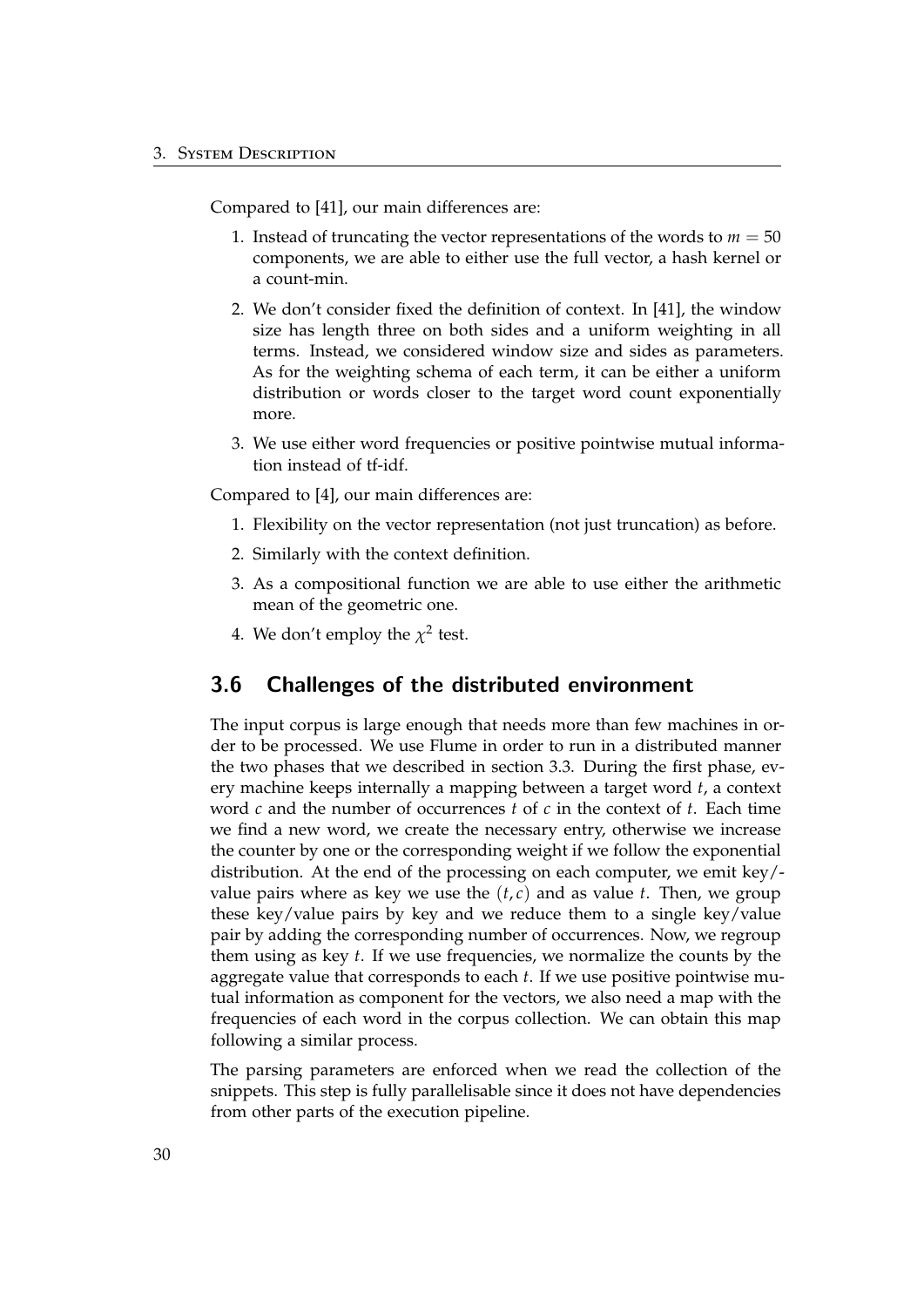Similarly, the compression parameters are also enforced during the read of the corpus, apart from the calculation of the inner product according to count-min which can take place at the very end only. While we read the input, we apply the hash functions on the words that we read before inserting them to the corresponding maps. In order to make sure that the parsing takes place correctly, the compression can start only after we have applied on the text all the transformation that are indicated by the parsing parameters (stemming, removal of stopwords, etc). The rest of the pipeline remains similar whether we use compression or not.

## <span id="page-36-0"></span>3.7 Challenges of the reduced space

When we compress the words that we read using hash functions, we do not know any more what was the initial word. So, how can we compute the inner products of the co-occurrence statistics vectors or even the positive pointwise mutual information?

As long as we keep using the same hash functions, we know that a specific word gets mapped always to the same components. The theory that we mentioned briefly in the sections [2.2.6](#page-22-0) and [2.2.7](#page-24-0) provides us some guarantees about the approximation error of the inner product in case of collisions. We compute the positive pointwise mutual information under the assumption that the collisions will not cause to much distortion if we use the same hash functions.

## <span id="page-36-1"></span>3.8 Overview of the system

We already discussed about the details of the system. Let's look again now at the big picture of what is happening.

According to some input parameters, we read the snippets (input corpus) in parallel from many machines. The way we read the snippets depends on the parsing parameters. Then, we compress the words that we read according to the compression parameters. We store the compressed representation of the words in a mapping data structure in every machine along with necessary information in order to create the co-occurrence statistics vectors later. When the processing in every machine finishes, we regroup the data that we read in order to create the semantic vectors. That concludes the creation of the co-occurrence statistics vectors.

The creation of the query vectors presents no extra challenges. We have to gather the necessary co-occurrence statistics vectors, create the representations of the queries and then extract their similarities.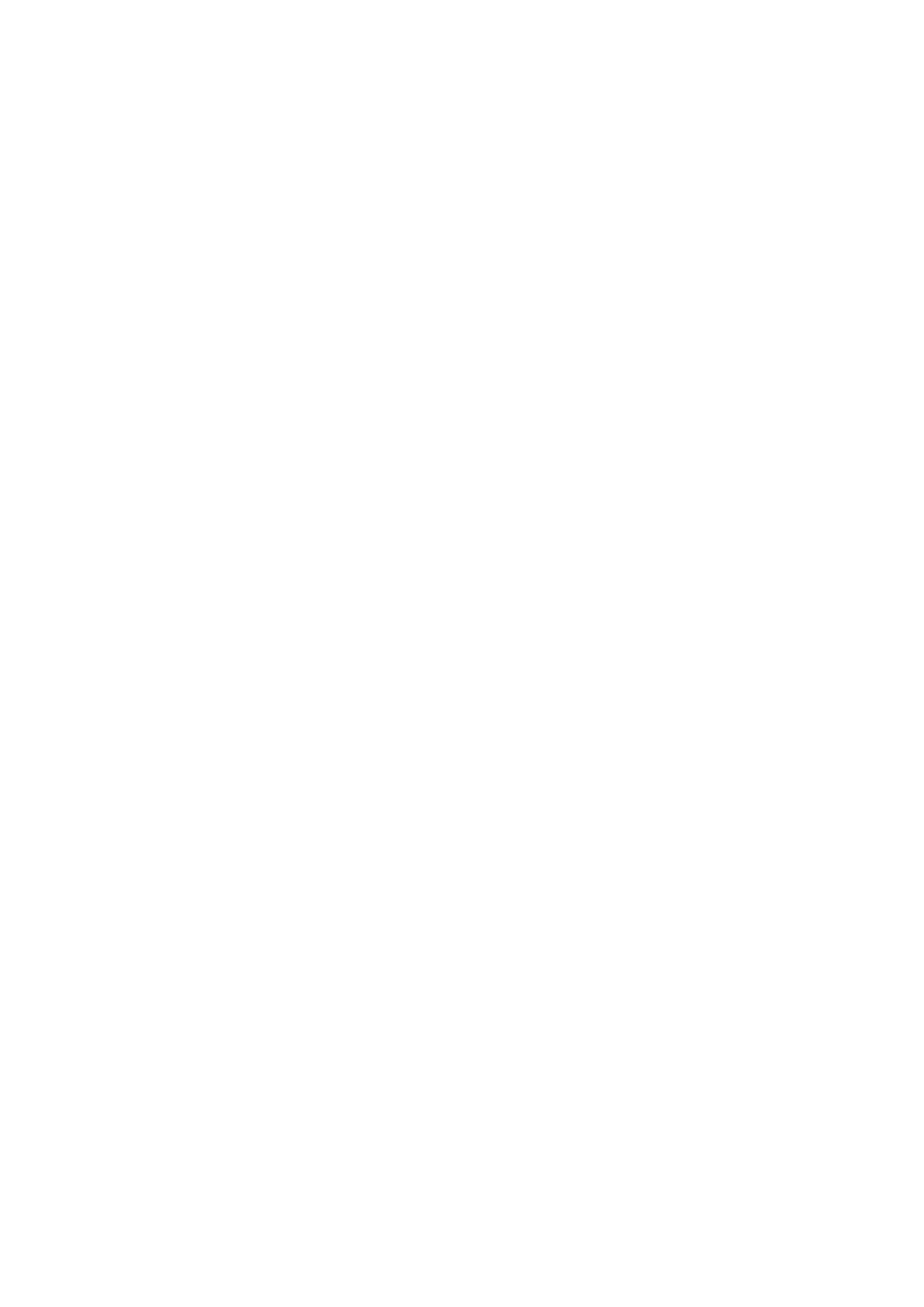<span id="page-38-0"></span>Chapter 4

# Evaluation

In the current chapter, we present and discuss the results from the experiments on the different parameters of the system. We split the parameters into two parts: parsing and compression parameters where we dedicate the corresponding sections.

In order to evaluate our results, we use three correlation coefficients: *Pearson product-moment, Spearman* and *Kendall-tau*. We evaluate our system under different values of the input parameters and we also compare it with other systems on the same task. Our system outperforms most of these systems in both datasets that we used.

Before presenting our results, we explain the datasets that we used.

## <span id="page-38-1"></span>4.1 Description of evaluation datasets

We use two datasets. The evaluation dataset CC2000 was built from the results of a search engine under the assumption that two queries are related if a user clicks on same document. It contains 2000 pairs of queries. Each query pair was rated on the scale 1 - 4 (unrelated - same meaning) by 5 raters. The inter-rater agreement gave a Kappa value of 0.65. A more thorough description of CC2000 can be found in [\[28\]](#page-58-10) in section 6.

The other evaluation dataset, called QS1500, can be found in [\[4\]](#page-56-1). It contains 57 source queries, each one paired with up to 20 target queries. The queries were rated in the 5-Likert scale. The inter-rater agreement gave a Kappa value of 0.711.

For more details on the datasets, see [\[4,](#page-56-1) [28,](#page-58-10) [42\]](#page-59-10). At the end of the section, we will present some aggregate results by comparing our system to several other systems. This is based primarily on the work in [\[28\]](#page-58-10).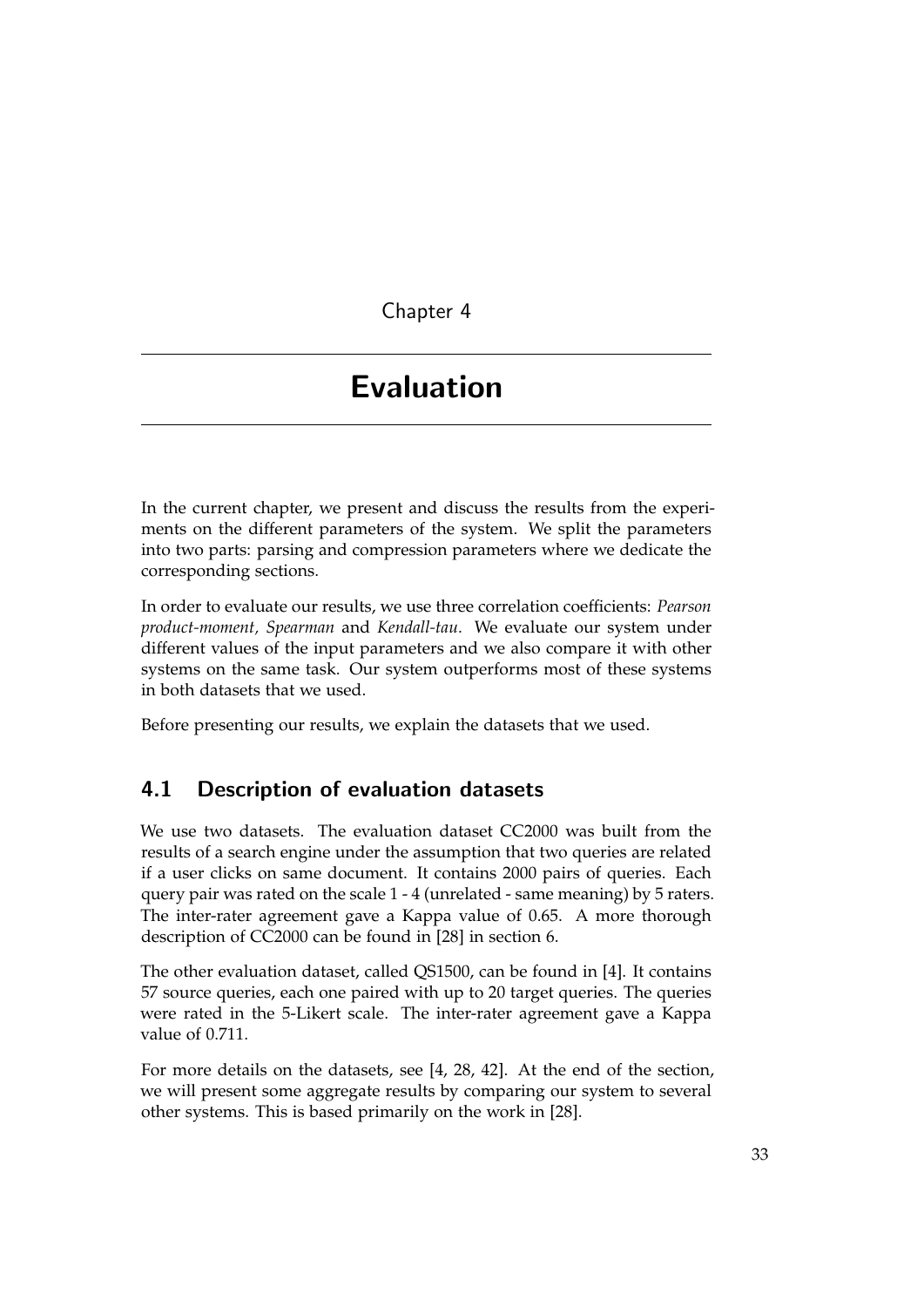## <span id="page-39-0"></span>4.2 Parsing Parameters

As parsing parameters and in accordance to the discussion in chapter [3,](#page-30-0) we consider:

- 1. *Window size*.
- 2. *Window sides*.
- 3. *Weight distribution*.
- 4. *Stop words*.
- 5. *Stemming*.
- 6. *Frequencies* or *positive pointwise mutual information* as vector components.

We dedicate one section in the study of every parameter by conducting a series of experiments. After providing the data from the experiments, we discuss the results.

The experiments using the first three parameters (window size, sides, distribution), can be thought as our attempt to find experimentally evaluate different notions of the context. Experiments using stop words and stemming are about improving the quality of the context window by transforming the words that we observe within that window. Finally, the contrast between frequencies and positive pointwise mutual information serves the purpose of finding a good weighting scheme for the components of the co-occurrence statistics vectors.

## <span id="page-39-1"></span>4.2.1 Window sides

We start by studying the effect of defining the context of one word (the target word) in one side only or on both sides of a target word. As compositional process we consider either addition or pointwise multiplication of the vector components. The weights of the vector components are frequencies. We consider window sizes from one up to three.

In the case of using as compositionality function the vector addition, the results are very clear. We can observe in tables [4.1,](#page-40-1) [4.2,](#page-40-2) [4.3](#page-40-3) and [4.4](#page-41-1) that considering windows on both sides of the target word always outperforms one sided windows.

We omit the results for the component-wise multiplication because they are not competitive (the correlation is between  $0.10 - 0.20$ ). Nevertheless, even in that case, looking both sides is in general a better approach than using only one side of the context window.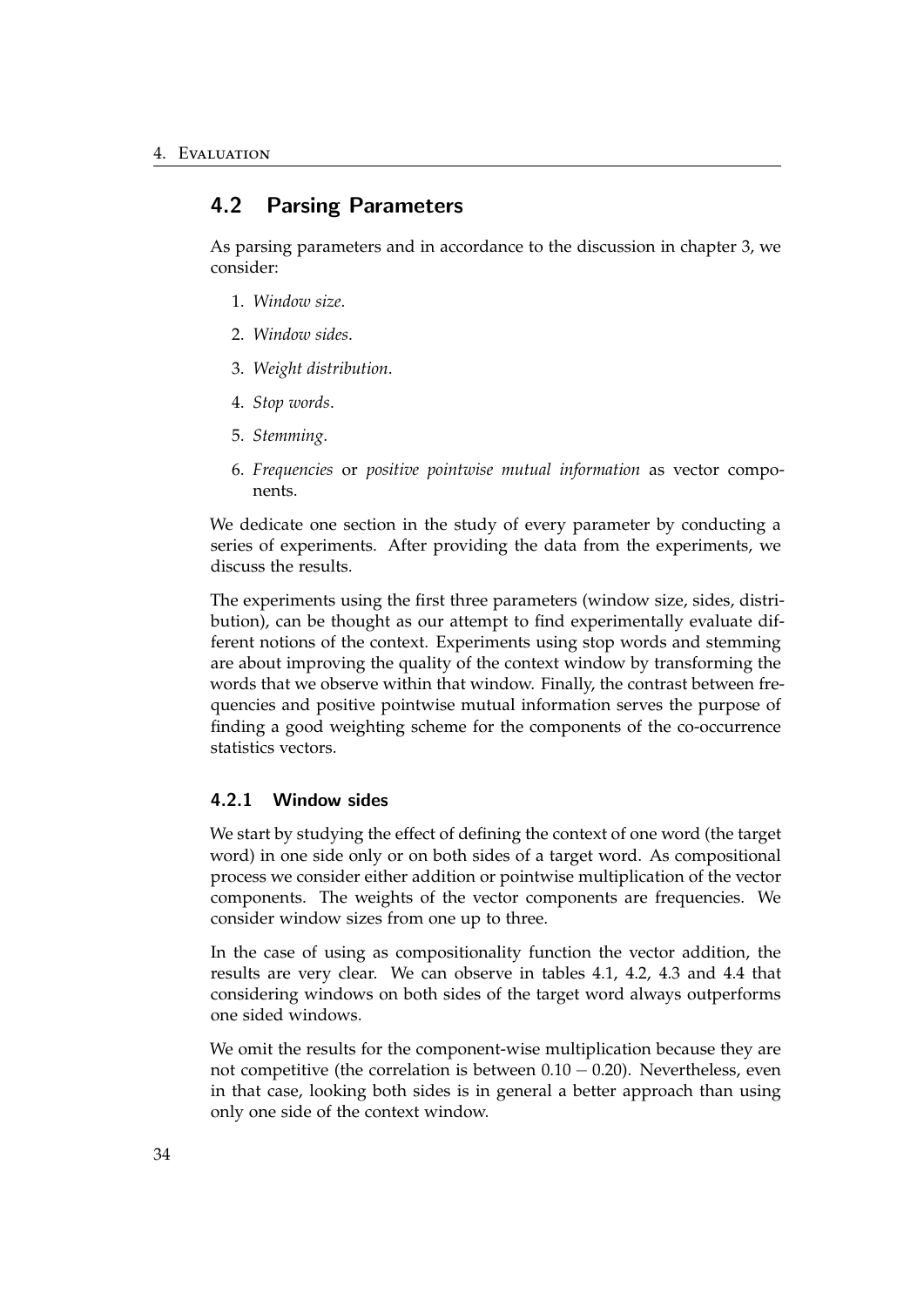<span id="page-40-1"></span>

| Correlation | Pearson                 |      | Spearman           |               | Kendall tau |               |
|-------------|-------------------------|------|--------------------|---------------|-------------|---------------|
| Dataset     | <b>QS1500</b><br>CC2000 |      | CC <sub>2000</sub> | <b>QS1500</b> | CC2000      | <b>OS1500</b> |
| left        | 0.32                    | 0.30 | 0.26               | 0.26          | 0.23        | 0.21          |
| right       | 0.30                    | 0.35 | 0.24               | 0.30          | 0.21        | 0.23          |
| both        | 0.35                    | 0.39 | 0.29               | 0.36          | 0.25        | 0.29          |

Table 4.1: How choosing which sides to consider in the context window affects the correlation of the system prediction with the gold standard. The window size is one. As components of the vectors we use frequencies and the compositional function is addition.

<span id="page-40-2"></span>

| Correlation<br>Pearson |        | Spearman |               | Kendall tau |        |        |
|------------------------|--------|----------|---------------|-------------|--------|--------|
| Dataset                | CC2000 | QS1500   | <b>CC2000</b> | QS1500      | CC2000 | QS1500 |
| left                   | 0.32   | 0.30     | 0.26          | 0.26        | 0.23   | 0.21   |
| right                  | 0.31   | 0.35     | 0.25          | 0.32        | 0.22   | 0.25   |
| both                   | 0.35   | 0.38     | 0.29          | 0.38        | 0.25   | 0.30   |

Table 4.2: Study of context sides. Window size is two. The other parameters are the same as in table [4.1.](#page-40-1)

<span id="page-40-3"></span>

| Correlation<br>Pearson |               |        | Spearman      |               | Kendall tau |               |
|------------------------|---------------|--------|---------------|---------------|-------------|---------------|
| Dataset                | <b>CC2000</b> | QS1500 | <b>CC2000</b> | <b>QS1500</b> | CC2000      | <b>QS1500</b> |
| left                   | 0.33          | 0.29   | 0.27          | 0.26          | 0.23        | 0.20          |
| right                  | 0.30          | 0.35   | 0.24          | 0.32          | 0.21        | 0.25          |
| both                   | 0.34          | 0.38   | 0.28          | 0.37          | 0.24        | 0.29          |

Table 4.3: Study of context sides. Window size is two and the distibution is exponential. The rest of the parameters are the same as in table [4.1.](#page-40-1)

In total, we can conclude that defining the context window on both sides of the target word outperforms the definitions that are limited to only one side (left or right).

## <span id="page-40-0"></span>4.2.2 Weight distribution

We fix the window size to two, and we measure the effect on the correlation with the gold standard if we double the weight of the words closer to the target word compared to the putting the same weight to every word. The results for vector addition as compositional method are listed on table [4.5.](#page-41-2)

The experiments presented here, as well as the experiments where the compositionality function was pointwise vector multiplication, did not show any significant differences (the uniform distribution looks slightly better) using different weights for context words according to their relative position.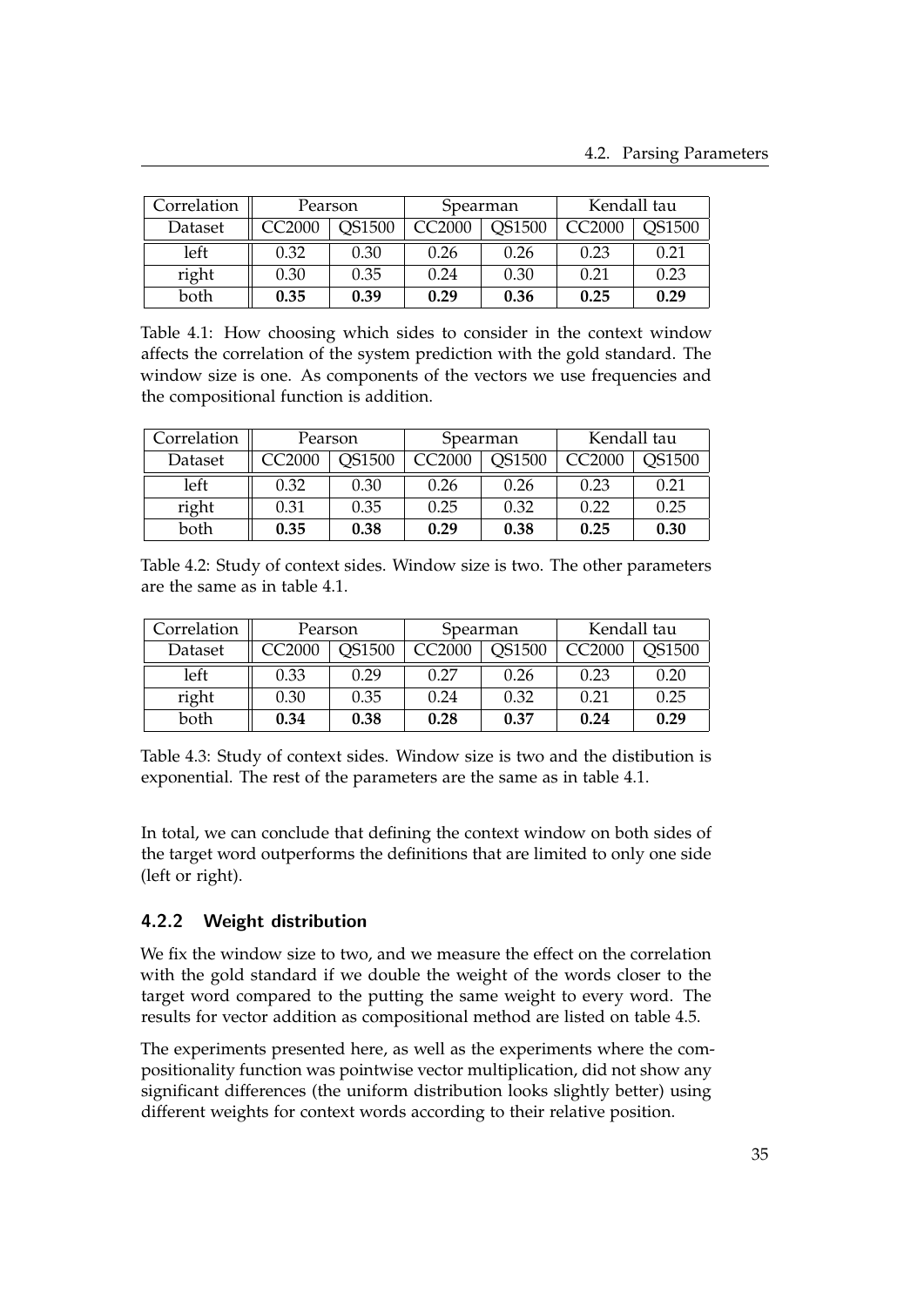## 4. Evaluation

<span id="page-41-1"></span>

| Correlation | Pearson |        | Spearman |               | Kendall tau |               |
|-------------|---------|--------|----------|---------------|-------------|---------------|
| Dataset     | CC2000  | QS1500 | CC2000   | <b>OS1500</b> | CC2000      | <b>OS1500</b> |
| left        | 0.33    | 0.32   | 0.26     | 0.32          | 0.23        | 0.26          |
| right       | 0.32    | 0.34   | 0.26     | 0.32          | 0.23        | 0.25          |
| both        | 0.35    | 0.38   | 0.29     | 0.38          | 0.25        | 0.30          |

Table 4.4: Study of context sides. Window size is three. The rest of the parameters are the same as in table [4.1.](#page-40-1)

<span id="page-41-2"></span>

| Correlation |   | Pearson |        | Spearman      |        | Kendall tau   |        |
|-------------|---|---------|--------|---------------|--------|---------------|--------|
| Dataset     |   | CC2000  | QS1500 | <b>CC2000</b> | QS1500 | <b>CC2000</b> | QS1500 |
|             | u | 0.33    | 0.32   | 0.27          | 0.30   | 0.24          | 0.24   |
|             | e | 0.33    | 0.29   | 0.27          | 0.26   | 0.23          | 0.20   |
| r           | u | 0.31    | 0.35   | 0.25          | 0.32   | 0.22          | 0.25   |
| r           | e | 0.30    | 0.35   | 0.24          | 0.32   | 0.21          | 0.25   |
| b           | u | 0.35    | 0.38   | 0.29          | 0.38   | 0.25          | 0.30   |
| b           | e | 0.34    | 0.38   | 0.28          | 0.37   | 0.24          | 0.29   |

Table 4.5: Study of weight distribution. The window size is two. We look at the left, right and both sides of the target word (correspondingly, every two rows). As components of the vectors we use frequencies and the compositional function is vector addition. A number is bold faced if under the same parameters, using the current distribution is at least as good as using the other one.

## <span id="page-41-0"></span>4.2.3 Window size

We now focus on what the window size should be in order to maximize the correlation with the gold standard. For brevity, we present only the uniform distribution of weights considering both sides in the context window and as compositional function we use the vector addition. Looking at the tables in the previous sections, someone could expand the presentation of the results to more cases. Still, the conclusions would remain the same.

| Correlation | Pearson |               | Spearman      |               | Kendall tau |        |
|-------------|---------|---------------|---------------|---------------|-------------|--------|
| Dataset     | CC2000  | <b>2S1500</b> | <b>CC2000</b> | <b>PS1500</b> | CC2000      | )S1500 |
|             | 0.35    | 0.39          | 0.29          | 0.36          | 0.25        | 0.29   |
|             | 0.35    | 0.38          | 0.29          | 0.38          | 0.25        | 0.30   |
|             | 0.34    | 0.38          | $0.28\,$      | 0.37          | 0.24        | 0.30   |

Table 4.6: Window size. We only look at both sides of the target word, assuming uniform distribution. As components of the vectors we use frequencies and the compositional function is vector addition.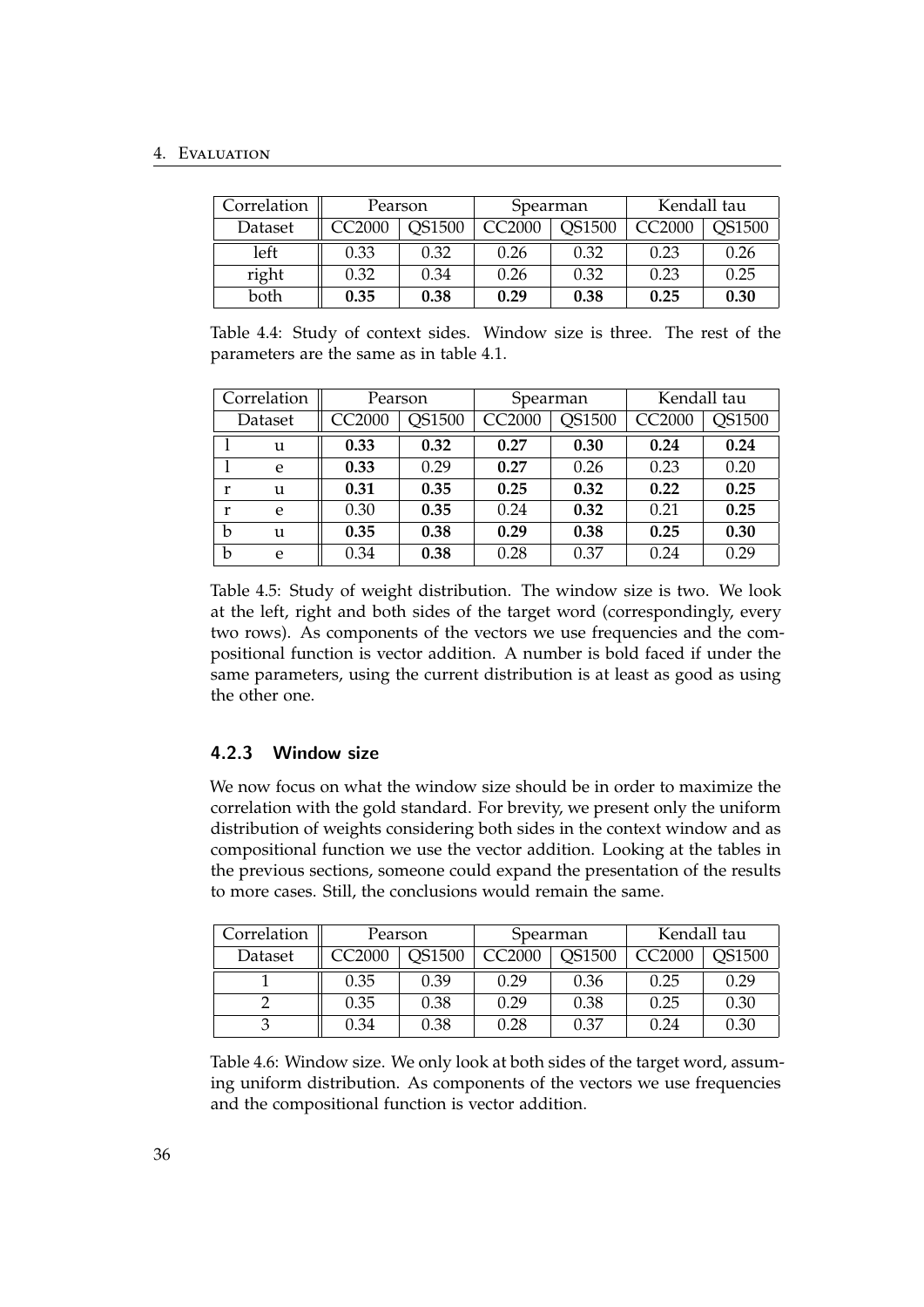Again, no significant differences increasing the window size. We arrive to the same conclusion even if we fix the other parameters (window sides, weighting, compositional function) to different values. We omit the presentation of these results but they can be deduced by the values that we have presented in the context of other experiments.

## <span id="page-42-0"></span>4.2.4 Do simple groups of words matter?

So far the top performance of our results is not very interesting. To compare with a reference system, the DistSim in [\[4\]](#page-56-1) performs better by exhibiting Spearman Correlation of 0.322 and 0.438 in CC2000 and QS1500 correspondingly.

Using the conclusions so far (window size, side, weight distribution), we can define a somehow experimentally validated context window. We want proceed to the next round of experiments, where we try to improve the correlation of the results of our system with the gold standard. To do so, we want to test whether we can improve the correlation of the system prediction with the gold standard by treating some simple groups of words differently.

More specifically, we experimentally evaluate the effect of ignoring stop words within the context of a target word. Moreover, we also check whether we can group words together when we build their word co-occurrence vectors. A simple grouping can be based on their stems. We will test if the performance of the system increases if we group together words that have the same stem.

## <span id="page-42-1"></span>4.2.5 Stop words

We use a list of stop words which we ignore in our corpus. If a stop word happens to occur in a query, we consider in its place the identity element for our compositional function.

We present on table [4.7](#page-43-1) the results of stop word removal under all the different parameters we have explored so far in one table. To facilitate the presentation, we create a smaller table (table [4.8\)](#page-43-2) where we compare the results of stop word removal with the best performing results without stop word removal.

We can observe that stop words removal lead to increase in correlation with the gold standard. To verify it more easily, the table [4.8](#page-43-2) presents the correlation of the system with and without stop word removal in the case of window size equal to three, both sides are considered and the weight distribution is uniform (one of the best performing cases so far).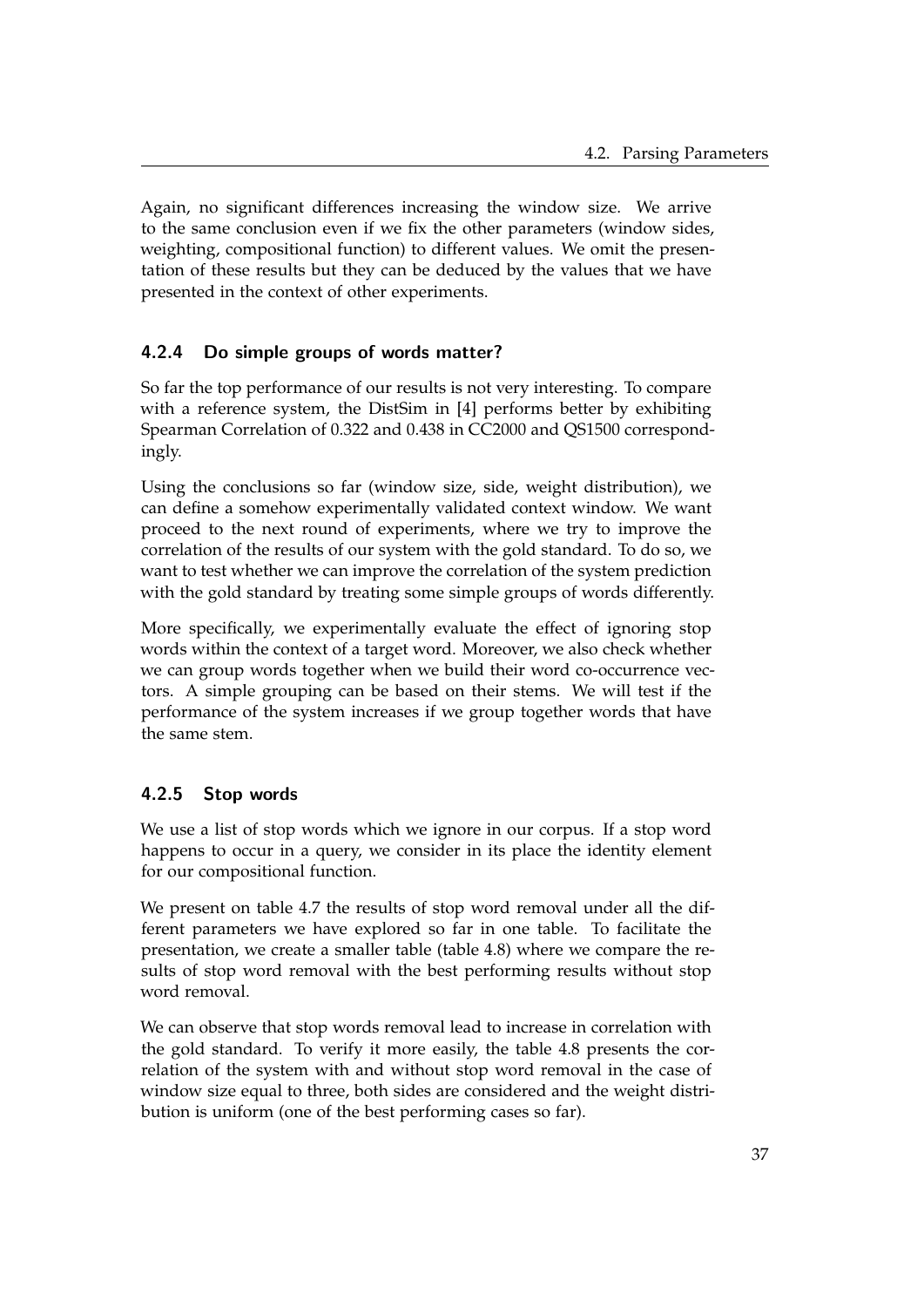#### 4. Evaluation

<span id="page-43-1"></span>

|                | Correlation |   | Pearson            |               | Spearman      |        | Kendall tau   |               |
|----------------|-------------|---|--------------------|---------------|---------------|--------|---------------|---------------|
|                | Dataset     |   | CC <sub>2000</sub> | <b>QS1500</b> | <b>CC2000</b> | QS1500 | <b>CC2000</b> | <b>QS1500</b> |
| 1              |             | u | 0.37               | 0.38          | 0.32          | 0.33   | 0.28          | 0.26          |
| 1              | r           | u | 0.39               | 0.45          | 0.31          | 0.35   | 0.27          | 0.28          |
| 1              | b           | u | 0.41               | 0.46          | 0.35          | 0.38   | 0.31          | 0.31          |
| 2              |             | u | 0.38               | 0.40          | 0.31          | 0.35   | 0.27          | 0.28          |
| 2              | r           | u | 0.39               | 0.46          | 0.32          | 0.38   | 0.28          | 0.31          |
| $\overline{2}$ | h           | u | 0.40               | 0.48          | 0.34          | 0.40   | 0.29          | 0.32          |
| 2              |             | e | 0.38               | 0.39          | 0.31          | 0.34   | 0.28          | 0.28          |
| 2              | r           | e | 0.39               | 0.46          | 0.33          | 0.36   | 0.29          | 0.29          |
| $\overline{2}$ | b           | e | 0.41               | 0.47          | 0.34          | 0.39   | 0.29          | 0.32          |
| 3              |             | u | 0.38               | 0.45          | 0.31          | 0.41   | 0.28          | 0.33          |
| 3              | r           | u | 0.40               | 0.47          | 0.33          | 0.41   | 0.28          | 0.33          |
| 3              | b           | u | 0.42               | 0.49          | 0.35          | 0.42   | 0.30          | 0.34          |

Table 4.7: The correlation of the system after stop word removal. The elements of the first column indicate window size, sides (left, right, both) and weight distribution (uniform, exponential) correspondingly.

<span id="page-43-2"></span>

| Correlation | Pearson |        | Spearman |               | Kendall tau |        |
|-------------|---------|--------|----------|---------------|-------------|--------|
| Dataset     | C2000   | QS1500 | CC2000   | <b>QS1500</b> | CC2000      | OS1500 |
| with        | 0.34    | 0.38   | 0.28     | 0.37          | 0.24        | 0.30   |
| without     | 0.42    | 0.49   | 0.35     | 0.42          | 0.30        | 0.34   |

Table 4.8: We study the performance of the system with and without stopwords. We only look at both sides of the target word, assuming uniform distribution. As components of the vectors we use frequencies and the compositional function is vector addition.

Clearly, the stop word removal is beneficial for the system. Moreover, now we are very close to DistSim performance with slightly better results in the CC2000 dataset and slightly worse results in the QS1500 dataset.

In bibliography, it is not clear what the effect of the stop word removal is (for an example, see studies [\[10\]](#page-57-0) and [\[11\]](#page-57-10)).

## <span id="page-43-0"></span>4.2.6 Stemming

After the success of the stopword removal, we also tested the performance of our system after applying stemming. We tried two different approaches. Stem only the context of the target words or also apply stemming to the target words. If we apply stemming on the target words, we must apply it on the queries as well.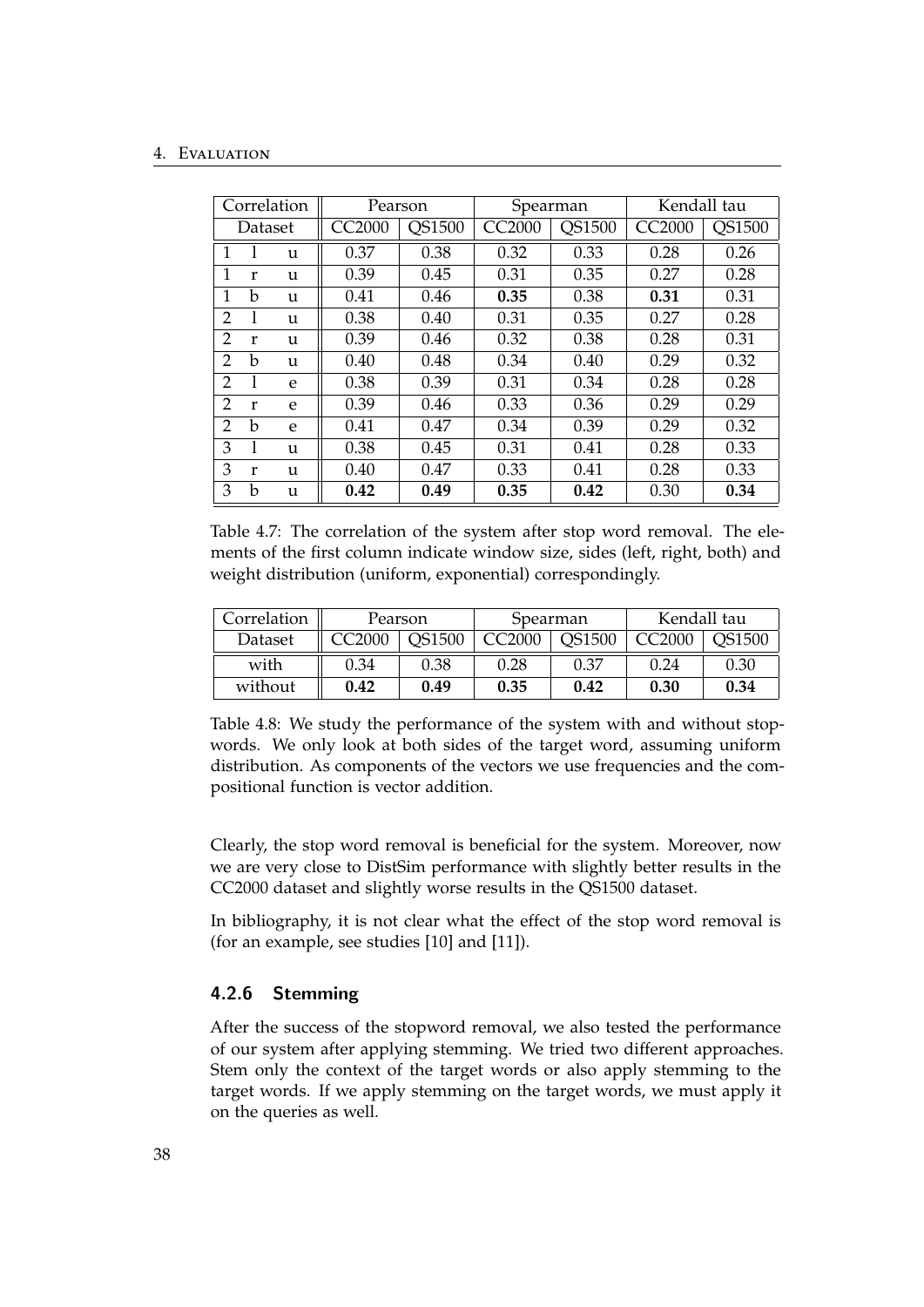<span id="page-44-1"></span>

| Correlation | Pearson |               | Spearman |               | Kendall tau        |               |
|-------------|---------|---------------|----------|---------------|--------------------|---------------|
| Dataset     | CC2000  | <b>QS1500</b> | CC2000   | <b>QS1500</b> | CC <sub>2000</sub> | <b>QS1500</b> |
| without     | 0.42    | 0.49          | 0.35     | 0.42          | 0.30               | 0.34          |
| context     | 0.43    | 0.50          | 0.35     | 0.43          | 0.31               | 0.35          |
| everywhere  | 0.45    | 0.53          | 0.37     | 0.45          | 0.32               | 0.37          |

We present on the table [4.9](#page-44-1) the results of the three approaches (no stemming, stemming only on context, stemming everywhere).

Table 4.9: Stemming. We only look at both sides of the target word, assuming uniform distribution and stop word removal. As components of the vectors we use frequencies and the compositional function is vector addition.

The performance boost is maximized if we apply stemming everywhere (both context and target words). This is the first point where a specific set of values in our parameters results in better correlation in both datasets compared to DistSim. The main insight from the current section is that for queries, it is beneficial to merge the semantic representation of words with the same stem.

## <span id="page-44-0"></span>4.2.7 Positive Pointwise Mutual Information vs Frequencies

Lastly, we also tried using positive pointwise mutual information instead of frequencies. Because in order to compute the positive pointwise mutual information we need the probability of a word occurrence in the whole corpus, our system could not scale efficiently to that size due to memory constraints. Some back of the envelope calculations indicate that if we need 20 bytes for each word, frequency counter, alignment and other internal bookkeeping data (such as pointers if we use as a mapping data structure a tree), and assuming that the mapping data structure that we use is dense (which excludes many hash map implementations), then if using 1 GB memory exclusively for that dictionary, we can store up  $5 \cdot 10^7$  different tokens. The problem is presented when we try to compute (efficiently) the pointwise mutual information which requires the global map to be in memory and load each one of the maps for the individual words. Unfortunately, the current implementation collects all the mapping data structures in the memory of one machine, before it starts processing them, that is, compute the pointwise mutual information.

To make it more easy to understand why that happens we have to dive into the internals of the system. Flume is based on Map Reduce. The specific high level operation that we use, during the shuffle phase (redistribution of the key/value pairs according to their keys), sends all mapping data structures to one machine and forces that machine to load them. That explodes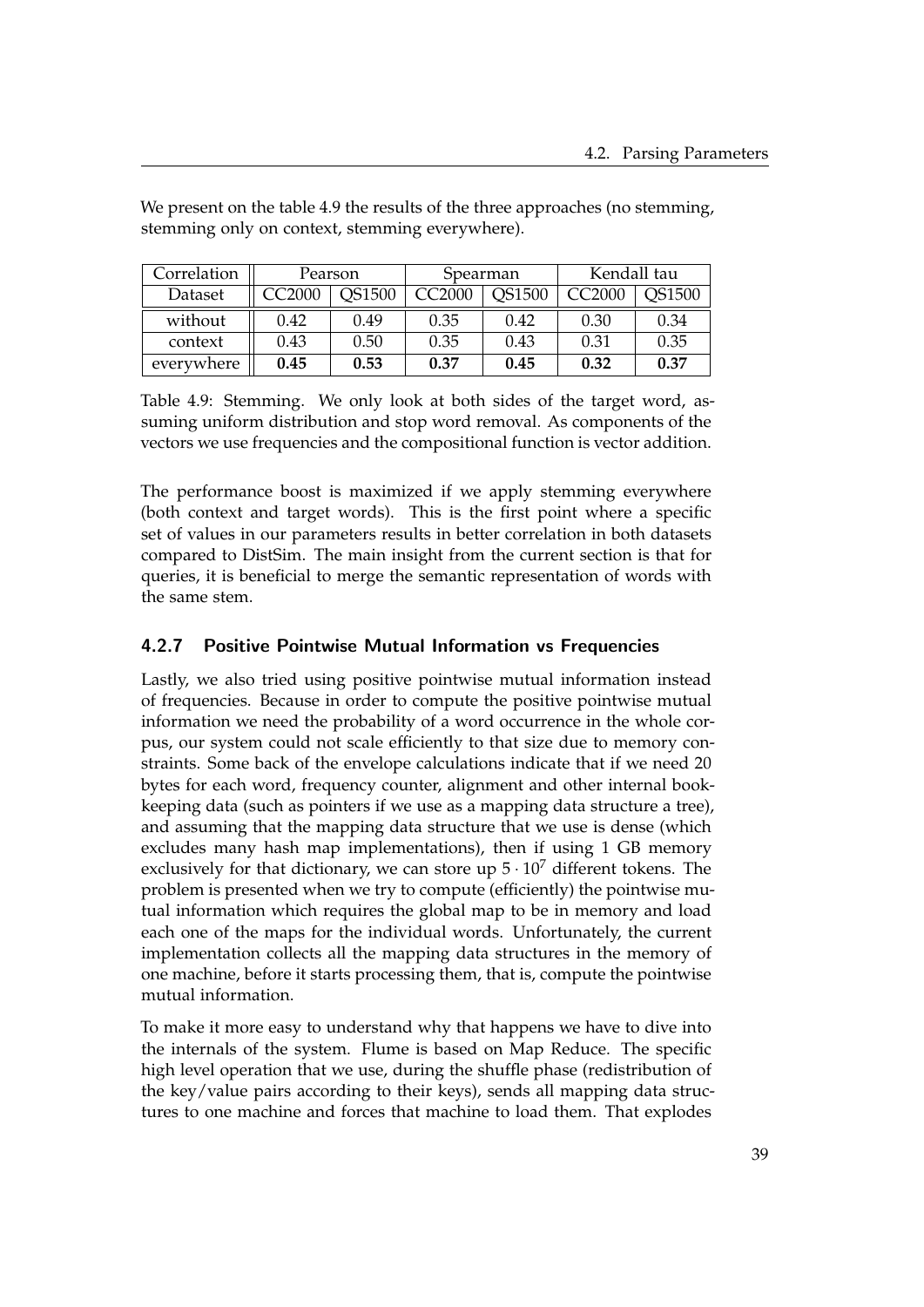the memory needs. To circumvent this issue, we have to change the way we perform the computation in a similar way to how we perform the merge operation on the mapping data structures. Unfortunately, that would require a lot of effort, and it would result to a only slight increase in the correlation with the gold standard (as we will see, the compression methods work surprisingly well) and it would slow down the system in general.

Therefore, we were forced to use compression (we analyze the the performance under compression in the section [4.3\)](#page-46-0). Nevertheless, despite the use of compression, we get the best performance using positive pointwise mutual information instead of frequencies as we can see in the table [4.10.](#page-45-1)

<span id="page-45-1"></span>

| Correlation | Pearson |                 |      | Spearman      | Kendall tau |        |  |
|-------------|---------|-----------------|------|---------------|-------------|--------|--|
| Dataset     | C2000   | C2000<br>OS1500 |      | <b>QS1500</b> | C2000:      | OS1500 |  |
| trequencies | 0.42    | 0.51            | 0.35 | 0.45          | 0.31        | 0.36   |  |
| ppm         | 0.46    | 0.61            | 0.40 | 0.50          | 0.36        | 0.41   |  |

Table 4.10: We examine the effect of using positive pointwise mutula information instead of frequencies as a weighting scheme for the vector components. We only look at both sides of the target word, assuming uniform distribution , stop word removal and stemming both on context and the keywords. The compositional function is vector addition. We use compression by having a hash function with output of  $2^{11}$  different values.

## <span id="page-45-0"></span>4.2.8 Comparison with other methods

For this comparison, we use the data from [\[28\]](#page-58-10) as well as their original scripts in order to produce a table similar to the Table 4 of [\[28\]](#page-58-10) including our system. We call our system as *Our System*.

The parameters that we used are:

- Window: 3 words before and after the target word.
- Weight distribution: uniform.
- Components: positive pointwise mutual information.
- Stop words: removal.
- Stemming: both on target words and context.
- Number of components:  $2^{11}$  using a single hash function.

From the tables [4.11](#page-46-1) and [4.12](#page-47-0) can be seen that the system performs relatively well outperforming significantly the other similar system DistSim [\[4\]](#page-56-1). For details on the different metrics displayed on the tables [4.11](#page-46-1) and [4.12,](#page-47-0) see [\[28\]](#page-58-10).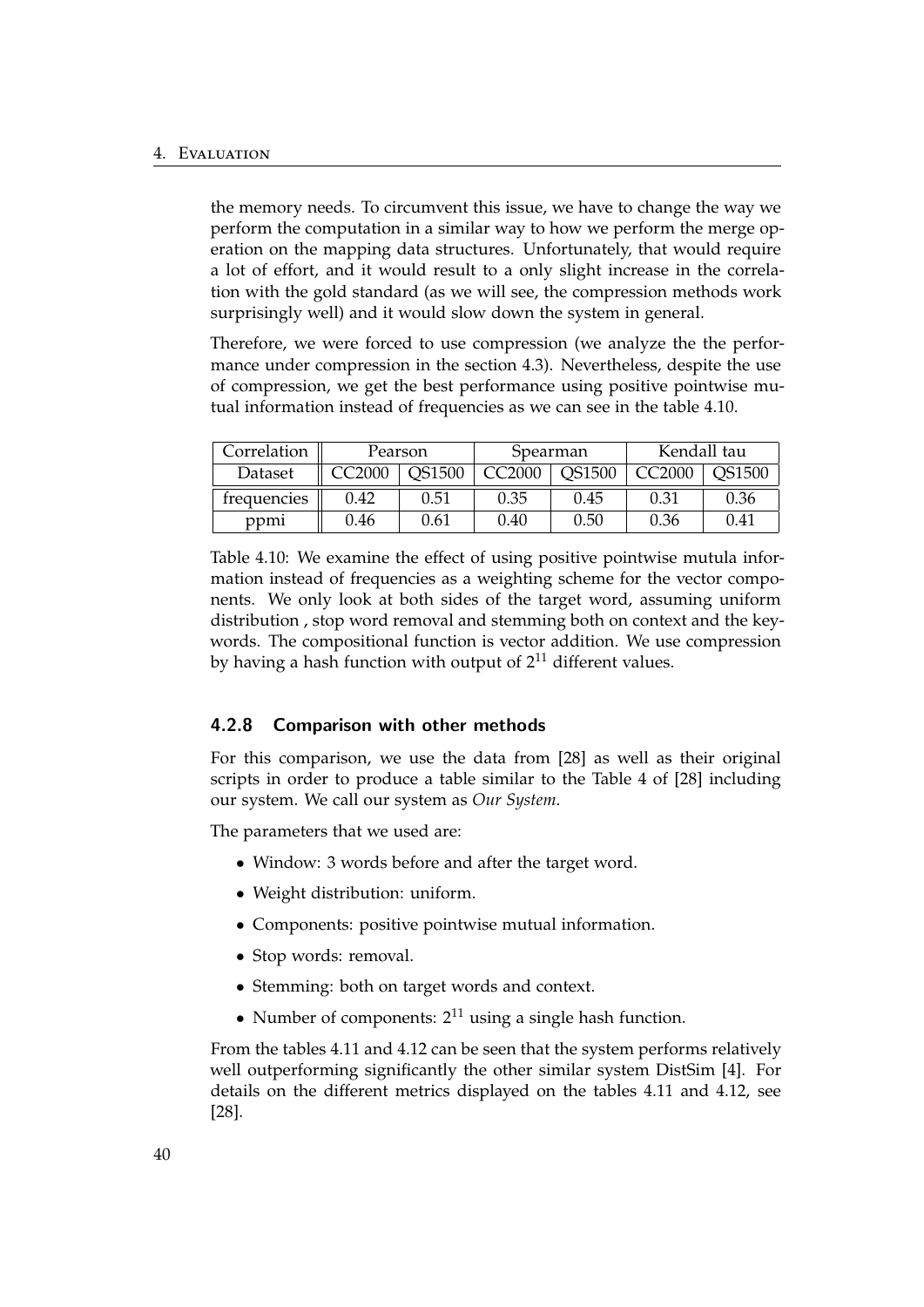<span id="page-46-1"></span>

| #              | Feature                    | Spearman   | mAP   | Prec@1 | Prec@3 | Prec@5 | Sig. |
|----------------|----------------------------|------------|-------|--------|--------|--------|------|
| $\mathbf{1}$   | NN(All)                    | 0.500      | 0.806 | 0.836  | 0.741  | 0.637  | 9    |
| $\overline{2}$ | Our System                 | 0.496      | 0.786 | 0.829  | 0.713  | 0.653  | 9    |
| 3              | <b>PCA</b>                 | 0.494      | 0.793 | 0.800  | 0.722  | 0.652  | 9    |
| 4              | Oommen-Kashyap             | 0.470      | 0.747 | 0.782  | 0.698  | 0.637  | 12   |
| 5              | DistSim (Alfonseca et al.) | 0.438      | 0.745 | 0.767  | 0.676  | 0.628  | 15   |
| 6              | Mean all                   | 0.435      | 0.772 | 0.818  | 0.691  | 0.633  | 16   |
| $\overline{7}$ | SortedSessionEdit(S)       | 0.429      | 0.772 | 0.837  | 0.710  | 0.640  | 17   |
| 8              | SortedSessionEdit(G)       | 0.428      | 0.776 | 0.835  | 0.719  | 0.648  | 17   |
| 9              | WebPMI(S)                  | 0.417      | 0.713 | 0.764  | 0.630  | 0.589  | 17   |
| 10             | WebPMI(J)                  | 0.409      | 0.730 | 0.782  | 0.679  | 0.595  | 17   |
| 11             | SortedSessionEdit(J)       | 0.408      | 0.769 | 0.828  | 0.709  | 0.641  | 17   |
| 12             | SortedWebEdit(J)           | 0.386      | 0.740 | 0.764  | 0.676  | 0.624  | 19   |
| 13             | SessionEdit(S)             | 0.382      | 0.745 | 0.796  | 0.693  | 0.617  | 20   |
| 14             | SessionEdit(G)             | 0.380      | 0.742 | 0.797  | 0.696  | 0.624  | 20   |
| 15             | SessionEdit(J)             | 0.365      | 0.737 | 0.792  | 0.692  | 0.613  | 22   |
| 16             | SortedWebEdit(S)           | 0.357      | 0.701 | 0.757  | 0.663  | 0.589  | 23   |
| 17             | SortedEdit2                | 0.320      | 0.714 | 0.756  | 0.669  | 0.631  | 25   |
| 18             | SortedEdit1                | 0.314      | 0.695 | 0.761  | 0.668  | 0.590  | 25   |
| 19             | SortedWebEdit(G)           | 0.306      | 0.702 | 0.753  | 0.660  | 0.596  | 25   |
| 20             | WebEdit(S)                 | 0.302      | 0.639 | 0.701  | 0.612  | 0.561  | 25   |
| 21             | WebEdit(J)                 | 0.299      | 0.682 | 0.691  | 0.666  | 0.598  | 25   |
| 22             | WebPMI(G)                  | 0.283      | 0.669 | 0.608  | 0.548  | 0.570  | 26   |
| 23             | WordEdit2                  | 0.270      | 0.648 | 0.721  | 0.615  | 0.571  | 26   |
| 24             | WordEdit1                  | 0.252      | 0.636 | 0.697  | 0.620  | 0.555  | 26   |
| 25             | WebEdit(G)                 | 0.220      | 0.620 | 0.655  | 0.593  | 0.530  | 26   |
| 26             | Len2(Char)                 | 0.139      | 0.519 | 0.437  | 0.454  | 0.436  | 28   |
| 27             | Len2(Term)                 | 0.112      | 0.505 | 0.454  | 0.429  | 0.411  | 28   |
| 28             | 1p2                        | $-0.161$   | 0.452 | 0.309  | 0.309  | 0.341  |      |
| 29             | 1p1                        | <b>NaN</b> | 0.467 | 0.379  | 0.382  | 0.369  |      |
| 30             | Len1(Term)                 | <b>NaN</b> | 0.465 | 0.391  | 0.376  | 0.371  |      |
| 31             | Len1(Char)                 | NaN        | 0.467 | 0.375  | 0.373  | 0.365  |      |

Table 4.11: QS1500. Comparing of many different systems using data from [\[28\]](#page-58-10). The last column gives the index of the model with the highest Spearman correlation that the corresponding model is *significantly* higher with  $p < 0.05$ .

## <span id="page-46-0"></span>4.3 Compression Parameters

In order to have a system that scales well, we require it to be able to handle growing corpus of data without requiring too much memory. That is not true when we use the full vectors as we did in most of the previous cases. Moreover, we already encountered a scaling problem when we tried to use as vector components the positive pointwise mutual information. To solve these issues, we try to compress the vector representations of the word and we study the performance drop due to this compression.

As compression parameters and in accordance to the discussion in chapter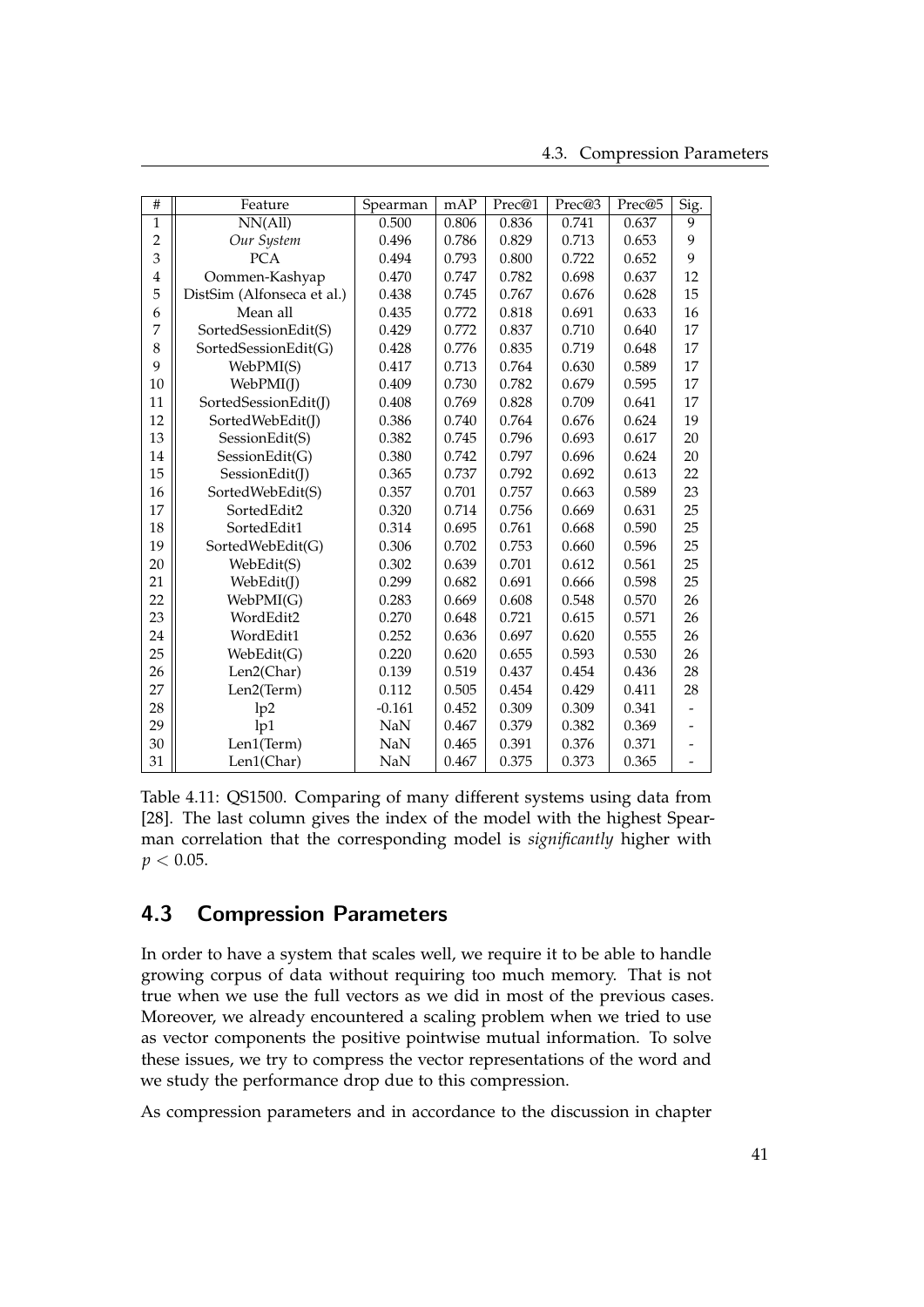#### 4. Evaluation

<span id="page-47-0"></span>

| #              | Feature                    | Spearman   | mAP   | Prec@1 | Prec@2 | Prec@3 | Sig.                     |
|----------------|----------------------------|------------|-------|--------|--------|--------|--------------------------|
| 1              | NN(All)                    | 0.432      | 0.739 | 0.583  | 0.511  | 0.451  | 12                       |
| $\overline{2}$ | SessionEdit(G)             | 0.424      | 0.716 | 0.544  | 0.486  | 0.446  | 13                       |
| 3              | SortedSessionEdit(G)       | 0.419      | 0.711 | 0.550  | 0.478  | 0.446  | 13                       |
| $\overline{4}$ | SessionEdit(S)             | 0.414      | 0.713 | 0.543  | 0.486  | 0.446  | 13                       |
| 5              | SortedSessionEdit(S)       | 0.407      | 0.709 | 0.548  | 0.477  | 0.445  | 13                       |
| 6              | SessionEdit(J)             | 0.402      | 0.713 | 0.540  | 0.483  | 0.448  | 13                       |
| 7              | Our System                 | 0.402      | 0.713 | 0.525  | 0.492  | 0.442  | 13                       |
| 8              | <b>PCA</b>                 | 0.392      | 0.708 | 0.531  | 0.481  | 0.449  | 13                       |
| 9              | Oommen-Kashyap             | 0.391      | 0.705 | 0.516  | 0.484  | 0.451  | 13                       |
| 10             | SortedSessionEdit(J)       | 0.391      | 0.707 | 0.537  | 0.473  | 0.445  | 13                       |
| 11             | Mean all                   | 0.386      | 0.711 | 0.531  | 0.485  | 0.448  | 14                       |
| 12             | WebPMI(G)                  | 0.369      | 0.699 | 0.507  | 0.473  | 0.449  | 17                       |
| 13             | WebPMI(J)                  | 0.330      | 0.692 | 0.486  | 0.474  | 0.444  | 23                       |
| 14             | SortedWebEdit(J)           | 0.323      | 0.696 | 0.513  | 0.466  | 0.441  | 25                       |
| 15             | DistSim (Alfonseca et al.) | 0.322      | 0.707 | 0.532  | 0.492  | 0.427  | 25                       |
| 16             | WebEdit(J)                 | 0.322      | 0.678 | 0.481  | 0.451  | 0.442  | 25                       |
| 17             | WordEdit1                  | 0.299      | 0.659 | 0.444  | 0.435  | 0.418  | 26                       |
| 18             | SortedEdit1                | 0.298      | 0.661 | 0.463  | 0.434  | 0.418  | 26                       |
| 19             | SortedWebEdit(G)           | 0.295      | 0.690 | 0.509  | 0.457  | 0.431  | 26                       |
| 20             | WordEdit2                  | 0.292      | 0.675 | 0.473  | 0.457  | 0.432  | 26                       |
| 21             | SortedEdit2                | 0.288      | 0.687 | 0.486  | 0.462  | 0.431  | 26                       |
| 22             | WebEdit(G)                 | 0.287      | 0.669 | 0.458  | 0.457  | 0.430  | 26                       |
| 23             | WebPMI(S)                  | 0.264      | 0.682 | 0.477  | 0.461  | 0.437  | 26                       |
| 24             | SortedWebEdit(S)           | 0.264      | 0.678 | 0.488  | 0.458  | 0.426  | 26                       |
| 25             | WebEdit(S)                 | 0.258      | 0.667 | 0.472  | 0.438  | 0.428  | 26                       |
| 26             | 1p2                        | 0.114      | 0.626 | 0.382  | 0.416  | 0.404  | 27                       |
| 27             | Len2(Char)                 | $-0.036$   | 0.603 | 0.363  | 0.390  | 0.391  |                          |
| 28             | Len2(Term)                 | $-0.077$   | 0.604 | 0.364  | 0.388  | 0.385  |                          |
| 29             | 1p1                        | <b>NaN</b> | 0.609 | 0.388  | 0.388  | 0.387  | $\overline{\phantom{0}}$ |
| 30             | Len1(Term)                 | NaN        | 0.614 | 0.391  | 0.388  | 0.388  |                          |
| 31             | Len1(Char)                 | NaN        | 0.608 | 0.391  | 0.385  | 0.387  | $\qquad \qquad -$        |

Table 4.12: CC2000. Comparing of many different systems using data from [\[28\]](#page-58-10). The last column gives the index of the model with the highest Spearman correlation that the corresponding model is *significantly* higher with  $p < 0.05$ .

[3,](#page-30-0) we consider:

- 1. Hash kernels
	- a) Number of output values in a hash function.
- 2. Count-min sketch
	- a) Number of output values in a hash function.
	- b) Number of hash functions.
	- c) Use of conservative update.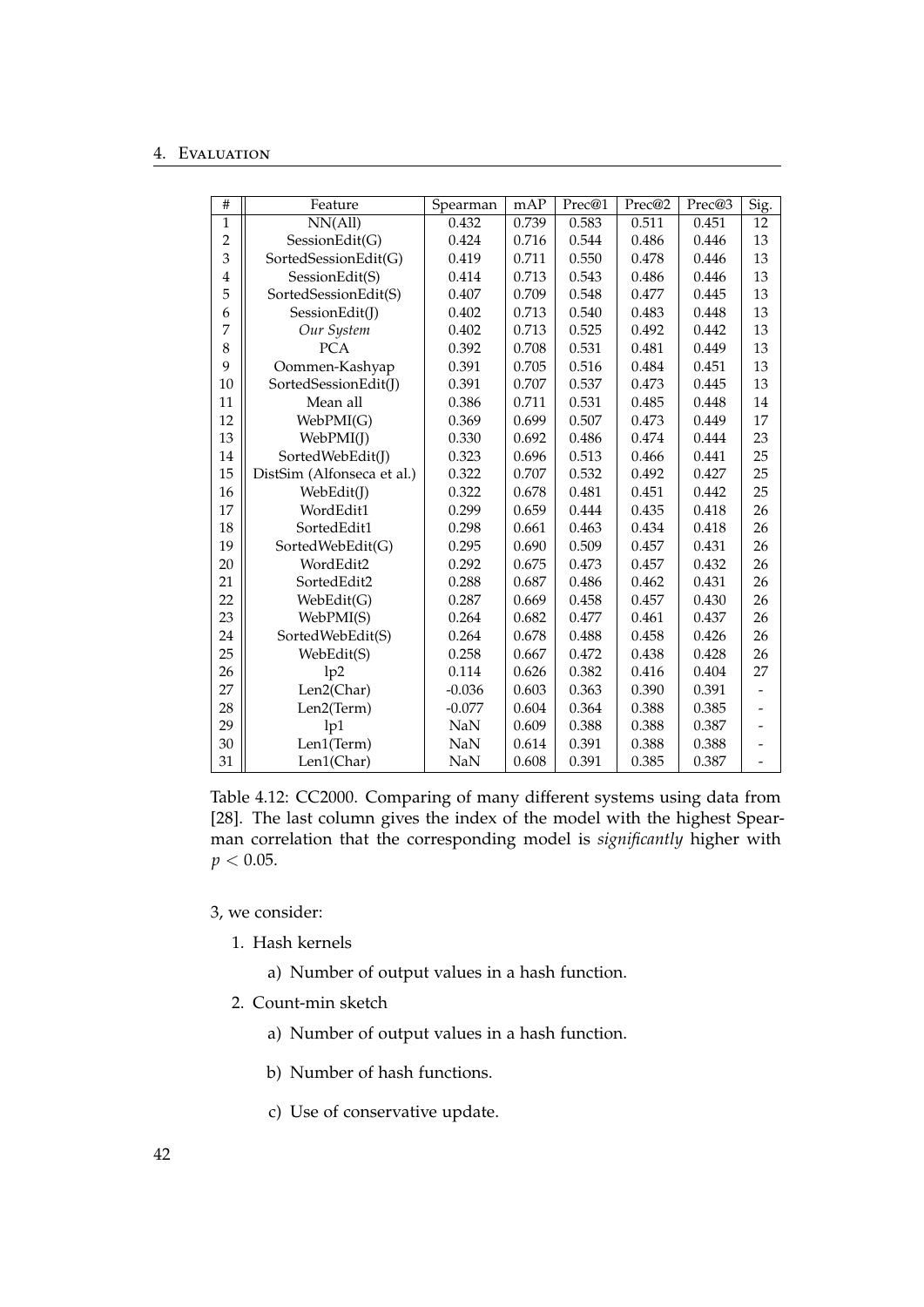## <span id="page-48-0"></span>4.3.1 Hash kernels

As we increase the number of hash values that a hash function is allowed to output, the closer we get to the performance without using hash functions. The impressive fact here is how fast we approach the accuracy of the noncompressed representation (see figure [4.1\)](#page-48-1).

For all the plots that we present, the following are true: We only look at both sides of the target word, within a window of size three, assuming uniform distribution, stop word removal and the compositional function is vector addition. Moreover, we present only the Spearman correlation in order to make our results directly comparable with other studies. The Pearson correlation is typically sightly higher and the Kendall tau is sightly lower. The *x* axis is logarithmic, that is, for a value *i*, the co-domain of the hash function has cardinality 2*<sup>i</sup>* .

We present first the plot on figure [4.1](#page-48-1) that demonstrates that it is possible to aggressively reduce the dimensionality of the data, without worrying too much about a performance drop. We observe that about  $2^{11}$  output values of the hash function are enough to achieve accuracy close to that of the non-compressed representation.

<span id="page-48-1"></span>

Figure 4.1: We increase the possible number of output values for the hash function. The horizontal axis is the logarithm of the number of values that a hash function may output. The value  $x_i$  corresponds to  $2^{x_i}$  different possible output values from the hash function. For the other parameters, we use stemming on everything with frequencies as component weight.

For completeness, we present some more plots with different set of parameters in our system. The relevant plots for stemming only the context are: figure [4.2](#page-49-1) (frequencies) and figure [4.3](#page-49-2) (ppmi). Correspondingly for stemming everything: figure [4.1](#page-48-1) (frequencies) and figure [4.4](#page-50-0) (pmi).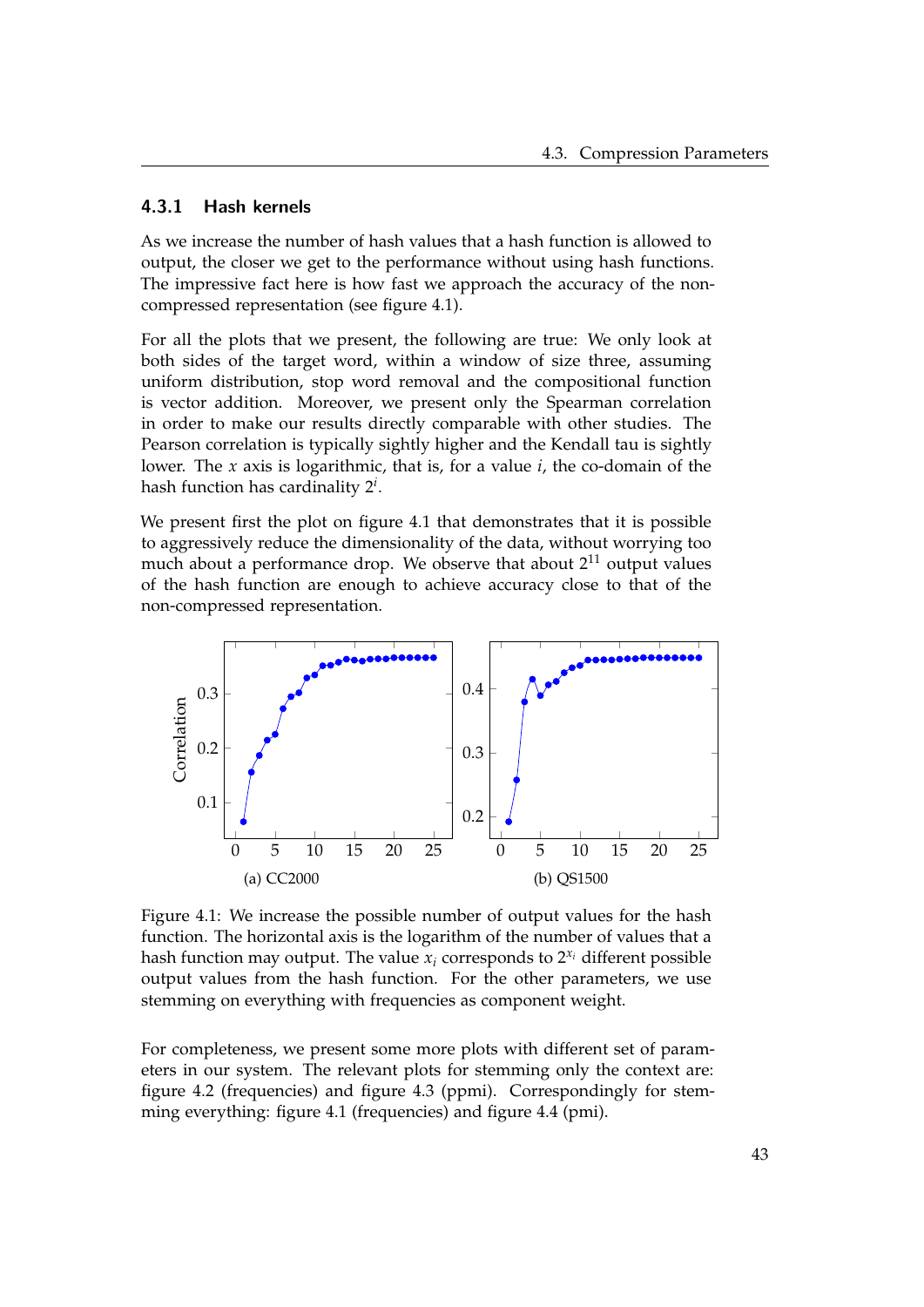<span id="page-49-1"></span>

Figure 4.2: Similar to figure [4.1](#page-48-1) but we perform stemming only on context.

<span id="page-49-2"></span>

Figure 4.3: Similar to figure [4.1](#page-48-1) but we perform stemming only on context and we use positive pointwise mutual information as component weights.

The application of a hash kernel is very compelling in our case. It is very simple and the benefits can be shown even having a relatively small codomain. In the next section, we are motivated to study the count-min sketch. A count-min sketch using only one hash-function is the same as the case that we examined in this section.

## <span id="page-49-0"></span>4.3.2 Count-min sketch

In the case of Count-min sketch, we have three parameters.

- 1. Number of output values in a hash function. (width)
- 2. Number of hash functions. (depth)
- 3. Use of conservative update.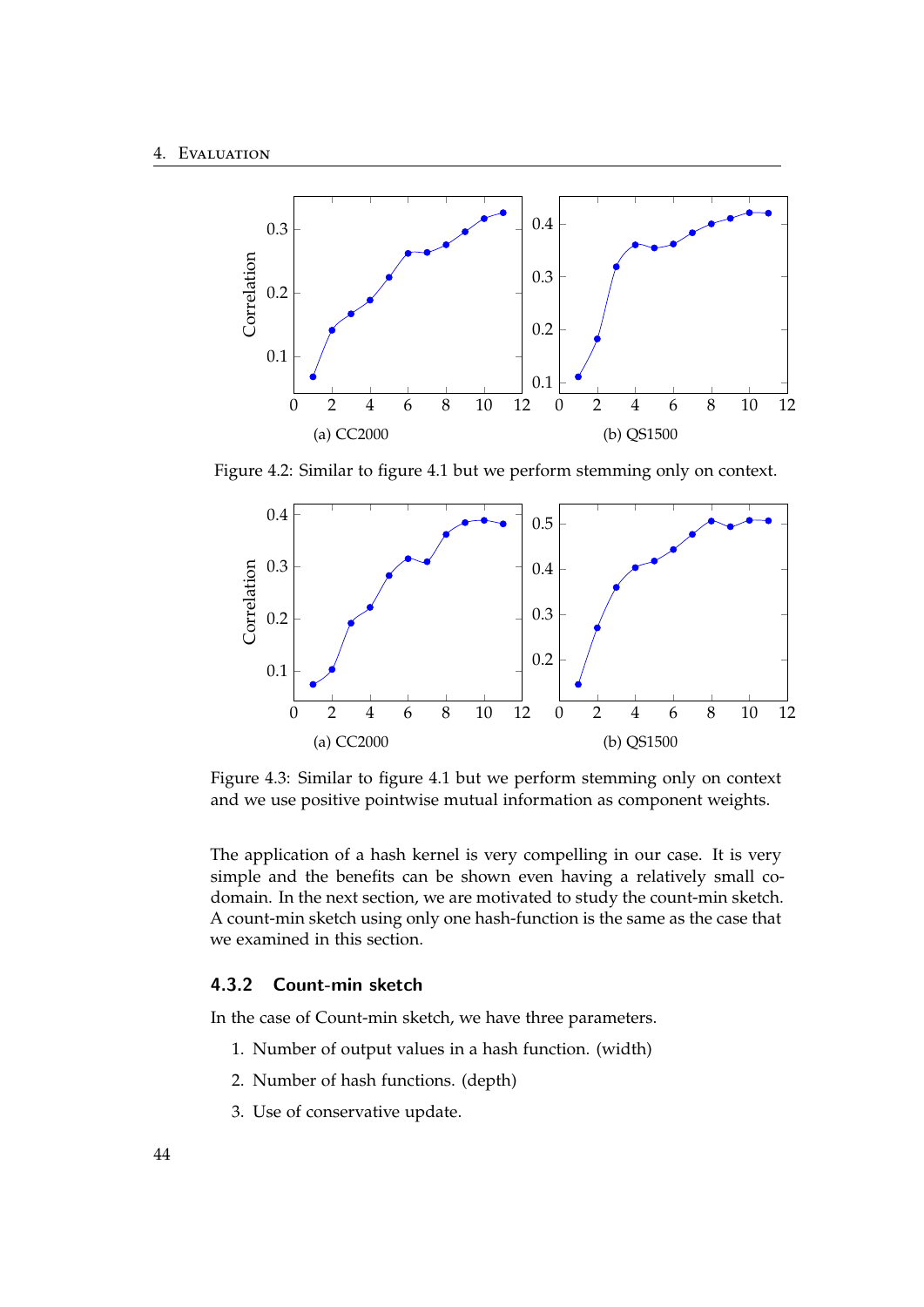<span id="page-50-0"></span>

Figure 4.4: Similar to figure [4.3](#page-49-2) but we perform stemming on everything.

We will present results in the following two combinations:

- 1. For stemming everywhere, we study what happens when we increase the depth as we increase the width without conservative update. We present two different figures for positive pointwise mutual information and frequencies.
- 2. For stemming everywhere, we study the effect of conservative update by fixing the width to 256 values and using as an *x* axis the depth.

#### Width vs depth in count-min sketch

We observe that increasing the depth is more beneficial than increasing the width for small co-domains of the hash function. On the other hand, for larger values, it is not clear that increasing the depth helps any more. Someone, could also argue that we have already reached about the maximum (uncompressed) performance of the system and therefore we should not expect any benefits from a better lossy compression method.

### Conservative update and its relation to the number of hash functions

The usage of conservative update looks important only if we use few hash functions, otherwise the benefits are diminishing.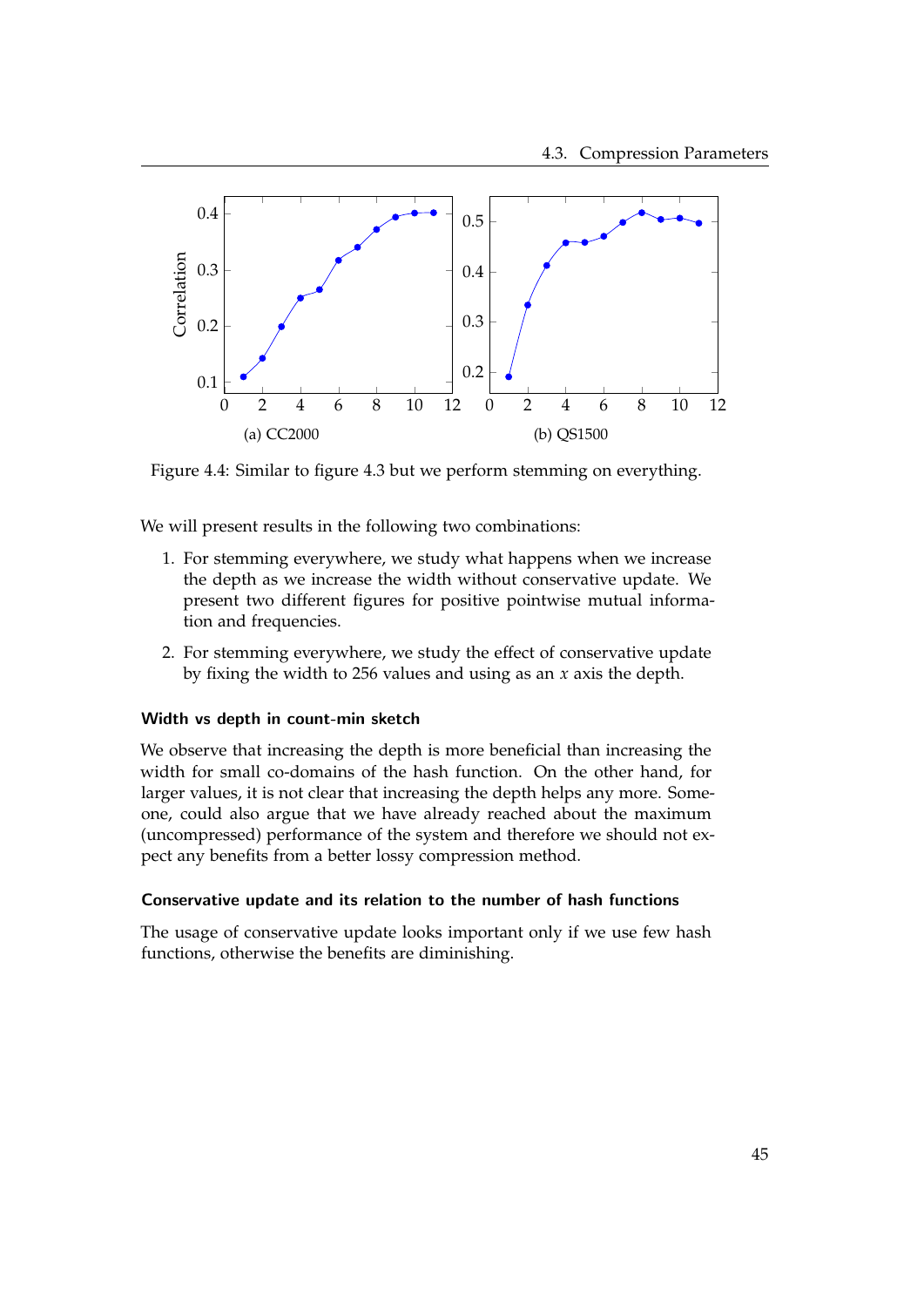<span id="page-51-0"></span>

Figure 4.5: We study the effect of using more hash functions while increasing the width (the number of output values of each hash function). We perform stemming on everything, and remove stop words. The components are weighted by frequencies.



Figure 4.6: Width/dedpth study. The components are weighted by positive pointwise mutual information. The other parameters are the same as in figure [4.5.](#page-51-0)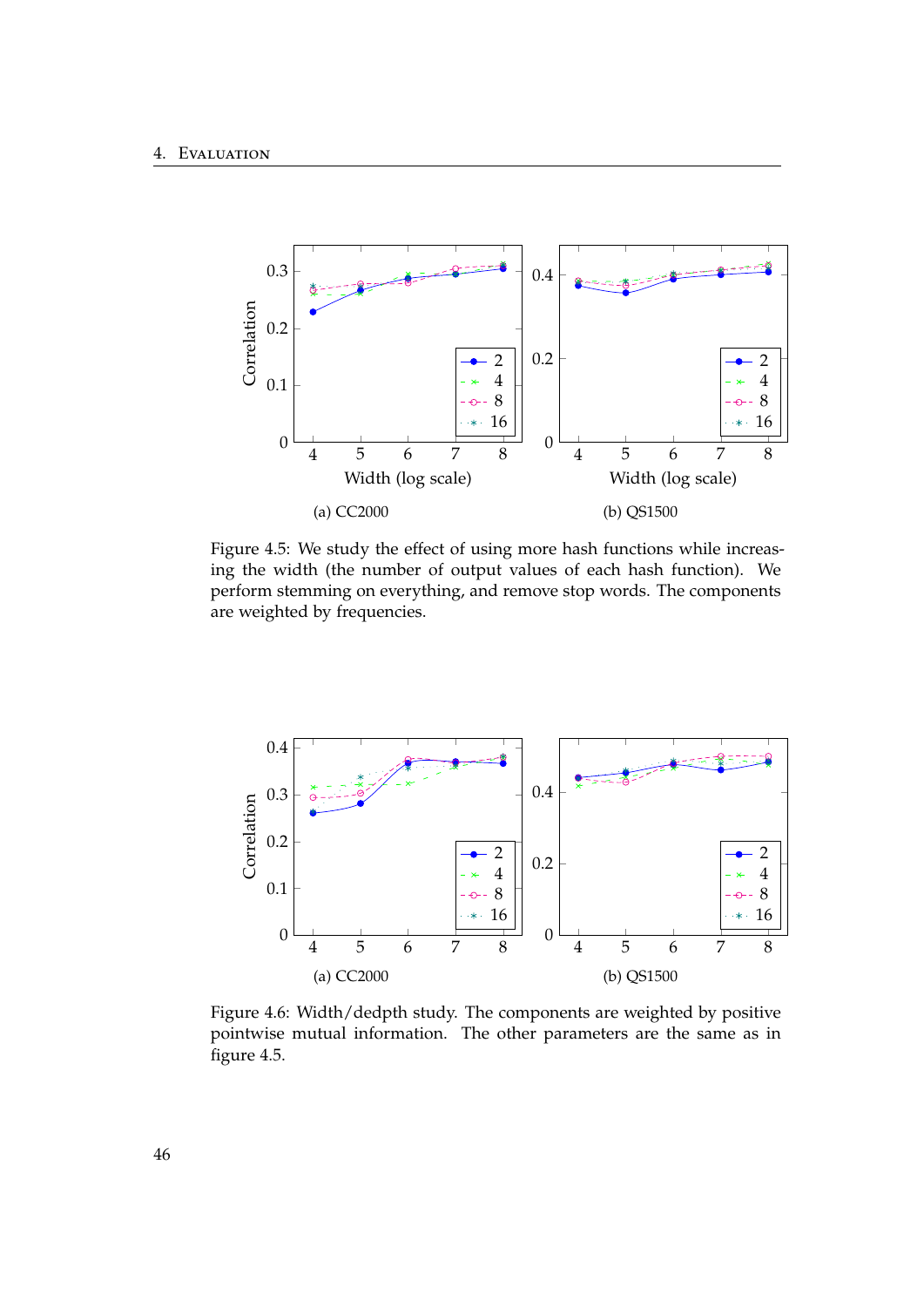

Figure 4.7: We study the effect of conservative update with stemming on everything, increasing the depth of count-min sketch. The components are weighted by frequencies and the width is fixed to 256 values.



Figure 4.8: We study the effect of conservative update with stemming on everything, increasing the depth of count-min sketch. The components are weighted by positive pointwise mutual information and the width is fixed to 256 values.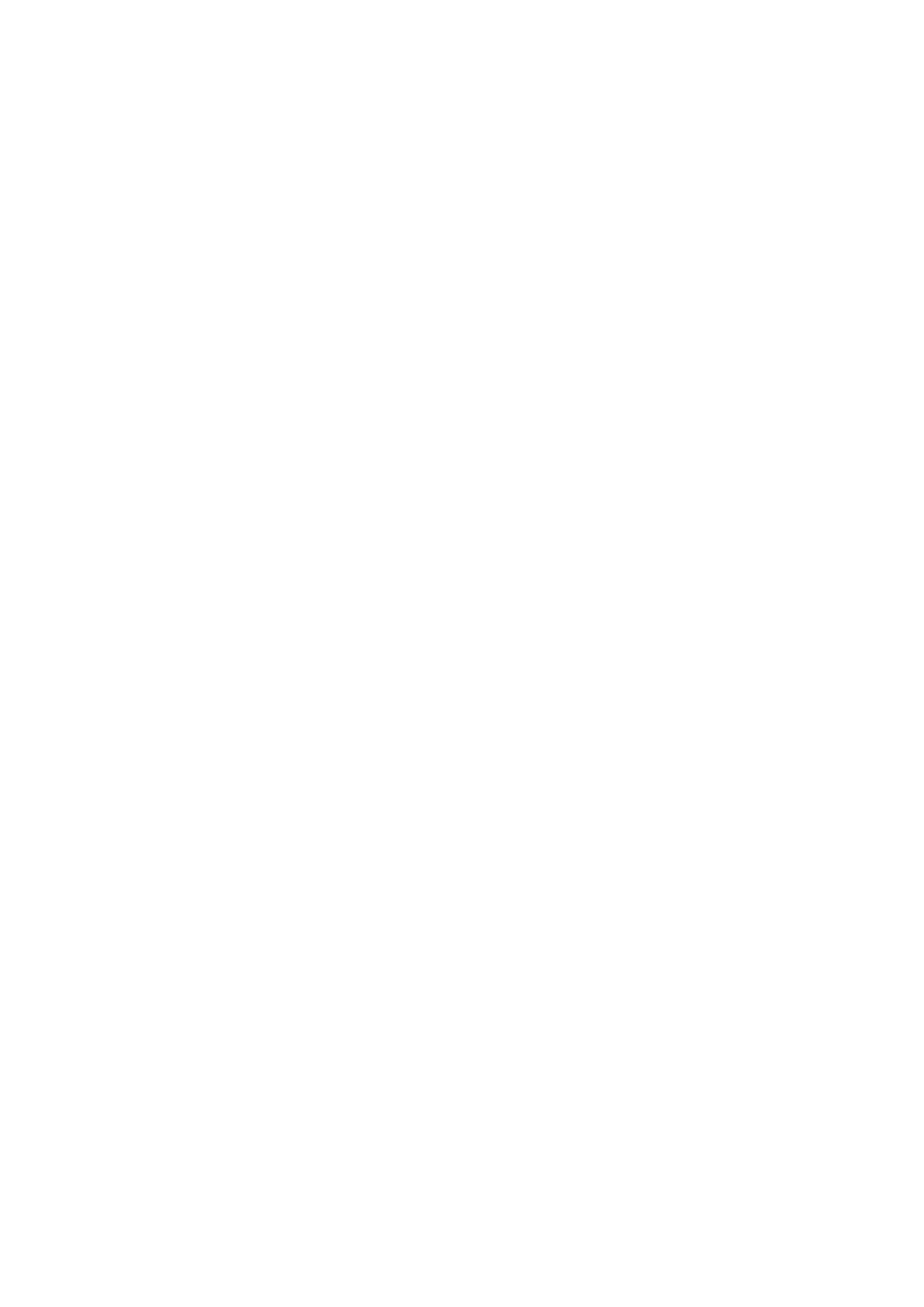## Chapter 5

# <span id="page-54-0"></span>Conclusions and Further Work

We studied some concepts of distributional semantics in the context of assessing query similarities. During the implementation of the system, where we were exploring slightly different definitions of context and semantic representation, we needed to compress the vectors that we were constructing. We managed to achieve close to state of the art performance using a relatively simple system in conceptual terms which allowed us to focus on the engineering side, and more specifically, the scalability of the system. We managed to scale the system to process a very large collection of snippets in a distributed environment and in a single pass. The vectors that were created during that phase were used by another program that performed the evaluation task (query similarity). Our main insights as result of this work is that in an experimentally driven definition of the necessary notions for distributional semantics, we can derive better performance but taking into consideration simple linguistic facts (such as stop words and stems). Moreover, we can apply aggressive dimensionality reduction for the vector representations using either hash kernels or the count-min sketch. In the later case, it would be interesting to investigate what are the best parameters when the vocabulary size increases significantly (when, for instance, we consider bi-grams as tokens). Our limited results point that count-min sketch would be more important in that case. Especially, the trade-off between width and depth while keeping the space needs constant is interesting. Similarly, for the effect of the conservative update if we can tolerate spending some time more in order to generate our word vectors.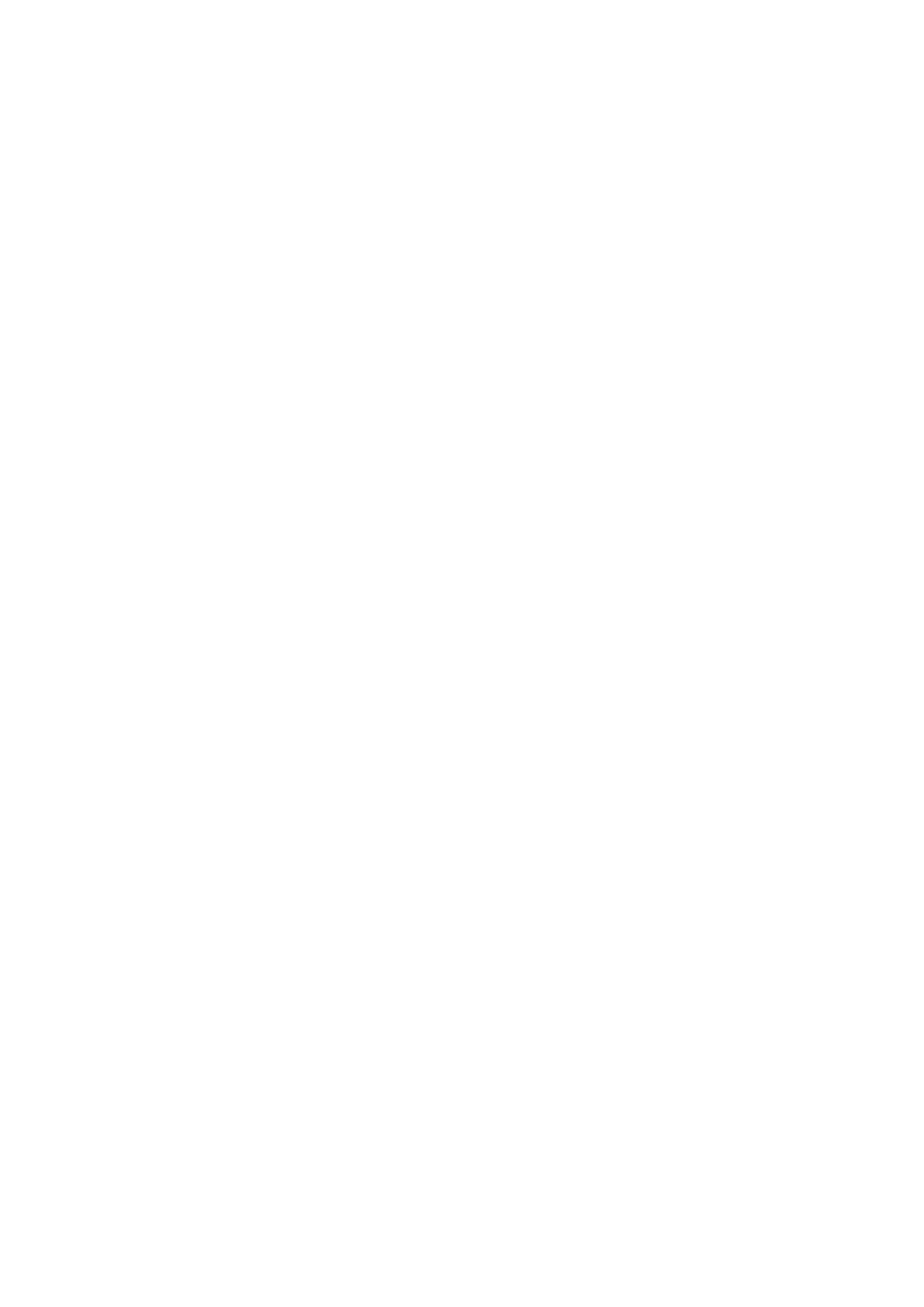# Bibliography

- <span id="page-56-0"></span>[1] Dimitris Achlioptas. Database-friendly random projections. In *Proceedings of the twentieth ACM SIGMOD-SIGACT-SIGART symposium on Principles of database systems*, PODS '01, pages 274–281, New York, NY, USA, 2001. ACM.
- <span id="page-56-4"></span>[2] Nir Ailon and Bernard Chazelle. The fast johnson-lindenstrauss transform and approximate nearest neighbors. *SIAM J. Comput*, pages 302– 322, 2009.
- <span id="page-56-5"></span>[3] Nir Ailon and Edo Liberty. Fast dimension reduction using rademacher series on dual bch codes. In *Proceedings of the nineteenth annual ACM-SIAM symposium on Discrete algorithms*, SODA '08, pages 1–9, Philadelphia, PA, USA, 2008. Society for Industrial and Applied Mathematics.
- <span id="page-56-1"></span>[4] Enrique Alfonseca, Keith Hall, and Silvana Hartmann. Large-scale computation of distributional similarities for queries. In *Proceedings of Human Language Technologies: The 2009 Annual Conference of the North American Chapter of the Association for Computational Linguistics, Companion Volume: Short Papers*, NAACL-Short '09, pages 29–32, Stroudsburg, PA, USA, 2009. Association for Computational Linguistics.
- <span id="page-56-6"></span>[5] Noga Alon, Yossi Matias, and Mario Szegedy. The space complexity of approximating the frequency moments. In *Proceedings of the twentyeighth annual ACM symposium on Theory of computing*, pages 20–29. ACM, 1996.
- <span id="page-56-3"></span>[6] Noga Alon and Dedicated To Miki Simonovits. Problems and results in extremal combinatorics–i. *Discrete Mathematics*, 2003.
- <span id="page-56-2"></span>[7] Michael W. Berry. Large scale sparse singular value computations. *International Journal of Supercomputer Applications*, 6:13–49, 1992.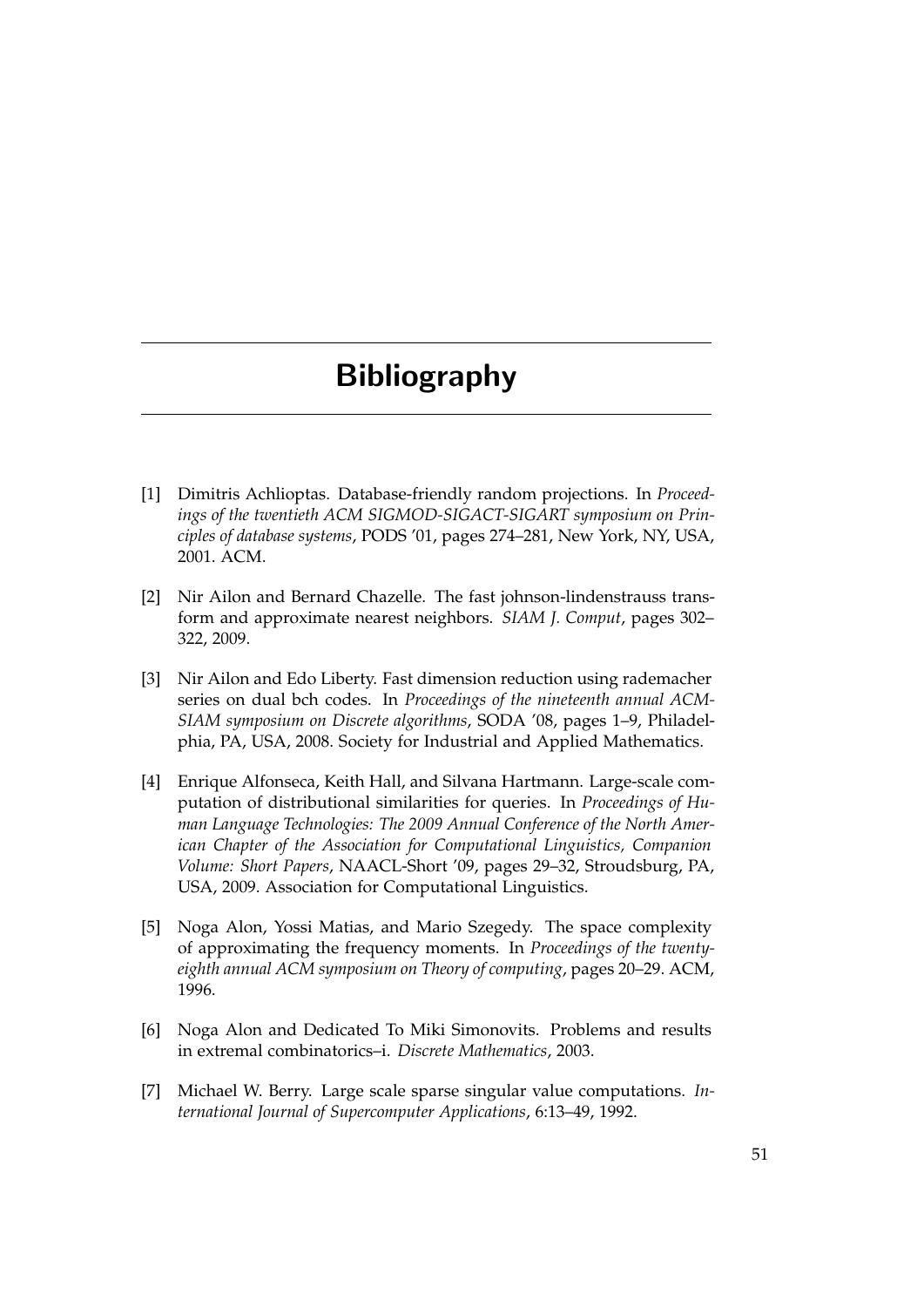- <span id="page-57-3"></span>[8] Burton H. Bloom. Space/time trade-offs in hash coding with allowable errors. *Commun. ACM*, 13(7):422–426, July 1970.
- <span id="page-57-4"></span>[9] Andrei Broder, Michael Mitzenmacher, and Andrei Broder I Michael Mitzenmacher. Network applications of bloom filters: A survey. In *Internet Mathematics*, pages 636–646, 2002.
- <span id="page-57-0"></span>[10] J.A. Bullinaria and J.P. Levy. Extracting semantic representations from word co-occurrence statistics: A computational study. *Behavior Research Methods*, (3):510, 2007.
- <span id="page-57-10"></span>[11] John A Bullinaria and Joseph P Levy. Extracting semantic representations from word co-occurrence statistics: stop-lists, stemming, and svd. *Behavior research methods*, 44(3):890–907, 2012.
- <span id="page-57-5"></span>[12] J. Lawrence Carter and Mark N. Wegman. Universal classes of hash functions (extended abstract). In *Proceedings of the Ninth Annual ACM Symposium on Theory of Computing*, STOC '77, pages 106–112, New York, NY, USA, 1977. ACM.
- <span id="page-57-9"></span>[13] Craig Chambers, Ashish Raniwala, Frances Perry, Stephen Adams, Robert R. Henry, Robert Bradshaw, and Nathan Weizenbaum. Flumejava: easy, efficient data-parallel pipelines. *SIGPLAN Not.*, 45(6):363– 375, June 2010.
- <span id="page-57-8"></span>[14] Fay Chang, Jeffrey Dean, Sanjay Ghemawat, Wilson C. Hsieh, Deborah A. Wallach, Mike Burrows, Tushar Chandra, Andrew Fikes, and Robert E. Gruber. Bigtable: a distributed storage system for structured data. In *Proceedings of the 7th USENIX Symposium on Operating Systems Design and Implementation - Volume 7*, OSDI '06, pages 15–15, Berkeley, CA, USA, 2006. USENIX Association.
- <span id="page-57-6"></span>[15] Bob Coecke, Mehrnoosh Sadrzadeh, and Stephen Clark. Mathematical foundations for a compositional distributional model of meaning. 2010.
- <span id="page-57-2"></span>[16] Graham Cormode and S. Muthukrishnan. An improved data stream summary: The count-min sketch and its applications. *J. Algorithms*, 55(1):58–75, April 2005.
- <span id="page-57-1"></span>[17] Anirban Dasgupta, Ravi Kumar, and Tamás Sarlos. A sparse johnson: Lindenstrauss transform. In *Proceedings of the 42nd ACM symposium on Theory of computing*, STOC '10, pages 341–350, New York, NY, USA, 2010. ACM.
- <span id="page-57-7"></span>[18] Enzo (ed.) De Pellegrin. *Interactive Wittgenstein. Essays in memory of Georg Henrik von Wright.* Synthese Library 349. Berlin: Springer., 2011.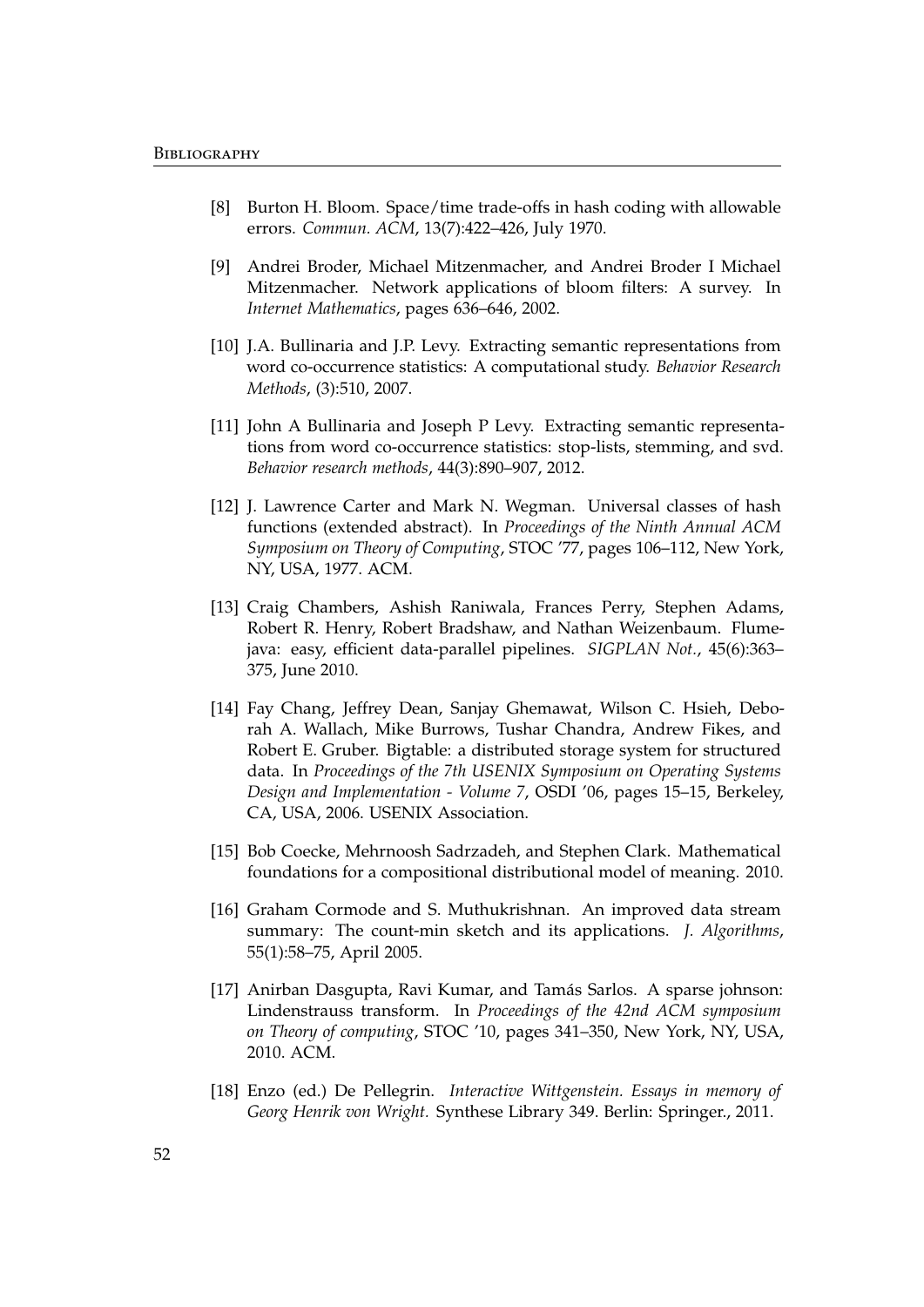- <span id="page-58-6"></span>[19] Li Fan, Pei Cao, Jussara Almeida, and Andrei Z. Broder. Summary cache: A scalable wide-area web cache sharing protocol. *IEEE/ACM Trans. Netw.*, 8(3):281–293, June 2000.
- <span id="page-58-2"></span>[20] John R. Firth. A Synopsis of Linguistic Theory, 1930-1955. *Studies in Linguistic Analysis*, pages 1–32, 1957.
- <span id="page-58-5"></span>[21] George Forman and Evan Kirshenbaum. Extremely fast text feature extraction for classification and indexing. In *CIKM '08: Proceeding of the 17th ACM conference on Information and knowledge management*, pages 1221–1230, New York, NY, USA, 2008. ACM.
- <span id="page-58-1"></span>[22] Gottlob Frege. Über Sinn und Bedeutung. Zeitschrift für Philosophie und *philosophische Kritik*, 100:25–50, 1892.
- <span id="page-58-7"></span>[23] Amit Goyal, Hal Daumé, III, and Graham Cormode. Sketch algorithms for estimating point queries in nlp. In *Proceedings of the 2012 Joint Conference on Empirical Methods in Natural Language Processing and Computational Natural Language Learning*, EMNLP-CoNLL '12, pages 1093–1103, Stroudsburg, PA, USA, 2012. Association for Computational Linguistics.
- <span id="page-58-9"></span>[24] Edward Grefenstette and Mehrnoosh Sadrzadeh. Experimental support for a categorical compositional distributional model of meaning. 2011.
- <span id="page-58-8"></span>[25] Emiliano Guevara. Computing semantic compositionality in distributional semantics. In *Proceedings of the Ninth International Conference on Computational Semantics*, IWCS '11, pages 135–144, Stroudsburg, PA, USA, 2011. Association for Computational Linguistics.
- <span id="page-58-3"></span>[26] Stevan Harnad. The symbol grounding problem. *Physica D: Nonlinear Phenomena*, 42:335–346, 1990.
- <span id="page-58-0"></span>[27] Zellig Harris. Distributional structure. *Word*, 10(23):146–162, 1954.
- <span id="page-58-10"></span>[28] Amac Herdagdelen, Massimiliano Ciaramita, Daniel Mahler, Maria Holmqvist, Keith Hall, Stefan Riezler, and Enrique Alfonseca. Generalized syntactic and semantic models of query reformulation. In *Proceeding of the 33rd international ACM SIGIR conference on Research and development in information retrieval*, SIGIR '10, pages 283–290, New York, NY, USA, 2010. ACM.
- <span id="page-58-4"></span>[29] William Johnson and Joram Lindenstrauss. Extensions of Lipschitz mappings into a Hilbert space. In *Conference in modern analysis and probability (New Haven, Conn., 1982)*, volume 26 of *Contemporary Mathematics*, pages 189–206. American Mathematical Society, 1984.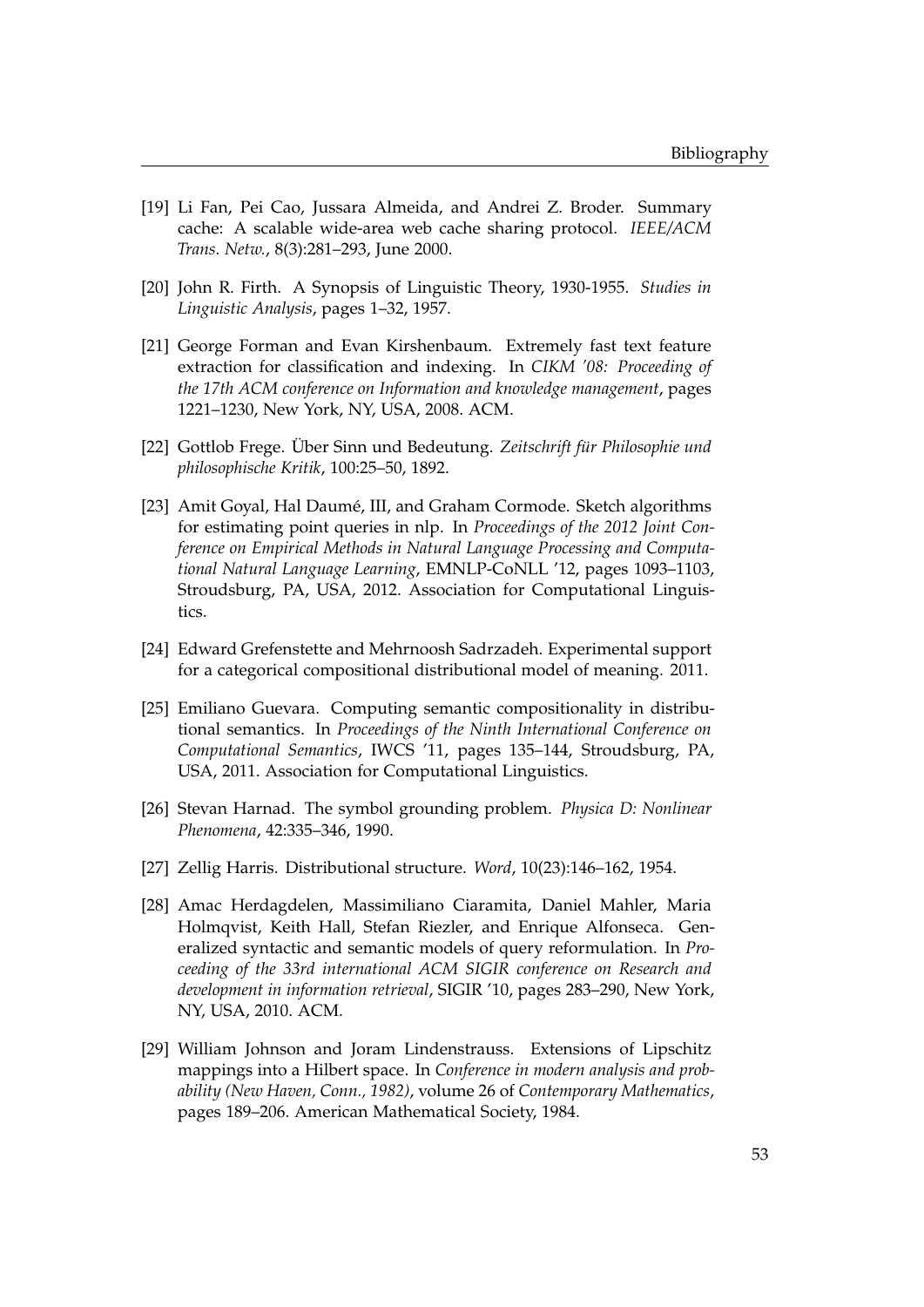- <span id="page-59-0"></span>[30] Martin Joos. Description of language design. *The Journal of the Acoustical Society of America*, 22:701, 1950.
- <span id="page-59-7"></span>[31] Pentti Kanerva, Jan Kristoferson, and Anders Holst. Random indexing of text samples for latent semantic analysis. In *In Proceedings of the 22nd Annual Conference of the Cognitive Science Society*, pages 103–6. Erlbaum, 2000.
- <span id="page-59-8"></span>[32] J. Karlgren and M. Sahlgren. From words to understanding. In Y. Uesaka, P. Kanerva, and H. Asoh, editors, *Foundations of real-world understanding*, pages 294–308. 2001.
- <span id="page-59-5"></span>[33] Thomas K Landauer and Susan T. Dutnais. A solution to plato's problem: The latent semantic analysis theory of acquisition, induction, and representation of knowledge. *Psychological review*, pages 211–240, 1997.
- <span id="page-59-9"></span>[34] Jir´ı Matousek. On variants of the johnson-lindenstrauss lemma. *Random Struct. Algorithms*, 33(2):142–156, 2008.
- <span id="page-59-11"></span>[35] Jeff Mitchell and Mirella Lapata. Vector-based models of semantic composition. In *In Proceedings of ACL-08: HLT*, pages 236–244, 2008.
- <span id="page-59-3"></span>[36] Preslav Nakov and Marti A Hearst. Solving relational similarity problems using the web as a corpus. In *ACL*, pages 452–460, 2008.
- <span id="page-59-1"></span>[37] Charles E. Osgood, George J. Suci, and Percy H. Tannenbaum. *The Measurement of Meaning*. University of Illinois Press, 1957.
- <span id="page-59-12"></span>[38] T. A. Plate. Holographic reduced representations. *Neural Networks, IEEE Transactions on*, 6(3):623–641, 1995.
- <span id="page-59-6"></span>[39] Hecht-Nielsen R. Context vectors: general purpose approximate meaning representations self-organized from raw data. *Computational Intelligence: Imitating Life, IEEE Press*, pages 43–56, 1994.
- <span id="page-59-2"></span>[40] Reinhard Rapp. Word sense discovery based on sense descriptor dissimilarity. In *Proceedings of the Ninth Machine Translation Summit*, pages 315–322, 2003.
- <span id="page-59-4"></span>[41] Mehran Sahami and Timothy D. Heilman. A web-based kernel function for measuring the similarity of short text snippets. In *Proceedings of the 15th international conference on World Wide Web*, WWW '06, pages 377– 386, New York, NY, USA, 2006. ACM.
- <span id="page-59-10"></span>[42] Mehran Sahami and Timothy D. Heilman. A web-based kernel function for measuring the similarity of short text snippets. In *Proceedings of the*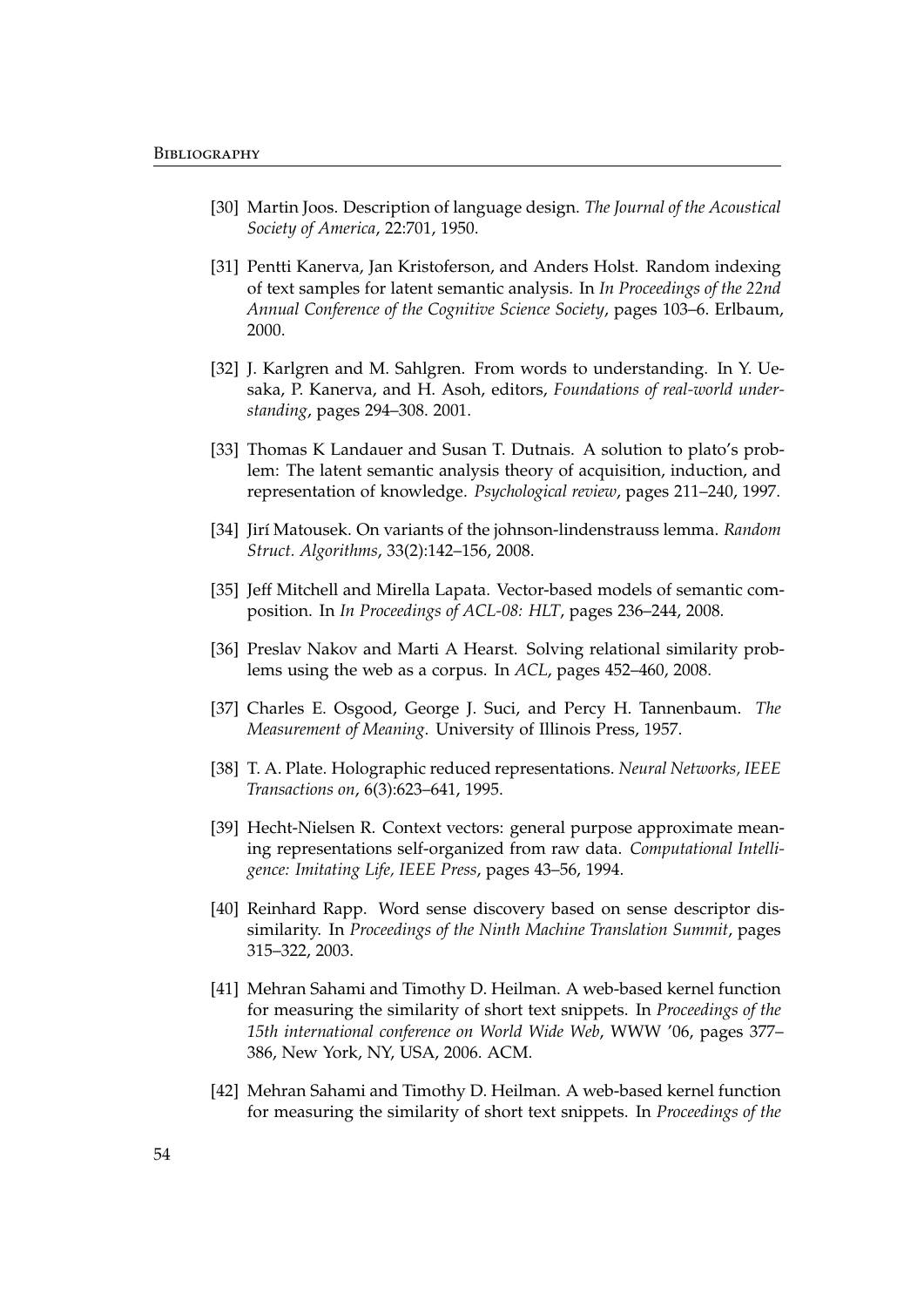*15th international conference on World Wide Web*, WWW '06, pages 377– 386, New York, NY, USA, 2006. ACM.

- <span id="page-60-4"></span>[43] M. Sahlgren and J. Karlgren. Automatic bilingual lexicon acquisition using random indexing of parallel corpora. *Nat. Lang. Eng.*, 11(3):327– 341, September 2005.
- <span id="page-60-2"></span>[44] Magnus Sahlgren. The Distributional Hypothesis. *Special issue of the Italian Journal of Linguistics*, 20, 2008.
- <span id="page-60-5"></span>[45] Magnus Sahlgren and Rickard Cöster. Using bag-of-concepts to improve the performance of support vector machines in text categorization. In *COLING*, 2004.
- <span id="page-60-0"></span>[46] Gerard Salton, Anita Wong, and Chung-Shu Yang. A vector space model for automatic indexing. *Communications of the ACM*, 18(11):613– 620, 1975.
- <span id="page-60-3"></span>[47] Badrul Sarwar, George Karypis, Joseph Konstan, and John Riedl. Incremental singular value decomposition algorithms for highly scalable recommender systems, 2002.
- <span id="page-60-6"></span>[48] Qinfeng Shi, James Petterson, Gideon Dror, John Langford, Alex Smola, and S.V.N. Vishwanathan. Hash kernels for structured data. *J. Mach. Learn. Res.*, 10:2615–2637, December 2009.
- <span id="page-60-9"></span>[49] Richard Socher, Brody Huval, Christopher D. Manning, and Andrew Y. Ng. Semantic Compositionality Through Recursive Matrix-Vector Spaces. In *Proceedings of the 2012 Conference on Empirical Methods in Natural Language Processing (EMNLP)*, 2012.
- <span id="page-60-10"></span>[50] Richard Socher, Cliff C. Lin, Andrew Y. Ng, and Christopher D. Manning. Parsing Natural Scenes and Natural Language with Recursive Neural Networks. In *Proceedings of the 26th International Conference on Machine Learning (ICML)*, 2011.
- <span id="page-60-8"></span>[51] Zoltán Gendler Szabó. Compositionality. In Edward N. Zalta, editor, *The Stanford Encyclopedia of Philosophy*. Fall 2013 edition, 2013.
- <span id="page-60-1"></span>[52] Peter D Turney, Patrick Pantel, et al. From frequency to meaning: Vector space models of semantics. *Journal of artificial intelligence research*, 37(1):141–188, 2010.
- <span id="page-60-7"></span>[53] K.Q. Weinberger, A. Dasgupta, J. Langford, A. Smola, and J. Attenberg. Feature hashing for large scale multitask learning. In *Proceedings of the 26th Annual International Conference on Machine Learning*, pages 1113– 1120. ACM, 2009.